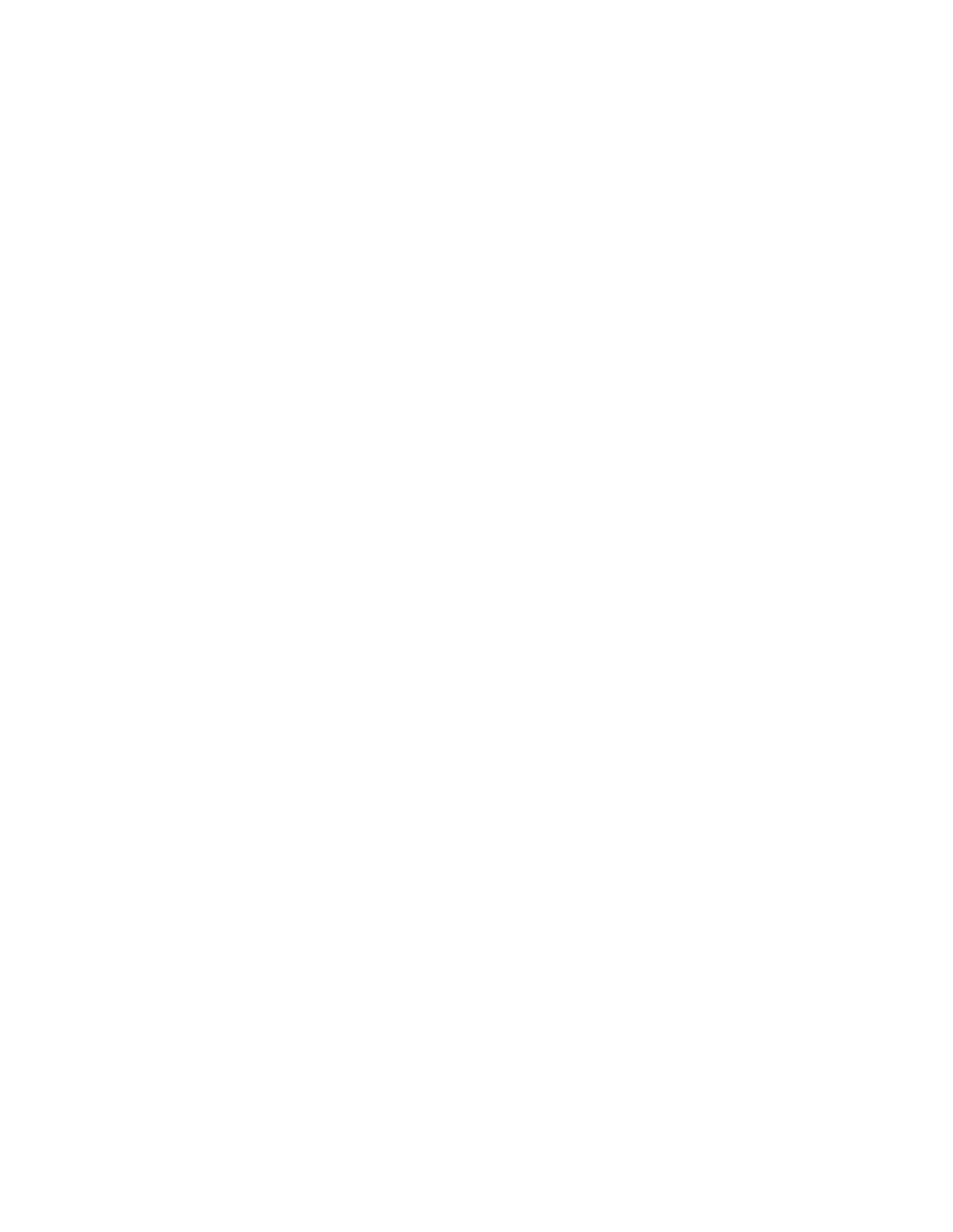### **BUFFALO SEWER AUTHORITY**

#### **June 22, 2022**

#### **REGULAR MEETING 9:00 A.M. VIA TELECONFERENCE + 1 917-933-2166 United States, New York City Phone Conference ID: #710 528 625**

| <b>ITEM NO.</b> | <b>CONTENTS</b>                                                                     | PAGE NO. |
|-----------------|-------------------------------------------------------------------------------------|----------|
|                 | Roll Call                                                                           |          |
| $\mathbf{1}$    | Motion to Adopt the Minutes of May 25, 2022                                         | 58200    |
| $\overline{2}$  | Informative: Temporary Investments                                                  | 58201-02 |
| 3               | <b>Informative: Reallocation of Funds</b>                                           | 58203    |
| 4               | Informative: Construction in Progress Transition                                    | 58204-06 |
| 5               | Revision to Buffalo Sewer Authority Policies and Guidelines                         | 58207    |
| 6               | Payment from Judgment and Claims                                                    | 58208    |
| 7               | Amend Item No. 5, Claim Against Liability and Casualty Reserve Fund,<br>May 4, 2022 | 58209    |
| 8               | Authorization to Purchase Cyber Insurance                                           | 58210-11 |
| 9               | Travel Authorization - Seattle, WA                                                  | 58212    |
| 10              | Travel Authorization - Cincinnati, OH                                               | 58213    |
| 11              | Travel Authorization - Miami, FL                                                    | 58214    |
| 12              | Travel Authorization - Milwaukee, WI                                                | 58215    |
| 13              | Travel Authorization - New Orleans, LA                                              | 58216    |
| 14              | <b>Contract Approval - Legal Services</b>                                           | 58217    |
| 15              | Change Order No. 4 - Contract No. 81700017                                          | 58218    |
| 16              | Authorization for Renewal of Annual Customer Support Plan                           | 58219    |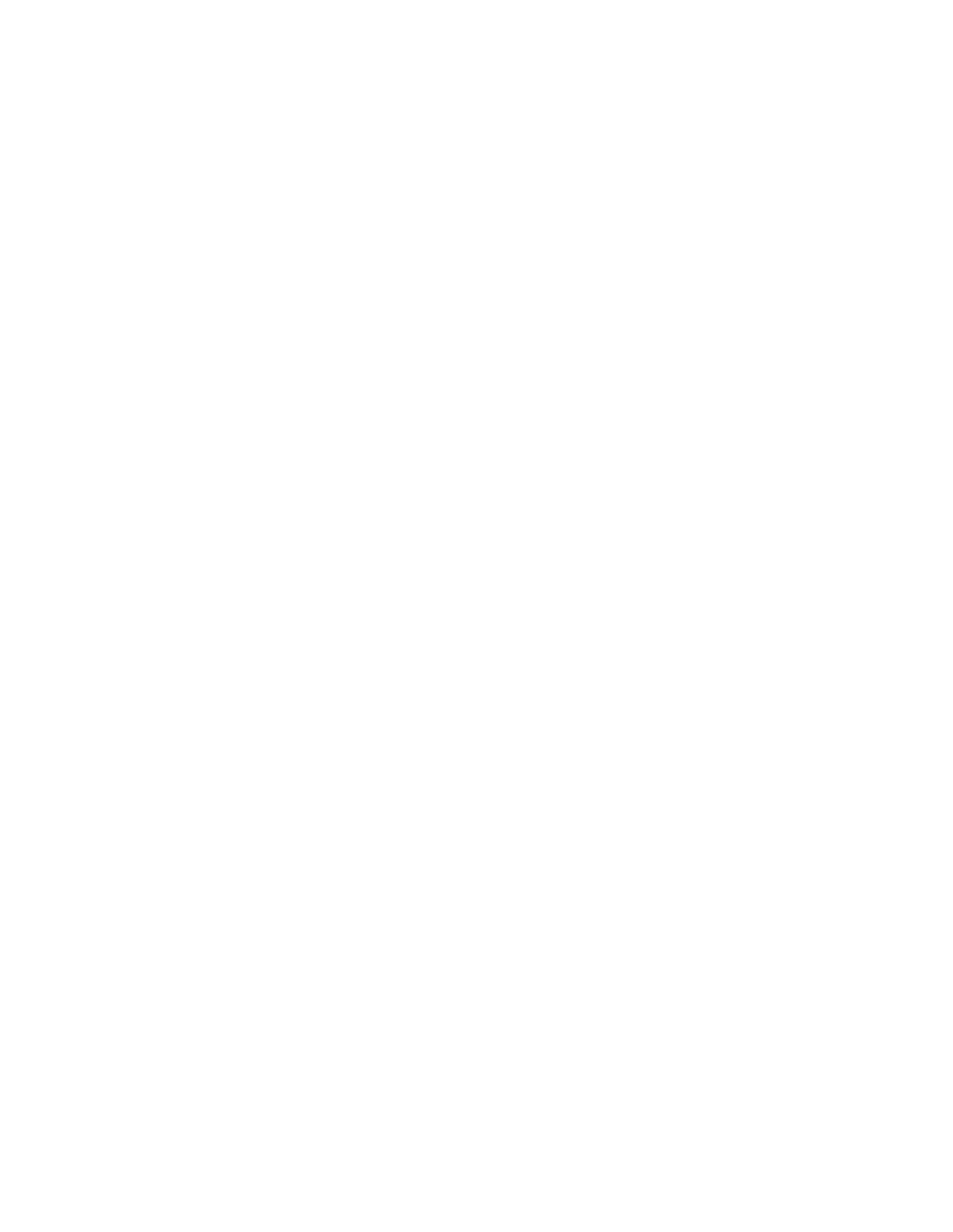| 17 | Change Order No. 5 – Contract No 82000009 Fiscal Years 2019-2022                                                                        | 58220-22 |
|----|-----------------------------------------------------------------------------------------------------------------------------------------|----------|
| 18 | Authorization to Purchase Commodities Utilizing City of Buffalo<br>Contract Pricing for Fiscal Year 2022-2023                           | 58223    |
| 19 | Authorization to Purchase Various Commodities Utilizing New York<br>State Contract Pricing for Fiscal Year 2022-2023                    | 58224    |
| 20 | Change Order No. 2 – Contract No 82000030                                                                                               | 58225-26 |
| 21 | Change Order No. 1 – Contract No. 82000024 For Professional<br><b>Engineering Services</b>                                              | 58227-28 |
| 22 | Report on Bids Received - Raw Wastewater Pump No. 3 Rehabilitation<br>Project                                                           | 58229    |
| 23 | Authorization for Original Equipment Manufacturer Purchases Over<br>\$20,000.00 And Services Over \$35,000.00 For Fiscal Year 2021-2022 | 58230-31 |
| 24 | Extension of The Contract for In-Plant Electrical Maintenance Services                                                                  | 58232    |
| 25 | Extension of The Contract for Utility Location Services                                                                                 | 58233    |
| 26 | Authorization for Financial Assistance for Jefferson at Delavan Real<br><b>Time Control Project</b>                                     | 58234-35 |
| 27 | Authorization for Financial Assistance for Scajaquada- Black Rock<br>RTC Sites and Sewer Improvements Project                           | 58236-37 |
| 28 | Change Order No. 3 – Contract No. 82000018                                                                                              | 58238-40 |
| 29 | Certificate of Acceptance and Occupancy                                                                                                 | 58241    |
| 30 | Change Order No. 2 – Contract No. 82000017                                                                                              | 58242-43 |
| 31 | Change Order No. 1 – Contract No. 82000028                                                                                              | 58244-45 |
| 32 | Change Order No. 1 – Contract No. 82000039                                                                                              | 58246-47 |
| 33 | Amendment to Schedule of Job Classification Plan                                                                                        | 58248    |
| 34 | Amendment to Schedule of Job Classification Plan ("Seasonal"<br>Laborers and Clerks)                                                    | 58249    |
| 35 | <b>Confirmation of Appointments</b>                                                                                                     | 58250-52 |
| 36 | Request for Leave of Absence                                                                                                            | 58253    |
| 37 | <b>Tuition Reimbursement</b>                                                                                                            | 58254    |
| 38 | <b>Tuition Assistance</b>                                                                                                               | 58255    |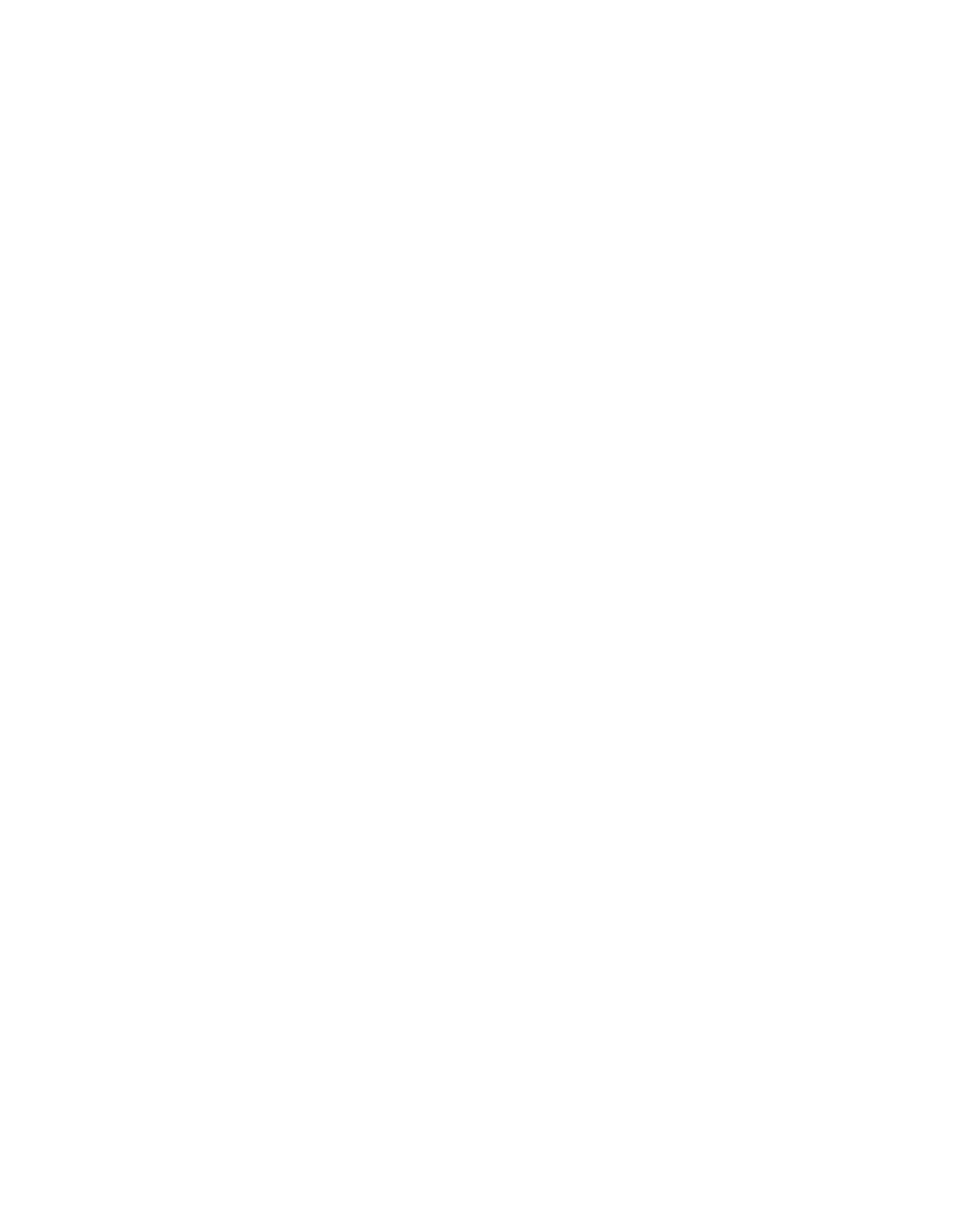#### **ATTACHMENTS**

Attachment A: Capital Asset Guide Attachment B: Purchasing Guidelines Attachment C: Fund Balance Policy Attachment D: Investment Guidelines Attachment E: Credit Card Policy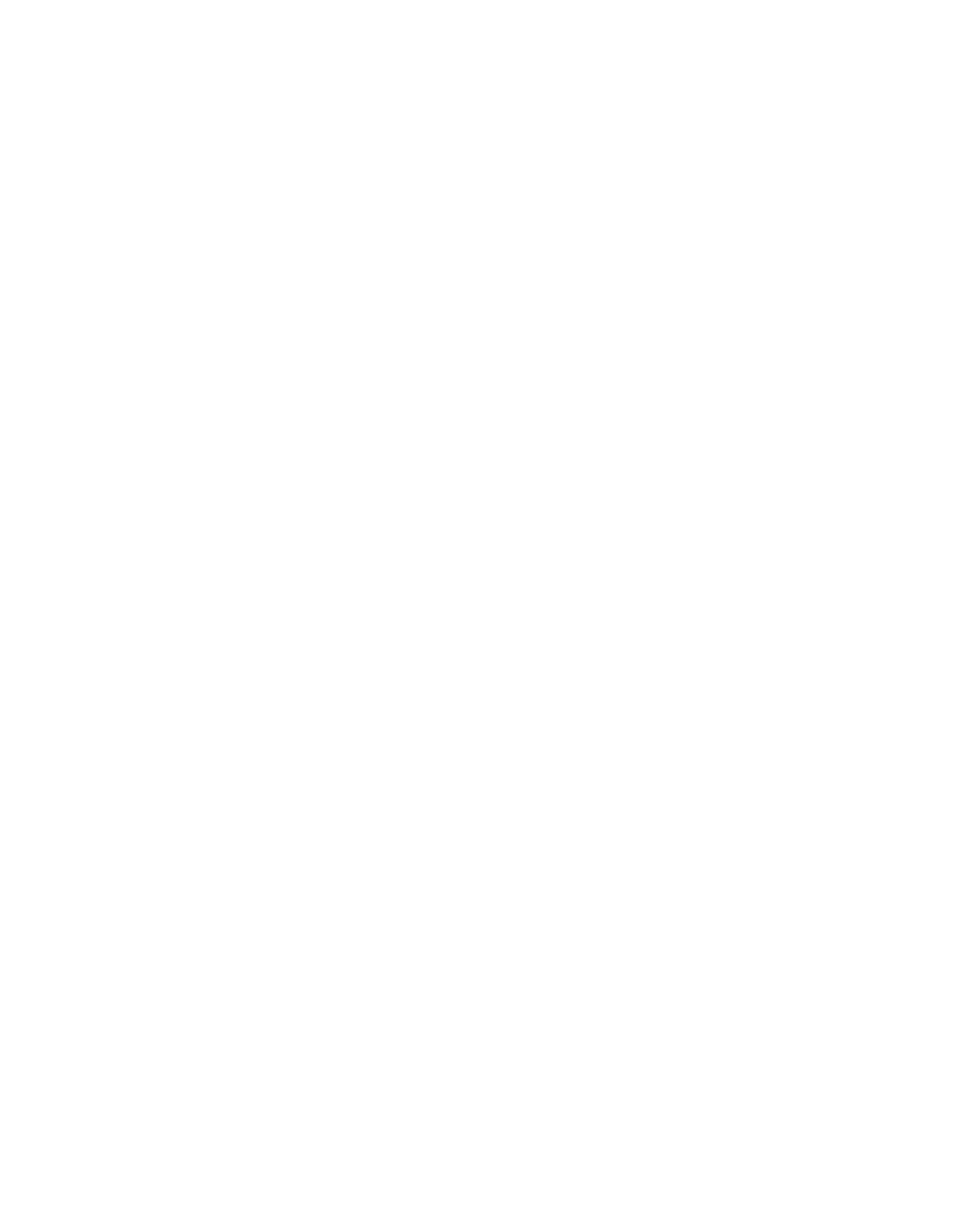#### **CALL OF THE ROLL**

| Present: | Herbert Bellamy, Jr.           | Chairman of the Board                       |
|----------|--------------------------------|---------------------------------------------|
|          | <b>Christopher Roosevelt</b>   | Vice Chairman of the Board                  |
|          | Eleanor Petrucci               | Secretary of the Board                      |
|          | Oluwole McFoy                  | <b>General Manager</b>                      |
|          | Lori Scaletta                  | Acting Director of Employee<br>Relations    |
|          | LaToya Cunningham              | <b>Special Assistant</b>                    |
|          | <b>Charles Riley</b>           | <b>Supervising Accountant</b>               |
|          | <b>Alexander Emmerson</b>      | <b>Treatment Plant Superintendent</b>       |
|          | Paul Harris                    | Superintendent of Mechanical<br>Maintenance |
|          | Roberta Gaiek, P.E.            | <b>Treatment Plant Administration</b>       |
|          | Rosaleen Nogle, P.E.           | <b>Principal Sanitary Engineer</b>          |
|          | Lauren Howard, Esq.            | <b>General Counsel</b>                      |
|          | Delano D. Dowell, Sr.          | Deputy Comptroller                          |
|          | <b>Barbara Miller-Williams</b> | City of Buffalo Comptroller                 |
|          | Carol Burns                    | <b>Assistant to Comptroller</b>             |
| Absent:  | <b>NONE</b>                    |                                             |

The meeting was called to order at 9:02 A.M. A quorum was present.

#### ITEM NO. 1

Motion to Adopt the Minutes of the Meeting of May 25, 2022

| <b>MOTION TO</b> | <b>ADOPT</b>         |                      |  |  |
|------------------|----------------------|----------------------|--|--|
| <b>MADE BY</b>   | <b>MRS. PETRUCCI</b> |                      |  |  |
| $2^{ND} BY$      |                      | <b>MR. ROOSEVELT</b> |  |  |
| <b>AYES</b>      | 3                    | <b>NOES</b>          |  |  |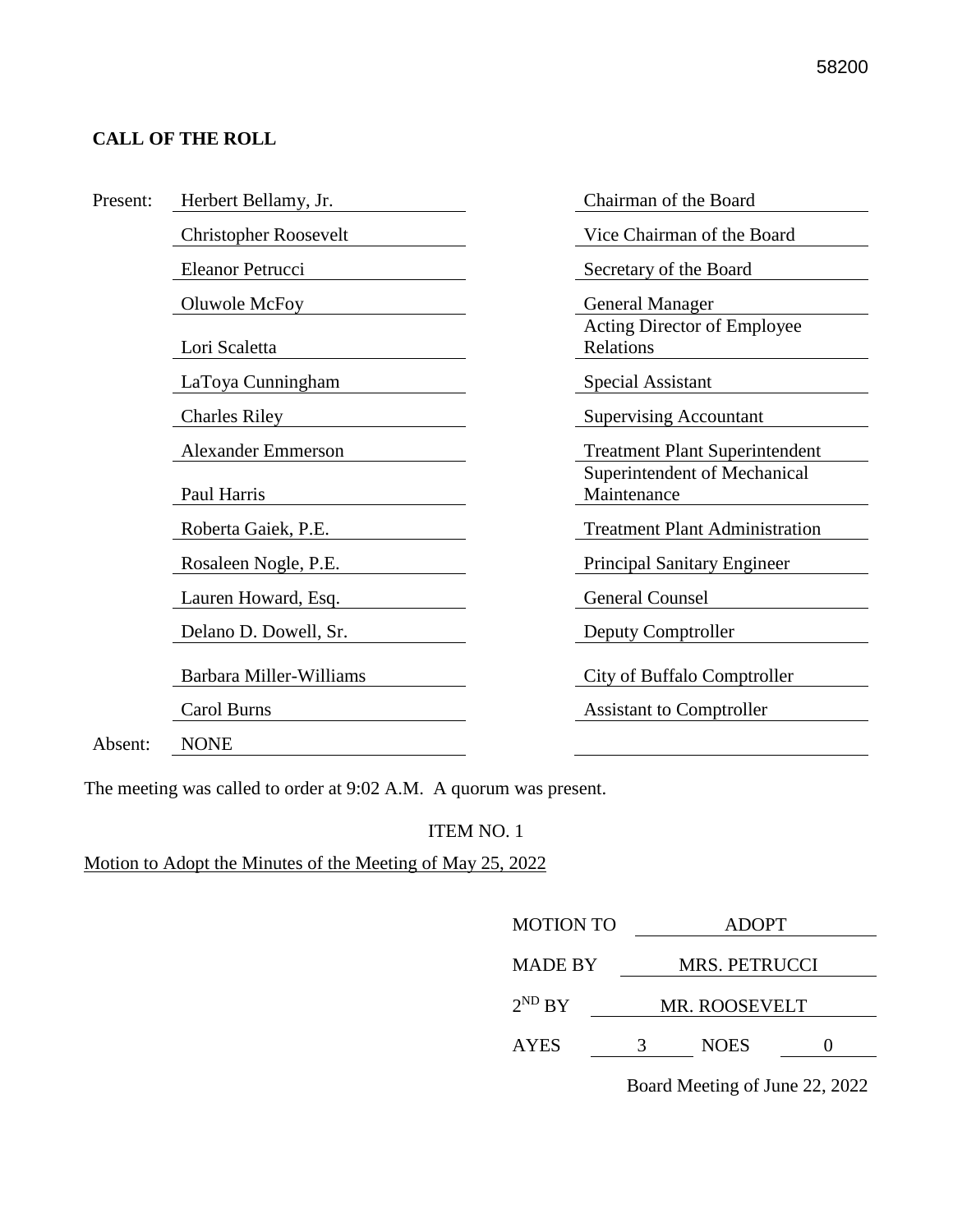#### INFORMATIVE: TEMPORARY INVESTMENTS (CERTIFICATES OF DEPOSIT AND TREASURY BILLS) MARKET VALUE

| As of May 31 <sup>st</sup> , 2022 |                     |              |                 |                                              |             |                 |  |
|-----------------------------------|---------------------|--------------|-----------------|----------------------------------------------|-------------|-----------------|--|
|                                   |                     |              |                 |                                              |             |                 |  |
| <b>ISSUE</b>                      | <b>MATURITY</b>     | <b>TOTAL</b> |                 |                                              |             | <b>INTEREST</b> |  |
| <b>DATE</b>                       | <b>DATE</b>         | <b>DAYS</b>  | <b>AMOUNT</b>   | <b>BANK</b>                                  | <b>RATE</b> | <b>AMOUNT</b>   |  |
|                                   |                     |              |                 | <b>CONSTRUCTION/CAPITAL IMPROVEMENT FUND</b> |             |                 |  |
|                                   |                     |              |                 |                                              |             |                 |  |
| $31-Jul-12$                       | <b>Money Market</b> |              | \$2,116,683.65  | Key                                          | 0.01%       | Public NOW      |  |
| 17-Dec-21                         | 14-Jun-22           | 179          | \$999,595.56    | Key Banc Capital                             | 0.30%       | \$1,491.67      |  |
| 25-Feb-22                         | 24-Jun-22           | 119          | \$2,000,611.95  | Key Banc Capital                             | 0.55%       | \$3,639.75      |  |
| $7-Mar-22$                        | $1-Jul-22$          | 116          | \$11,989,253.28 | Key Banc Capital                             | 0.70%       | \$27,066.67     |  |
| 8-Apr-22                          | $7-Jul-22$          | 90           | \$3,801,931.81  | Key Banc Capital                             | 0.86%       | \$8,182.90      |  |
| 8-Apr-22                          | $7-Jul-22$          | 90           | \$3,202,573.13  | Key Banc Capital                             | 0.86%       | \$6,892.90      |  |
| 20-Apr-22                         | 19-Jul-22           | 90           | \$4,492,282.50  | Key Banc Capital                             | 1.00%       | \$11,250.00     |  |
| $1-Apr-22$                        | $2-Aug-22$          | 123          | \$3,802,596.75  | Key Banc Capital                             | 1.03%       | \$13,411.54     |  |
| 11-May-22                         | 7-Sep-22            | 119          | \$9,455,848.75  | Key Banc Capital                             | 1.45%       | \$44,534.03     |  |
| 31-May-22                         | 26-Oct-22           | 148          | \$6,096,766.28  | Key Banc Capital                             | 1.76%       | \$44,455.25     |  |
|                                   | \$47,958,143.66     |              |                 |                                              |             |                 |  |
|                                   |                     |              |                 | <b>LIABILITY AND CASUALTY RESERVE FUND</b>   |             |                 |  |
| 31-Jul-12                         | Money Market        |              | \$84,223.47     | Key                                          | 0.01%       | Public NOW      |  |
| 11-Dec-19                         | Money Market        |              | \$917,732.91    | <b>Bank on Buffalo</b>                       | 0.10%       |                 |  |
|                                   |                     |              | \$1,001,956.38  |                                              |             |                 |  |
|                                   |                     |              |                 | <b>OPERATING FUND</b>                        |             |                 |  |
|                                   |                     |              |                 |                                              |             |                 |  |
| $31-Jul-12$                       | Super NOW           |              | \$3,567,072.47  | Key                                          | 0.01%       | Public NOW      |  |
|                                   |                     |              |                 | TRUST & AGENCY FUND                          |             |                 |  |
| $31-Jul-12$                       | Super NOW           |              | \$91,929.31     | Key                                          | 0.01%       | Public NOW      |  |
|                                   |                     |              |                 |                                              |             |                 |  |
|                                   |                     |              |                 | <b>SURPLUS FUND</b>                          |             |                 |  |
|                                   |                     |              | \$308.58        | <b>Wilmington US Treasury</b>                | 0.48%       |                 |  |
| 13-Dec-21                         | 13-Jun-22           | 182          | \$10,004,296.43 | Key Banc Capital                             | 0.31%       | \$15,703.57     |  |
|                                   |                     |              | \$14,668.18     | Accrued Income                               |             |                 |  |
|                                   |                     |              | \$10,019,273.19 |                                              |             |                 |  |
|                                   |                     |              |                 | NET REVENUE FUND                             |             |                 |  |
|                                   |                     |              | $\mathsf{S}$ -  | Wilmington US Treasury                       |             |                 |  |
| 28-Mar-22                         | 27-Jun-22           | 91           | \$3,093,182.58  | Key Banc Capital                             | 0.87%       | \$6,817.42      |  |
| 27-May-22                         | 26-Jul-22           | 60           | \$3,992,533.33  | Key Banc Capital                             | 1.12%       | \$7,466.67      |  |
|                                   |                     |              | \$5,491.81      | Accrued Income                               |             |                 |  |
|                                   |                     |              | \$7,091,207.72  |                                              |             |                 |  |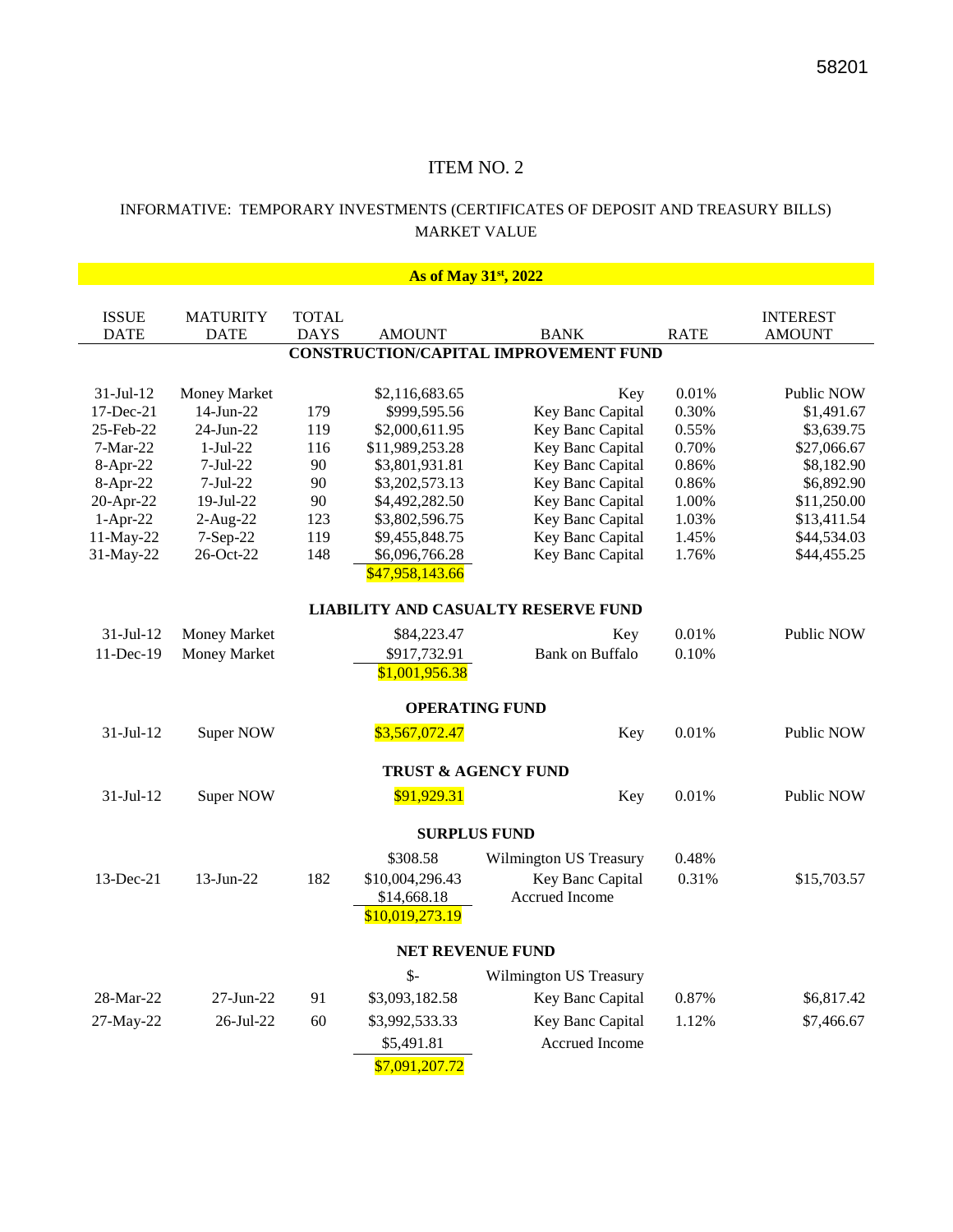#### **BSA 2021 EIB FUND**

|              |                        |     | \$877.13        | Wilmington U.S. Treasury | 0.48%    |             |
|--------------|------------------------|-----|-----------------|--------------------------|----------|-------------|
| $31$ -Dec-21 | $29$ -Jun- $22$        | 180 | \$1,998,999.00  | Key Banc Capital         | 0.20%    | \$2,001.00  |
| $1-Mar-22$   | $29 - \text{Jul} - 22$ | 150 | \$1,999,486.25  | Key Banc Capital         | $0.66\%$ | \$5,513.75  |
| $1-Apr-21$   | $2-Au$ g-22            | 123 | \$3,997,881.10  | Key Banc Capital         | 1.03%    | \$14,118.80 |
| $1 - Dec-21$ | 26-Aug-22              | 268 | \$32,926,300.00 | Key Banc Capital         | 0.30%    | \$73,700.00 |
| 26-Apr-22    | $23$ -Sep-22           | 150 | \$2,267,737.50  | Key Banc Capital         | 1.50%    | \$14,262.50 |
| $31$ -May-22 | $26$ -Oct-22           | 148 | \$9,989,195.84  | <b>Key Banc Capital</b>  | 1.76%    | \$72,804.16 |
|              |                        |     | \$66,038.49     | Accrued Income           |          |             |

#### \$53,246,515.31

#### **DEBT RESERVE FUND**

|                 |            |       |                | <b>Series J</b>                                |       |            |
|-----------------|------------|-------|----------------|------------------------------------------------|-------|------------|
| $02$ -Jul-14    | 13-Nov-33  | 7076  | \$515,879.00   | <b>UST State/Local Govt</b>                    | 2.70% |            |
|                 |            |       | \$643.45       | Accrued Income                                 |       |            |
|                 |            |       | \$516,522.45   |                                                |       |            |
|                 |            |       |                | <b>Series K</b>                                |       |            |
| $02$ -Jul-14    | 15-Feb-33  | 6803  | \$361,415.00   | <b>UST State/Local Govt</b>                    | 2.70% |            |
|                 |            |       | \$2,857.37     | Accrued Income                                 |       |            |
|                 |            |       | \$364,272.37   |                                                |       |            |
|                 |            |       |                | <b>Series L</b>                                |       |            |
| 12-Nov-15       | $1-Oct-35$ | 7263  | \$689,547.00   | <b>UST State/Local Govt</b>                    | 2.44% |            |
|                 |            |       | \$2,804.16     | Accrued Income                                 |       |            |
|                 |            |       | \$692,351.16   |                                                |       |            |
| $27 - Jun - 14$ | 1-May-44   | 10901 | \$595,613.00   | <b>Series M</b><br><b>UST State/Local Govt</b> | 2.70% |            |
|                 |            |       | \$1,354.70     | Accrued Income                                 |       |            |
|                 |            |       | \$596,967.70   |                                                |       |            |
|                 |            |       |                | <b>Series N</b>                                |       |            |
| 15-Nov-12       | 15-Apr-32  | 7091  | \$2,167,157.00 | <b>UST State/Local Govt</b>                    | 2.42% |            |
|                 |            |       | \$6,734.77     | Accrued Income                                 |       |            |
|                 |            |       | \$2,173,891.77 |                                                |       |            |
|                 |            |       |                | <b>EFC 2021</b>                                |       |            |
|                 |            |       | \$291.93       | Wilmington U.S. Treasury                       |       |            |
| 17-May-22       | 7-Sep-22   | 113   | \$317,578.15   | Key Bank Capital                               | 1.42% | \$1,421.85 |
|                 |            |       | \$188.86       | Accrued Income                                 |       |            |
|                 |            |       | \$318,058.94   |                                                |       |            |
|                 |            |       |                | <b>DSF PRIN &amp;INT</b>                       |       |            |
|                 |            |       | \$0.01         | Wilmington Fund                                |       |            |
|                 |            |       |                | <b>DSF 2021 EIB</b>                            |       |            |
|                 |            |       | \$1,687,922.73 | Wilmington Fund                                | 0.48% |            |
|                 |            |       | \$591.27       | Accrued Income                                 |       |            |
|                 |            |       |                |                                                |       |            |
|                 |            |       | \$1,688,514.00 |                                                |       |            |

#### **RECEIVE & FILE**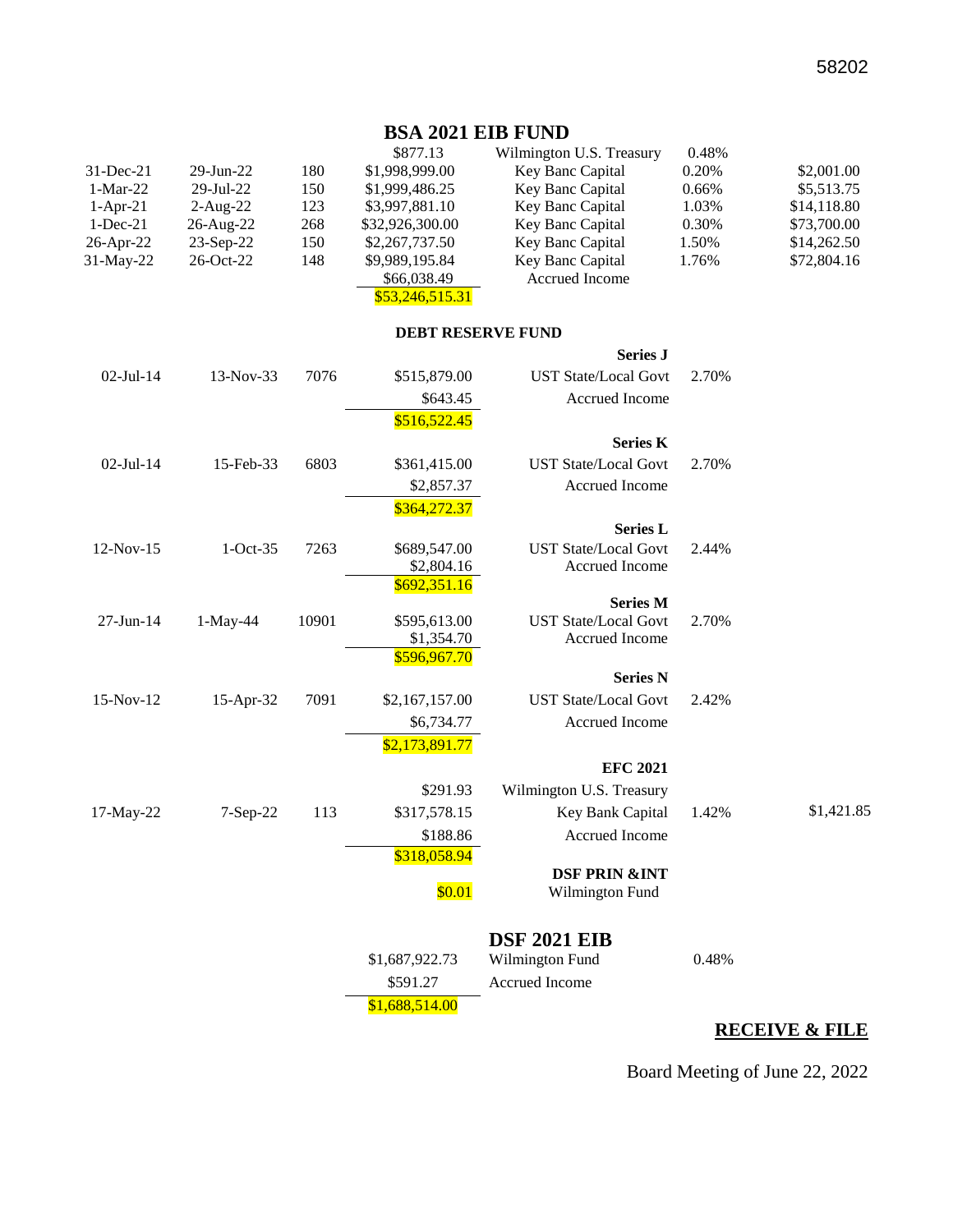#### INFORMATIVE: REALLOCATION OF FUNDS

The following budgetary transfers have been made to cover unforeseen shortages. These transfers do not change the total amount of the Buffalo Sewer Authority's operating budget.

#### *Wastewater Treatment Plant*

| 5/13/2022 | 00200105                          | $-$100.00$      | 00200107                         | \$100.00    |
|-----------|-----------------------------------|-----------------|----------------------------------|-------------|
|           | <b>PLAN</b> Equipment             |                 | <b>PLAN Operating Equipment</b>  |             |
|           | Maintenance                       |                 |                                  |             |
| 5/31/2022 | 00370105                          | $-$ \$46,000.00 | 00290105                         | \$46,000.00 |
|           | <b>CENT</b> Equipment Maintenance |                 | AER Equip. and Maintenance       |             |
| 6/6/2022  | 00370105                          | $-$1,500.00$    | 00520106                         | \$1,500.00  |
|           | <b>CENT</b> Repairs to Equipment  |                 | <b>MAIN</b> Repairs to Equipment |             |

#### *Sewer Maintenance Division*

| 5/19/2022 | 00650103                        | $-$ \$6,000.00                  | 00660107                          | \$6,000.00 |
|-----------|---------------------------------|---------------------------------|-----------------------------------|------------|
|           | SWRM Electric Light & Power     | <b>SWRR Operating Equipment</b> |                                   |            |
| 5/23/2022 | 00690107                        | $-$ \$3,000.00                  | 00660105                          | \$3,000.00 |
|           | <b>AUTO Operating Equipment</b> |                                 | SWRR Road & Highway               |            |
| 6/6/2022  | 00650103                        | $-$ \$2,905.00                  | 00660105                          | \$2,905.00 |
|           | <b>SWRM GAS</b>                 |                                 | SWRR Road & Highway               |            |
| 6/7/2022  | 00650103                        | $-$ \$3,500.00                  | 00660105                          | \$3,500.00 |
|           | <b>SWRM GAS</b>                 |                                 | SWRR Road & Highway               |            |
| 6/7/2022  | 00650103                        | $-$ \$405.00                    | 00670105                          | \$405.00   |
|           | <b>SWRM GAS</b>                 |                                 | <b>SWRR Chemicals &amp; Gases</b> |            |

#### *Engineering Division*

| /2022<br>24, | 00600106                                             | 0.000<br>$-DL$ | 00200106                                          | .000.00 |
|--------------|------------------------------------------------------|----------------|---------------------------------------------------|---------|
|              | –<br>$\blacksquare$<br>¤ineering<br>Tech<br>$\alpha$ |                | <b>DI</b><br>–<br>&<br>.AN<br>Tech<br>zngineering |         |

#### **RECEIVE & FILE**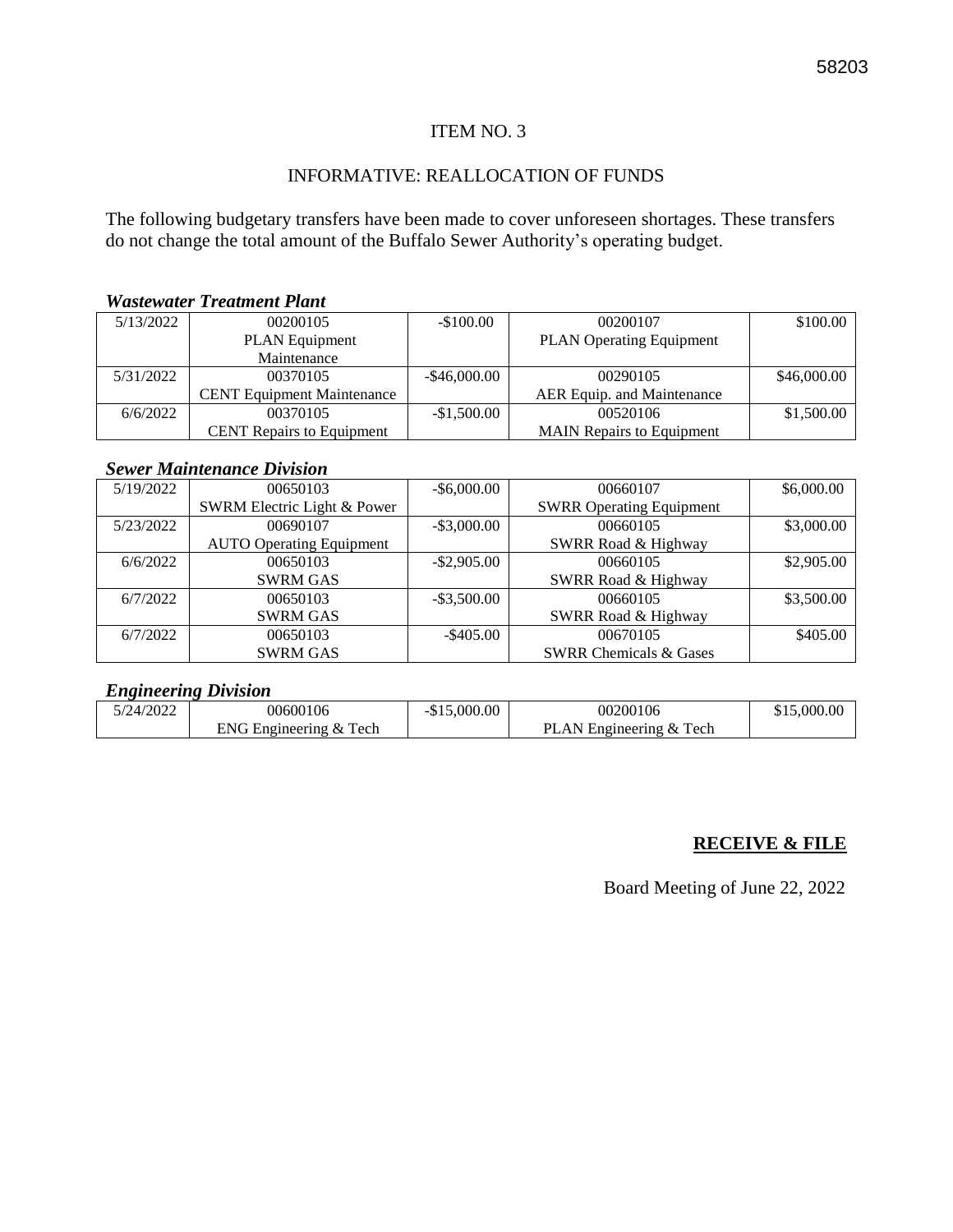#### **INFORMATIVE: CONSTRUCTION IN PROGRESS TRANSITION**

The Buffalo Sewer Authority's Capital Asset Guide, states that Construction in Progress reflects project construction costs for buildings and other structures, infrastructure additions, alterations, reconstruction, and installations that are incomplete.

In accordance with the Capital Asset Guide the Board of the Buffalo Sewer Authority shall approve the Certificate of Occupancy, or an informational item indicating that the project is complete.

The date the Certificate of Occupancy or informational item is approved by the Board shall be the date that a project is moved from Construction in Progress to Fixed Asset Infrastructure Inventory for accounting purposes.

As such the attached schedule represents the relative costs which are deemed complete to be assigned to a fixed asset category.

This item is presented to the Board for their information to be acknowledged and received and filed.

#### **RECEIVE AND FILE**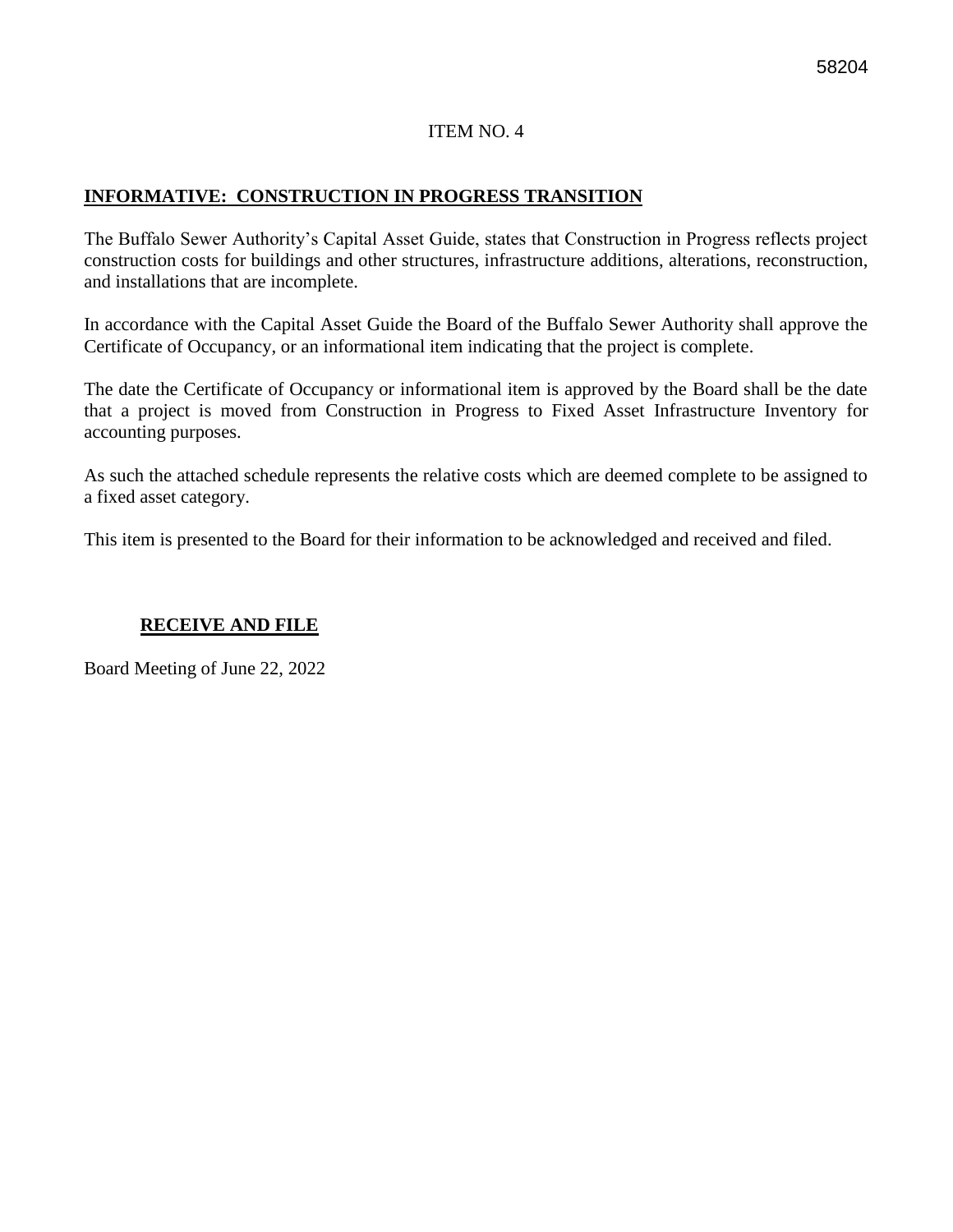#### 58205

#### **Buffalo Sewer Authority Analysis of Construction in Progress Completed Projects as of 6/1/2022**

The following projects are deemed complete and should be added to fixed assets.

| <b>Contract</b>     |                                       |                     |                     |                  |
|---------------------|---------------------------------------|---------------------|---------------------|------------------|
| <sub>or</sub>       |                                       |                     |                     |                  |
| <b>Account</b>      |                                       |                     |                     | <b>Treatment</b> |
| <b>Number</b>       | <b>Description</b>                    | <b>Total Amount</b> | <b>Sewer System</b> | <b>Facility</b>  |
| 81500020            | <b>SCADA Upgrades</b>                 | 102,900.00          |                     | 102,900.00       |
| 02000270-           | <b>Aeration Cleaning</b>              | 105,047.56          |                     | 105,047.56       |
| 474080              |                                       |                     |                     |                  |
| 85100036            | Eng & Tech Services Plant DMS         | 244,930.37          |                     | 244,930.37       |
| 81400003            | <b>Digester Feed Evaluation</b>       | 39,230.00           |                     | 39,230.00        |
| 02000355-           | <b>Fillmore GI Betterment Recon</b>   | 179,975.48          | 179,975.48          |                  |
| 490740              |                                       |                     |                     |                  |
| 02000356-           | <b>Carlton St GI Betterment Recon</b> | 148,756.89          | 148,756.89          |                  |
| 490740              |                                       |                     |                     |                  |
| 02000360-           | Sewer Betterment Ohio St Recon        | 31,128.27           | 31,128.27           |                  |
| 490740              |                                       |                     |                     |                  |
| 02000365-           | Green Infra Niagara II Eng Tech       | 354,973.57          | 354,973.57          |                  |
| 490740<br>81900008  | Green Infra Niagara St Phase I        | 724,846.36          | 724,846.36          |                  |
|                     |                                       |                     |                     |                  |
| 81500003            | Power Distribution Study Eng Tech     | 118,346.49          |                     | 118,346.49       |
| 81500004            | Low Pressure Blower Study             | 14,889.65           |                     | 14,889.65        |
| 81500018            | <b>Influent Trash Racks Eng Tech</b>  | 239,600.00          |                     | 239,600.00       |
| 81500006            | Term Eng Wendel Eng & Tech Serv       | 240,830.14          | 44,549.90           | 196,280.24       |
| 81500016            | MH Furnace Equip & Controls           | 5,000.00            |                     | 5,000.00         |
| 02000387-           | <b>Sludge Handling Pump Equipment</b> | 617,720.00          |                     | 617,720.00       |
| 474100              |                                       |                     |                     |                  |
| 02000398-           | Niagara St Ph 2 Streetscape           | 1,261,130.61        | 1,261,130.61        |                  |
| 490740              |                                       |                     |                     |                  |
| 02000399-           | Genesee Gateway Streetscape           | 426,300.27          | 426,300.27          |                  |
| 490740              |                                       |                     |                     |                  |
| 02000408-<br>490740 | Multiple Hearth Furnace #3            | 789,985.00          |                     | 789,985.00       |
| 81600018            | <b>Collection System Conversion</b>   | 199,386.21          | 199,386.21          |                  |
| 81600022            | Design/Construct 2nd Cake Pump        | 41,032.36           |                     | 41,032.36        |
|                     |                                       |                     |                     |                  |
| 81700004            | GIS & GPS Professional Service        | 167,425.62          | 167,425.62          |                  |
| 81700005            | Kay RTC In Line Storage               | 306,428.76          |                     | 306,428.76       |
| 02000442-           | Vacant Lot                            | 495,455             | 495,455             |                  |
| 432004              |                                       |                     |                     |                  |
| 02000447-           | <b>Bflo Riverwalk Shoreline Trail</b> | 28,031.00           | 28,031.00           |                  |
| 490740              |                                       |                     |                     |                  |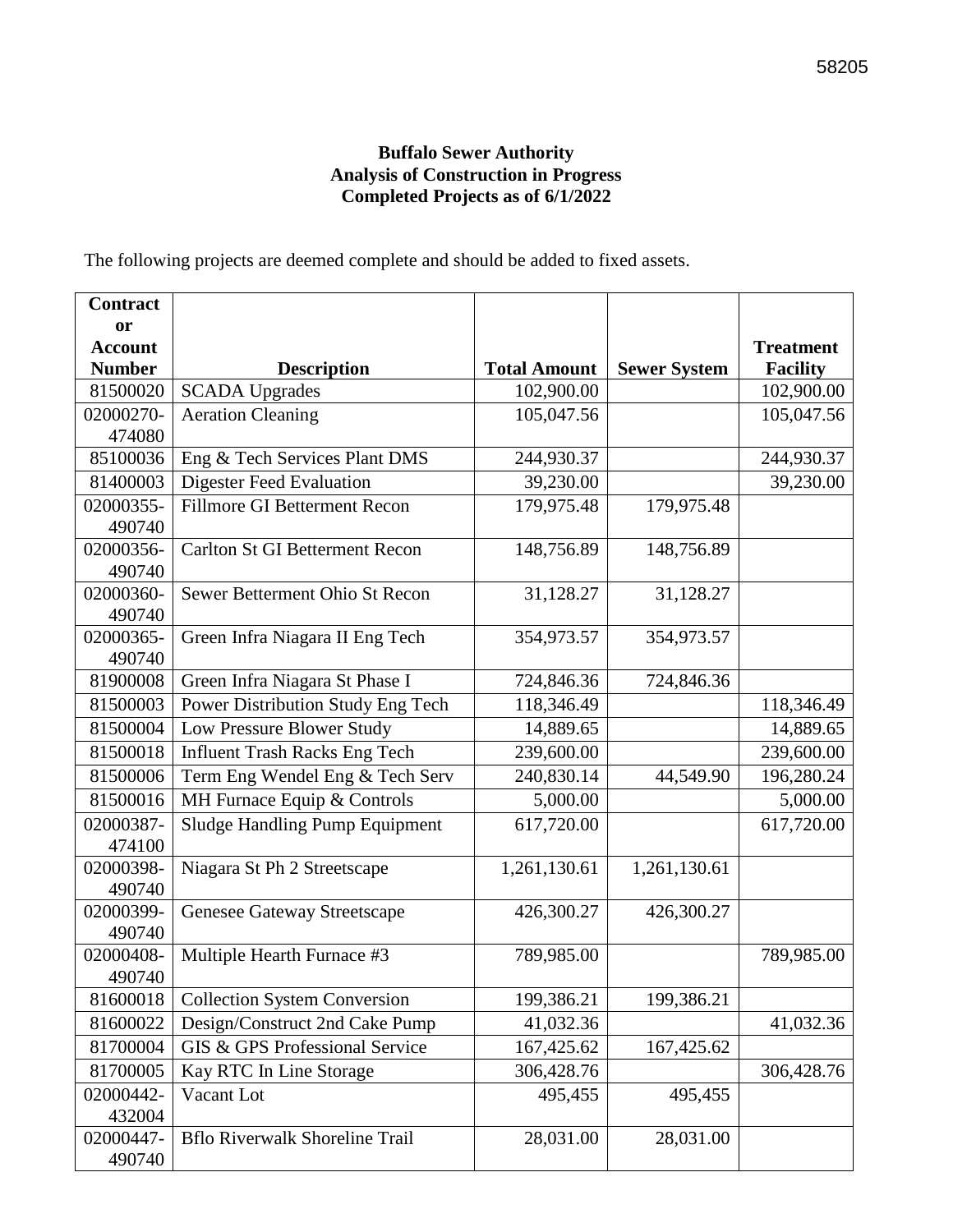|          | 81800015   Raincheck 2.0                  | 1,059,961.00 | \$1,059,961.00 |            |
|----------|-------------------------------------------|--------------|----------------|------------|
|          | 81800013   CHA Eng Serv Agreement         | 368,951.83   |                | 368,951.83 |
|          | 81800012   Arcadis Eng Svc Term Agreement | 369,996.19   |                | 369,996.19 |
|          | 81900001   In-Plant Mechanical Services   | 607,670.82   |                | 607,670.82 |
| 81900010 | <b>Betterment-Allen St Reconstruction</b> | 265,339.17   | 265,339.17     |            |
|          | 82000029   Raw RR Pump & Motor #1 Rehab   | 790,959.55   |                | 790,959.55 |

Total to remove from CIP G/L 4,958,968.82 +08000000-165000 10.346,228.17 10,346,228.17 10,346,228.17 5,387,259.35 4,958,968.82

Add to Fixed Assets:

Sewer System G/L #08000000-166070 5,387,259.35 Treatment Facility Improvements G/L #08000000-162010 4,958,968.82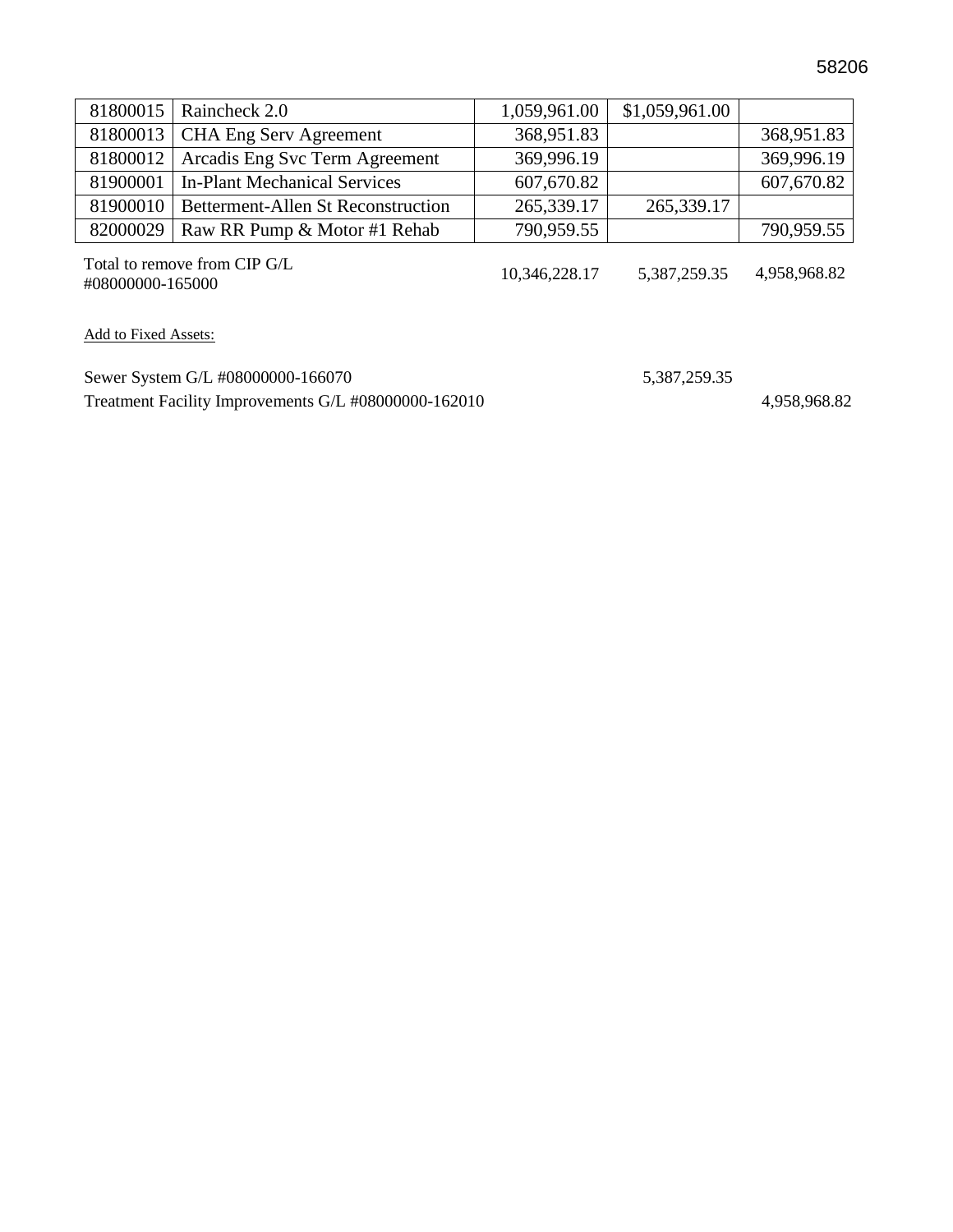#### **REVISION TO BUFFALO SEWER AUTHORITY POLICIES AND GUIDELINES**

| <b>WHEREAS:</b>        | The Buffalo Sewer Authority has a developed the following policies and<br>guidelines:<br>Capital Asset Guide (Attachment A)<br>Purchasing Guidelines (Attachment B)<br>Fund Balance Policy (Attachment C)<br>Investment Guidelines (Attachment D) |
|------------------------|---------------------------------------------------------------------------------------------------------------------------------------------------------------------------------------------------------------------------------------------------|
|                        |                                                                                                                                                                                                                                                   |
|                        | Credit Card Policy (Attachment E); and                                                                                                                                                                                                            |
| <b>WHEREAS:</b>        | These policies and guidelines shall be annually reviewed and approved by<br>the Board.                                                                                                                                                            |
| <b>NOW THEREFORE</b>   |                                                                                                                                                                                                                                                   |
| <b>BE IT RESOLVED:</b> | That the Board of the Buffalo Sewer Authority hereby adopts the policies<br>and guidelines listed above.                                                                                                                                          |

| <b>MOTION TO</b> | <b>APPROVE</b> |                      |  |  |
|------------------|----------------|----------------------|--|--|
| <b>MADE BY</b>   |                | <b>MRS. PETRUCCI</b> |  |  |
| $2^{ND}$ BY      |                | <b>MR. ROOSEVELT</b> |  |  |
| <b>AYES</b>      |                | <b>NOES</b>          |  |  |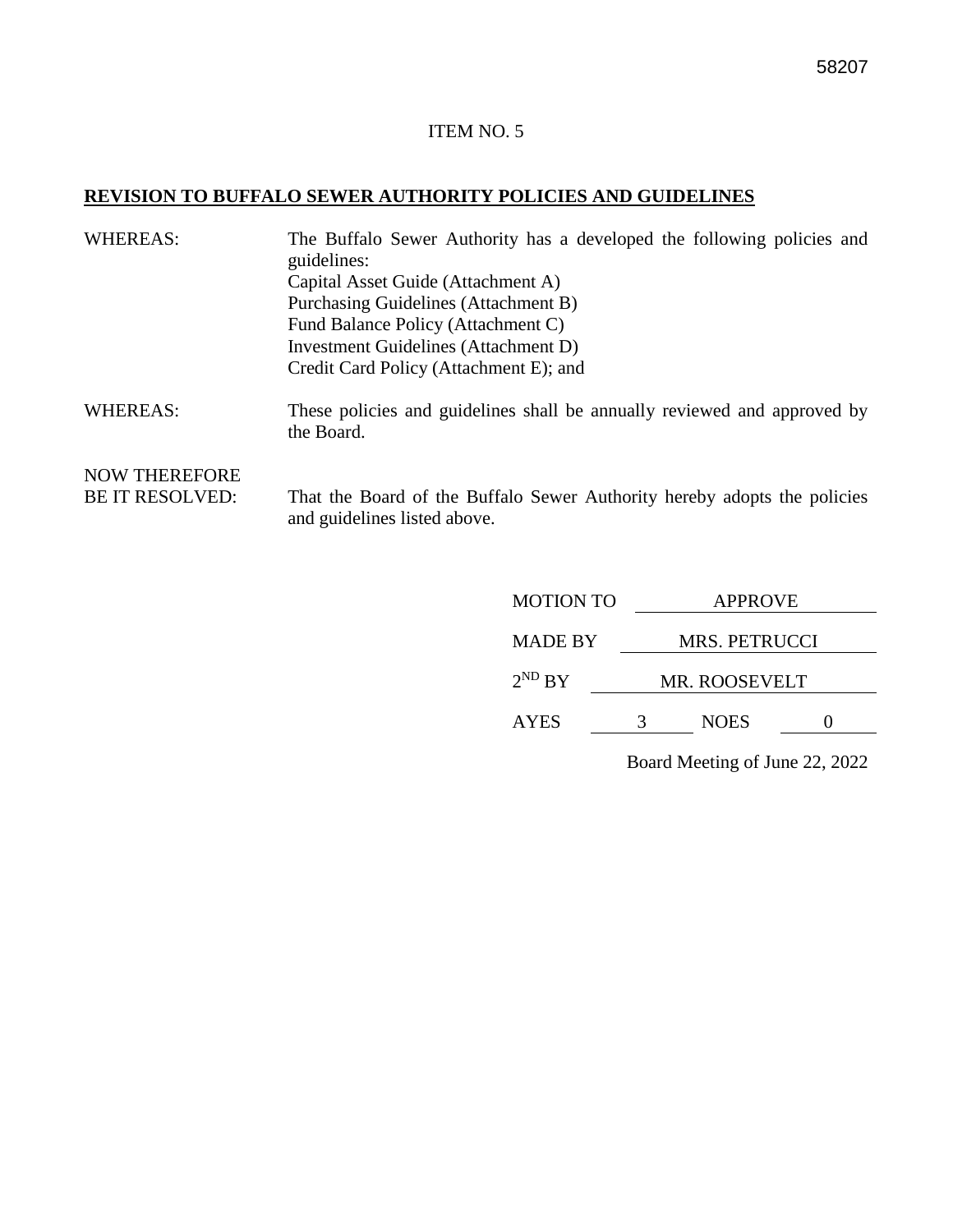#### **PAYMENT FROM JUDGMENT AND CLAIMS**

WHEREAS: Board approval is required for charges made against the Buffalo Sewer Authority's current budget for services and/or materials received during a prior fiscal year; and

WHEREAS: The following services were received during a prior fiscal year and charged to the 2020-2021 budget account no. 00800108-480214:

| <b>VENDOR</b> | <b>INVOICE</b> | <b>AMOUNT</b> |
|---------------|----------------|---------------|
| Kinequip Inc. | 0214545A-IN    | \$1,518.68    |
| : and         |                |               |

WHEREAS: The Executive Secretary and staff recommend the above payment from the Judgment and Claims account.

### NOW THEREFORE

BE IT RESOLVED: That the Board of the Buffalo Sewer Authority hereby approves the above payment from the Judgment and Claims account.

| <b>MOTION TO</b> | <b>APPROVE</b>       |             |  |  |
|------------------|----------------------|-------------|--|--|
| <b>MADE BY</b>   | <b>MR. ROOSEVELT</b> |             |  |  |
| $2^{ND} BY$      | <b>MRS. PETRUCCI</b> |             |  |  |
| <b>AYES</b>      | 3                    | <b>NOES</b> |  |  |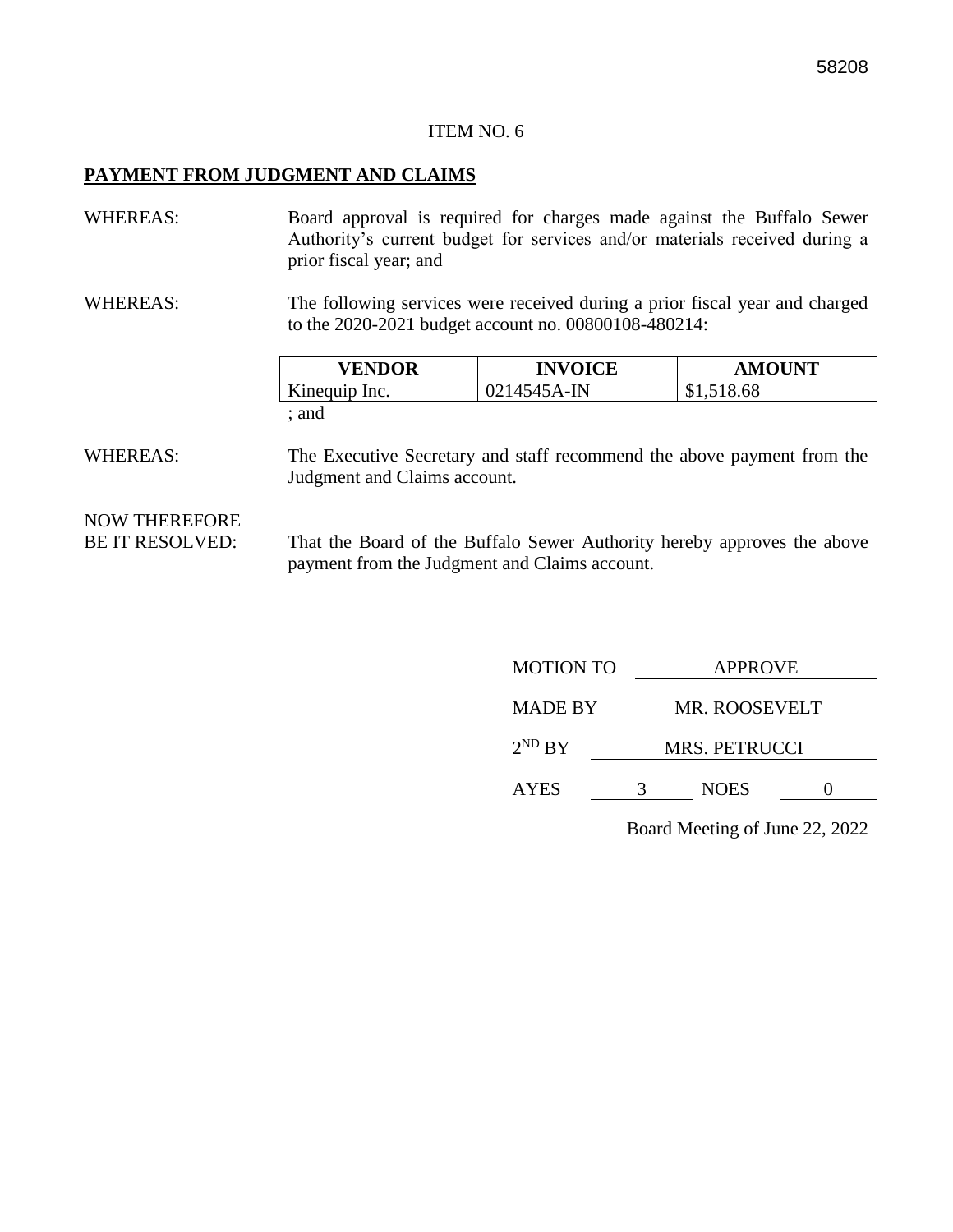#### **AMEND ITEM NO. 5, CLAIM AGAINST LIABILITY AND CASUALTY RESERVE FUND, MAY 4, 2022**

| <b>WHEREAS:</b>                                | On May 4, 2022, the Buffalo Sewer Authority Board approved Item No. 5,<br>Claim Against Liability and Casualty Reserve Fund; and                                                                                   |
|------------------------------------------------|--------------------------------------------------------------------------------------------------------------------------------------------------------------------------------------------------------------------|
| <b>WHEREAS:</b>                                | The item incorrectly stated "a final settlement in the amount of \$3,505.09 in<br>full and complete settlement of this matter;" and                                                                                |
| <b>WHEREAS:</b>                                | The item should state "a final settlement in the amount of \$4,151.77 in full and<br>complete settlement of this matter."                                                                                          |
| <b>NOW THEREFORE</b><br><b>BE IT RESOLVED:</b> | That the Board of the Buffalo Sewer Authority hereby accept this<br>amendment to the May 4, 2022, Board Item No. 5, Claim Against Liability<br>and Casualty Reserve Fund, and authorize this item to be corrected. |

| <b>MOTION TO</b> | <b>APPROVE</b> |                      |  |  |
|------------------|----------------|----------------------|--|--|
| <b>MADE BY</b>   |                | MRS. PETRUCCI        |  |  |
| $2^{ND} BY$      |                | <b>MR. ROOSEVELT</b> |  |  |
| <b>AYES</b>      | 3              | <b>NOES</b>          |  |  |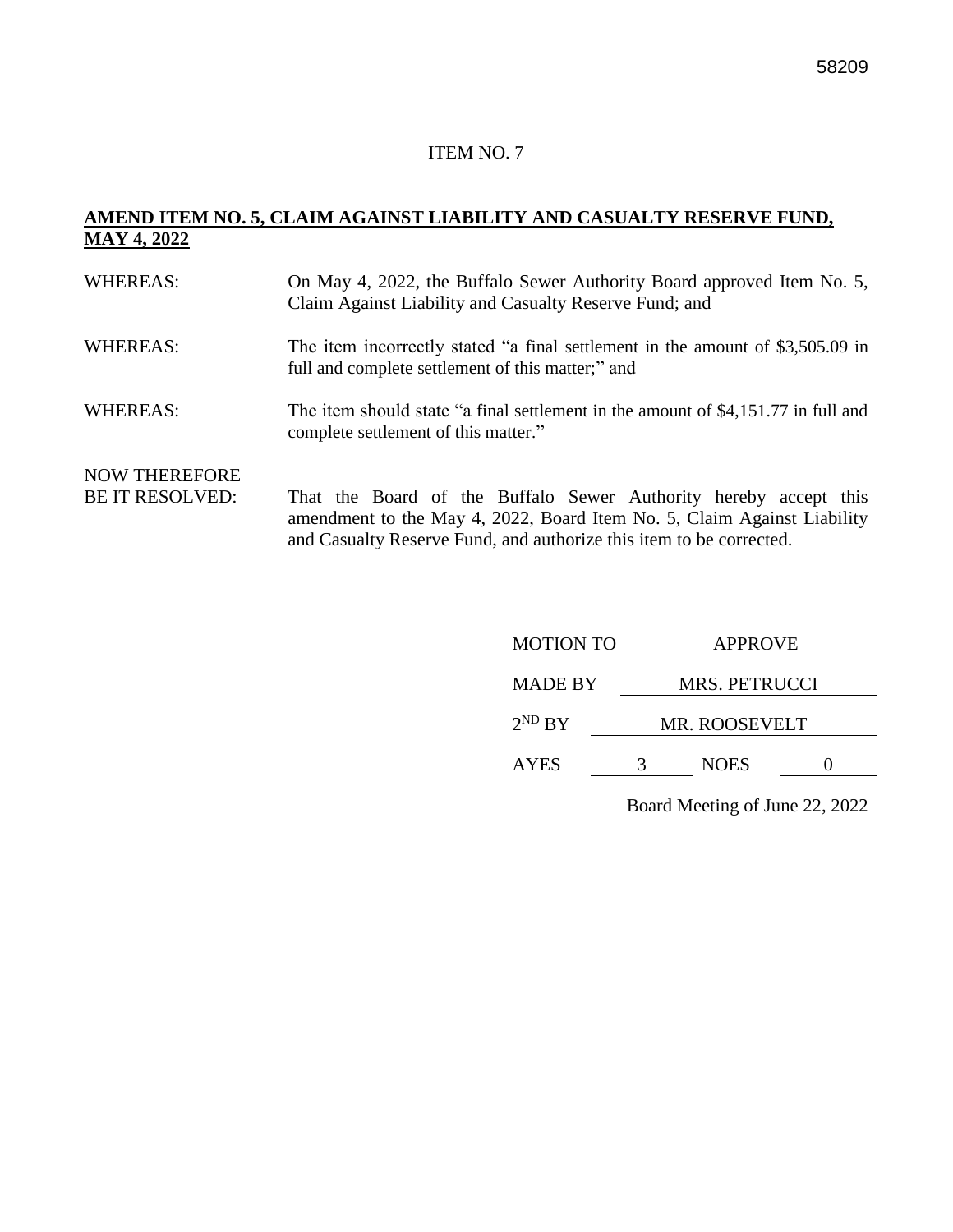#### **AUTHORIZATION TO PURCHASE CYBER INSURANCE**

- WHEREAS: As cybercrimes have impacted many sectors, and costs for applicable coverage continues to rise, the Buffalo Sewer Authority, through its thirdparty vendors, USI Insurance and Lawley Insurance received renewal quotes for cyber insurance for the upcoming fiscal year; and
- WHEREAS: Based on these efforts, USI Insurance and Lawley Insurance received the following quotes:

| <b>Carrier</b>             | <b>Coverage Limit</b>    | <b>Retention</b> | Premium      |
|----------------------------|--------------------------|------------------|--------------|
| <b>AIG</b>                 | \$1,000,000.00           | \$100,000.00     | \$100,000.00 |
| Axis Insurance             | \$3,000,000.00           | \$500,000.00     | \$100,000.00 |
| <b>Beazley Insurance</b>   | <b>Declined Coverage</b> |                  |              |
| <b>Berkley Insurance</b>   | <b>Declined Coverage</b> |                  |              |
| Corvus Insurance           | <b>Declined Coverage</b> |                  |              |
| <b>Hartford Group</b>      | <b>Declined Coverage</b> |                  |              |
| Lloyd's of                 | \$3,000,000.00           | \$25,000.00      | \$35,203.97  |
| London/CFC                 |                          |                  |              |
| <b>RPS</b> Insurance       | \$3,000,000.00           | \$250,000.00     | \$100,000.00 |
| Tokio Marine/HCC           | \$3,000,000.00           | \$50,000.00      | \$37,580.22  |
| (current carrier)          |                          |                  |              |
| <b>Travelers Insurance</b> | <b>Declined Coverage</b> |                  |              |
| $.$ and                    |                          |                  |              |

; and

- WHEREAS: After due diligence the Authority and its agents discussed limits, retention, and coverages, and have determined Lloyd's of London/CFC is the best qualified cyber insurance carrier based on the following:
	- The Lloyd's of London/CFC policy has an eight-hour waiting period after a business interruption before coverage begins. The Tokio Marine policy has a one-week waiting period.
	- The Lloyd's of London/CFC policy has a retention amount of \$25,000.00. The Tokio Marine policy has a retention amount of \$50,000.00.
	- Business interruption coverage for The Lloyd's of London/CFC policy is \$3,000,000.00. the business interruption coverage for he Tokio Marine policy is \$1,000,000.00.
- WHEREAS: Based on industry ratings and additional supportive services, the Acting Executive Secretary, Systems Administrator and staff recommend accepting the proposal from. from Lloyd's of London/CFC for a cost not to exceed \$35,203.97 for the period July 1, 2022 – June 30, 2023; and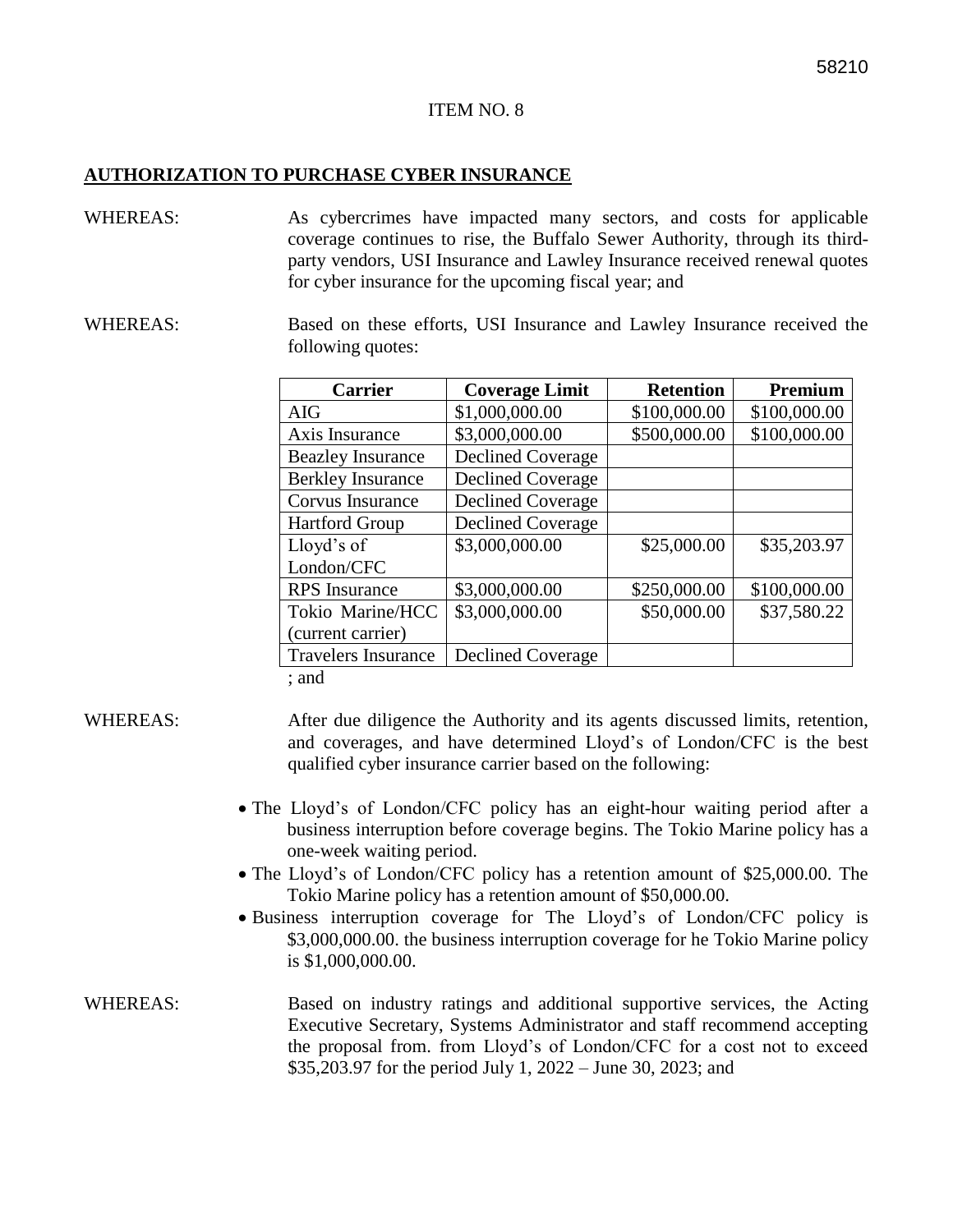# NOW THEREFORE

BE IT RESOLVED: That the Board of the Buffalo Sewer Authority hereby approves the purchase of a Cyber Insurance Policy from Lloyd's of London/CFC for a cost not to exceed \$35,203.97 for the period July 1, 2022 – June 30, 2023. These costs shall be charged to account nos. 00200108-452000 and 00650108-452000 on a pro-rata-basis.

| <b>MOTION TO</b> | <b>APPROVE</b>       |             |  |
|------------------|----------------------|-------------|--|
| <b>MADE BY</b>   | <b>MRS. PETRUCCI</b> |             |  |
| $2^{ND} BY$      | <b>MR. ROOSEVELT</b> |             |  |
| <b>AYES</b>      | 3                    | <b>NOES</b> |  |
|                  |                      |             |  |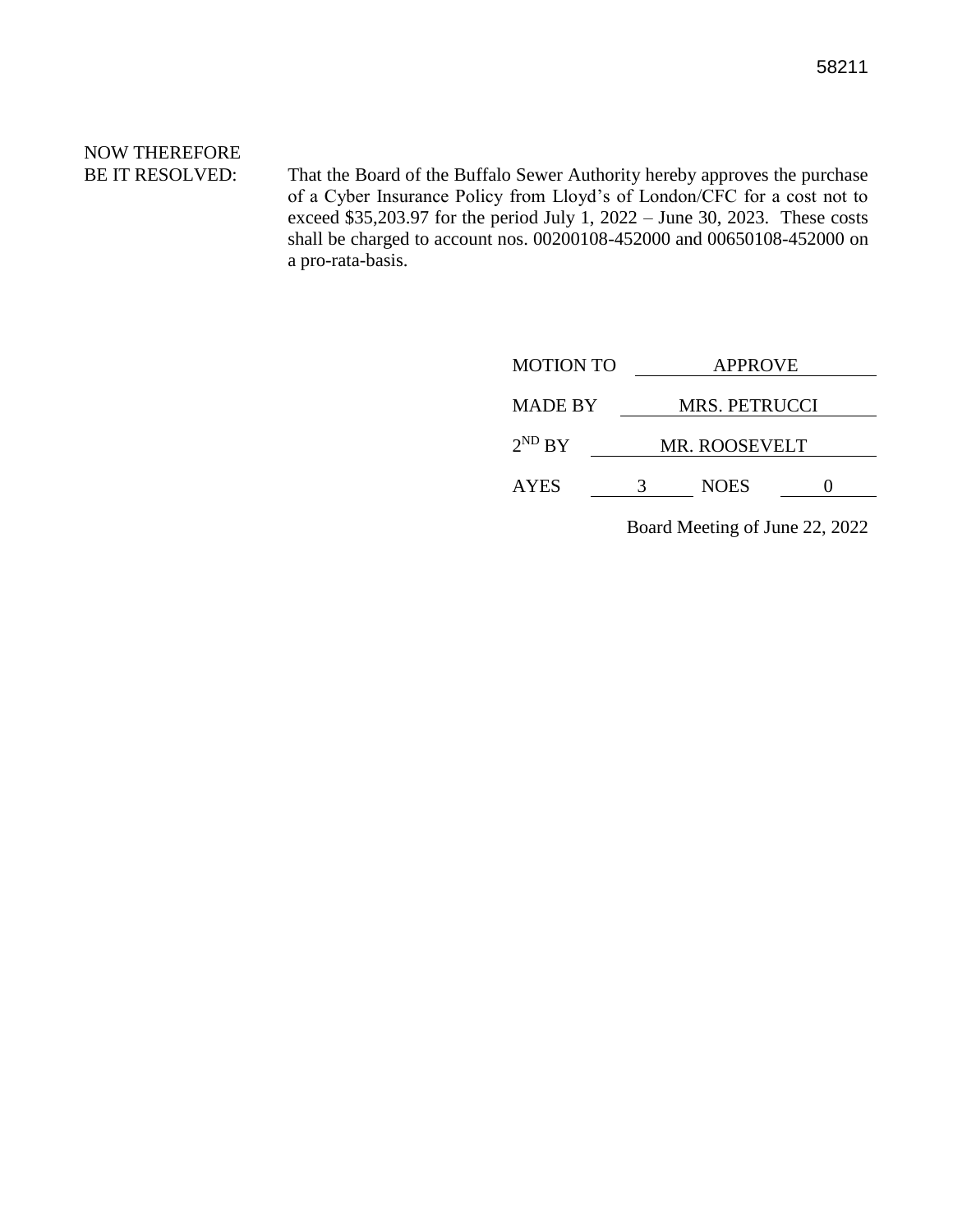#### **TRAVEL AUTHORIZATION - SEATTLE, WA**

- WHEREAS: The Buffalo Sewer Authority is continuing strategic efforts, focused on effective utility management approach endorsed by National Association of Clean Water Agencies (NACWA); and
- WHEREAS: The NACWA Utility Leadership Conference will be held in Seattle, Washington from July 24, 2022 – July 27, 2022, covering latest approaches, practices, peer-to-peer developments, case studies and research in various areas of utility leadership; and
- WHEREAS: The General Manager serves as Treasurer on the NACWA Board representing Environmental Protection Agency Region 2; and
- WHEREAS: The Chairman of the Board and General Manager are leading the efforts in exploration of best industry performance practices; and
- WHEREAS: The General Manager recommends attendance at the NACWA Utility Leadership Conference.

### NOW THEREFORE

BE IT RESOLVED: That the Board of the Buffalo Sewer Authority hereby authorizes the Chairman of the Board and General Manager to travel to Seattle, WA from July 23 – 28, 2022, to attend the NACWA Utility Leadership Conference at a total cost not to exceed \$7,500.00. Account nos. 00110104-458010, 00110104-458012, 00100104-458010 and 00100104-458012 will be utilized for this travel.

| <b>MOTION TO</b> | <b>APPROVE</b>       |             |  |
|------------------|----------------------|-------------|--|
| <b>MADE BY</b>   | MRS. PETRUCCI        |             |  |
| $2^{ND} BY$      | <b>MR. ROOSEVELT</b> |             |  |
| <b>AYES</b>      | 3                    | <b>NOES</b> |  |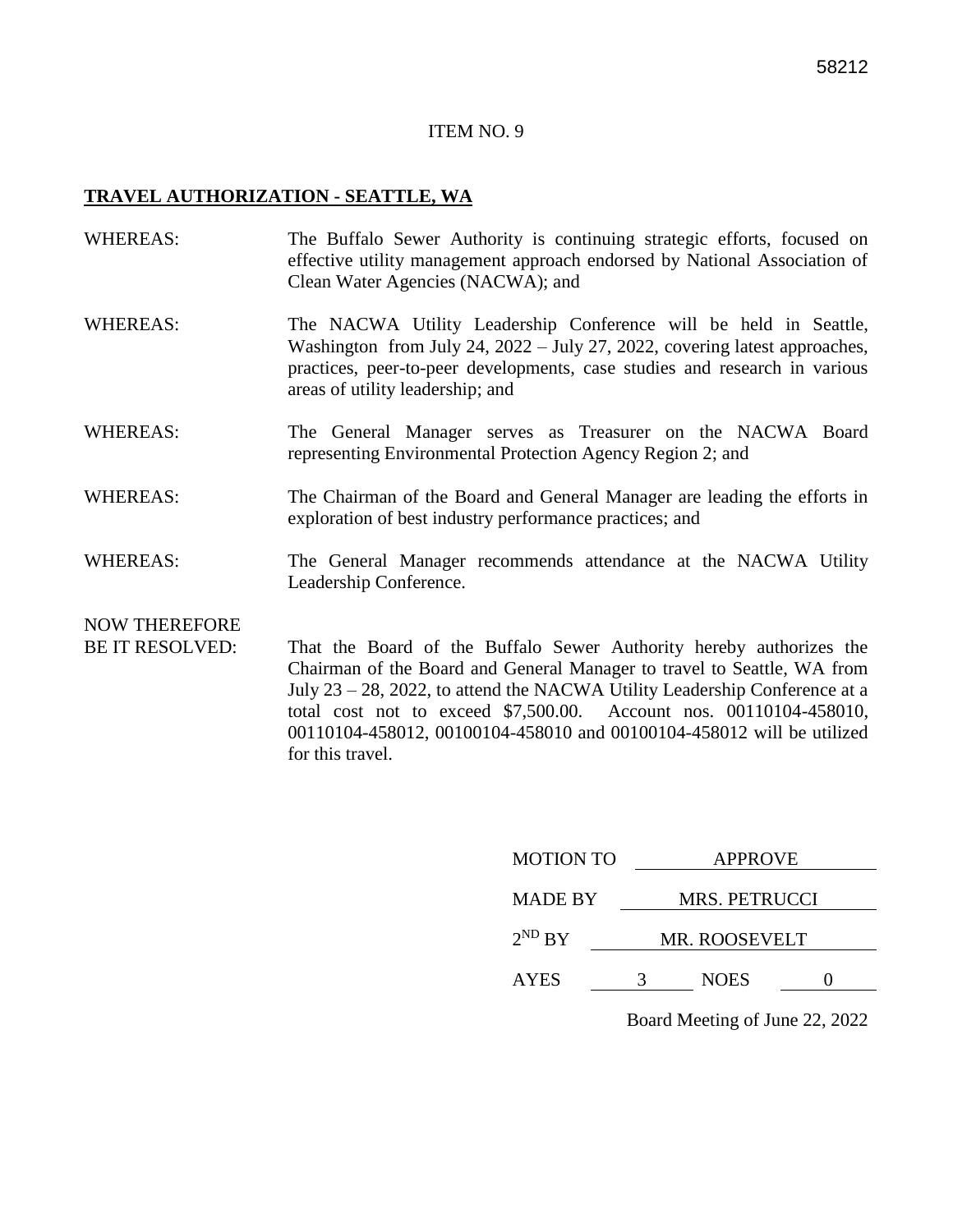#### **TRAVEL AUTHORIZATION - CINCINNATI, OH**

WHEREAS: The American Water Works Association (AWWA) Transformative Issues Symposium will be held August 1 – August 3, 2022, in Cincinnati, OH; and WHEREAS: The Transformative Issues Symposium brings together water sector professionals from across North America to discuss the most important and challenging issues of our time and to advance diversity and inclusion in the water community; and WHEREAS: The General Manager has been asked to present on how utilities can use existing data to support their communities and help decision makers address issues related to environmental justice and optimize their affordability programs; and WHEREAS: The General Manager recommends attendance at the American Water Works Association (AWWA) Transformative Issues Symposium. NOW THEREFORE BE IT RESOLVED: That the Board of the Buffalo Sewer Authority hereby authorizes travel from

July 31 – August 4, 2022, for the General Manager to attend American Water Works Association (AWWA) Transformative Issues Symposium in Cincinnati, OH, at a total cost not to exceed \$2,000.00. Account nos. 00110104-458010 and 00110104-458012 will be utilized for this travel.

| <b>MOTION TO</b> | <b>APPROVE</b>       |             |  |
|------------------|----------------------|-------------|--|
| <b>MADE BY</b>   | MRS. PETRUCCI        |             |  |
| $2^{ND}$ BY      | <b>MR. ROOSEVELT</b> |             |  |
| <b>AYES</b>      |                      | <b>NOES</b> |  |
|                  |                      |             |  |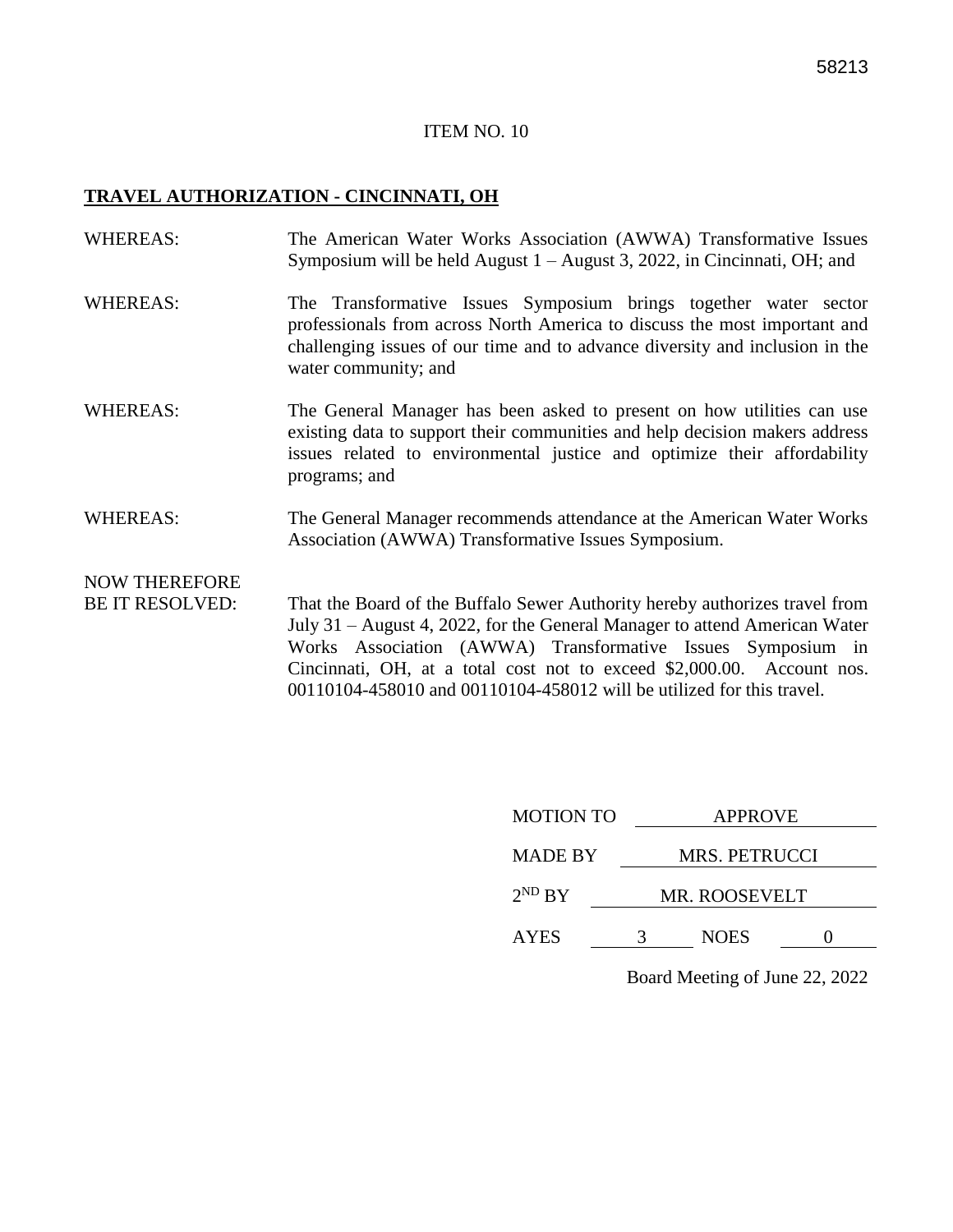#### **TRAVEL AUTHORIZATION - MIAMI, FL**

| <b>WHEREAS:</b>                                | The Future of Water Summit 2022 is a collaborative with the goal of<br>developing a unified vision for collective water governance to ensure a<br>secure, just and affordable water future for all; and                                                                                            |
|------------------------------------------------|----------------------------------------------------------------------------------------------------------------------------------------------------------------------------------------------------------------------------------------------------------------------------------------------------|
| <b>WHEREAS:</b>                                | The Future of Water Summit 2022 will be held in Miami, Florida from<br>August $8 - 10$ , 2022; and                                                                                                                                                                                                 |
| <b>WHEREAS:</b>                                | The Summit has invited local, state and federal partners, non-governmental<br>agencies, service and technology providers, and members of the academic<br>community to convene and leverage existing efforts to formulate a call to<br>action to ensure more sustainable and resilient society; and |
| <b>WHEREAS:</b>                                | The General Manager has been invited to share the Authority's water equity,<br>affordability, and smart sewer initiatives with other partners with similar<br>initiatives and goals; and                                                                                                           |
| <b>WHEREAS:</b>                                | The Chairman of the Board and General Manager are leading the efforts in<br>exploration of best industry performance practices; and                                                                                                                                                                |
| <b>WHEREAS:</b>                                | The General Manager recommends attendance at The Future of Water<br>Summit 2022.                                                                                                                                                                                                                   |
| <b>NOW THEREFORE</b><br><b>BE IT RESOLVED:</b> | That the Board of the Buffalo Sewer Authority hereby authorizes the                                                                                                                                                                                                                                |

Chairman of the Board and General Manager to travel to Miami, Florida from August 7 – 10, 2022, to attend The Future of Water Summit at a total cost not to exceed \$4500.00. Account nos. 00110104-458010, 00110104- 458012, 00100104-458010, and 00100104-458012 will be utilized for this travel.

| <b>MOTION TO</b> | <b>APPROVE</b>       |             |  |
|------------------|----------------------|-------------|--|
| <b>MADE BY</b>   | <b>MRS. PETRUCCI</b> |             |  |
| $2^{ND} BY$      | <b>MR. ROOSEVELT</b> |             |  |
| <b>AYES</b>      | 3                    | <b>NOES</b> |  |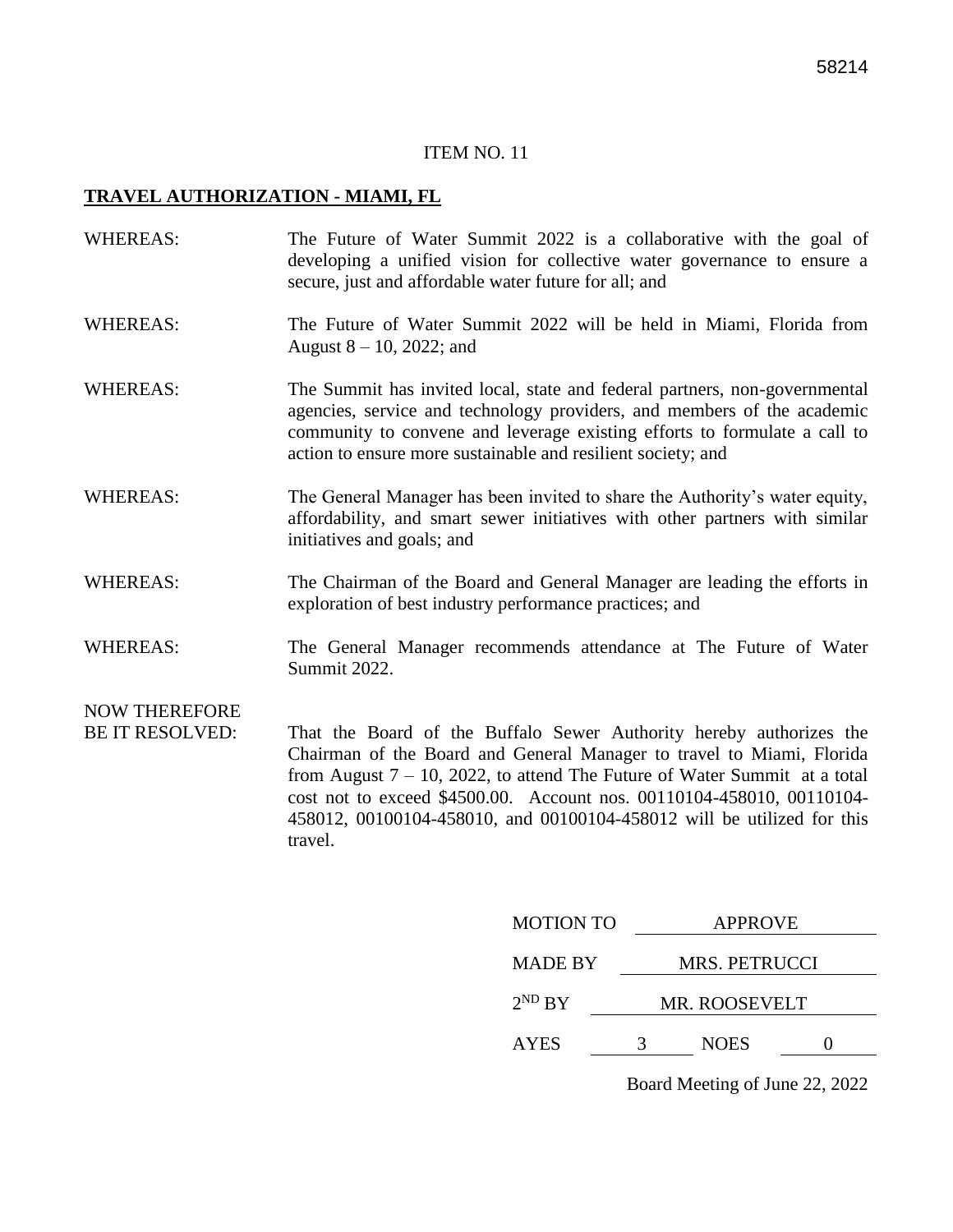#### ITEM NO. 12 **TRAVEL AUTHORIZATION - MILWAUKEE, WI**

- WHEREAS: The General Manager serves as the board Chairman for the US Water Alliance, an organization dedicated to managing water in a sustainable and inclusive manner to build strong economies, vibrant communities and healthy environments; and
- WHEREAS: The US Water Alliance is holding its annual One Water Summit 2022 in Milwaukee, WI from September 13 – September 15, 2022 along with a convening of the Water Equity Network learning teams on September 12, 2022; and
- WHEREAS: The Authority serves as a peer city partner in the Water Equity Network and continues to benefit from the community based initiatives that are developed through the virtual and in-person convenings; and
- WHEREAS: As the Chairman of the Board of Directors for US Water Alliance, the General Manager needs to attend the annual board meeting, remain active on the latest innovative and inclusive approaches to foster community connections, manage water, and navigate regulatory issues; and
- WHEREAS: The Authority's Principal Sanitary Engineer has been awarded a scholarship by Duke University's Water Innovation Leadership Development (WILD) program as part of their delegation for registration and hotel costs (approximately \$1,142.00) to attend this summit; and
- WHEREAS: The General Manager recommends attendance for himself, Special Assistant (BSA), General Counsel, and Principal Sanitary Engineer as Buffalo Learning Team Representatives to the US Water Alliance One Water Summit 2022.

### NOW THEREFORE

BE IT RESOLVED: That the Board of the Buffalo Sewer Authority hereby authorizes the General Manager, Special Assistant, General Counsel, and Principal Sanitary Engineer to travel to Milwaukee, WI from September 11 - 16, 2022, to attend the US Water Alliance One Water Summit 2022 at a total cost not to exceed \$9,800.00. Account nos. 00110104-458010, 00110104-458012, 00600104- 458010 and 00600104-458012 will be utilized for this travel.

| <b>MOTION TO</b> |               | <b>APPROVE</b>       |  |  |
|------------------|---------------|----------------------|--|--|
| <b>MADE BY</b>   |               | <b>MRS. PETRUCCI</b> |  |  |
| $2^{ND}$ BY      | MR. ROOSEVELT |                      |  |  |
| <b>AYES</b>      |               | <b>NOES</b>          |  |  |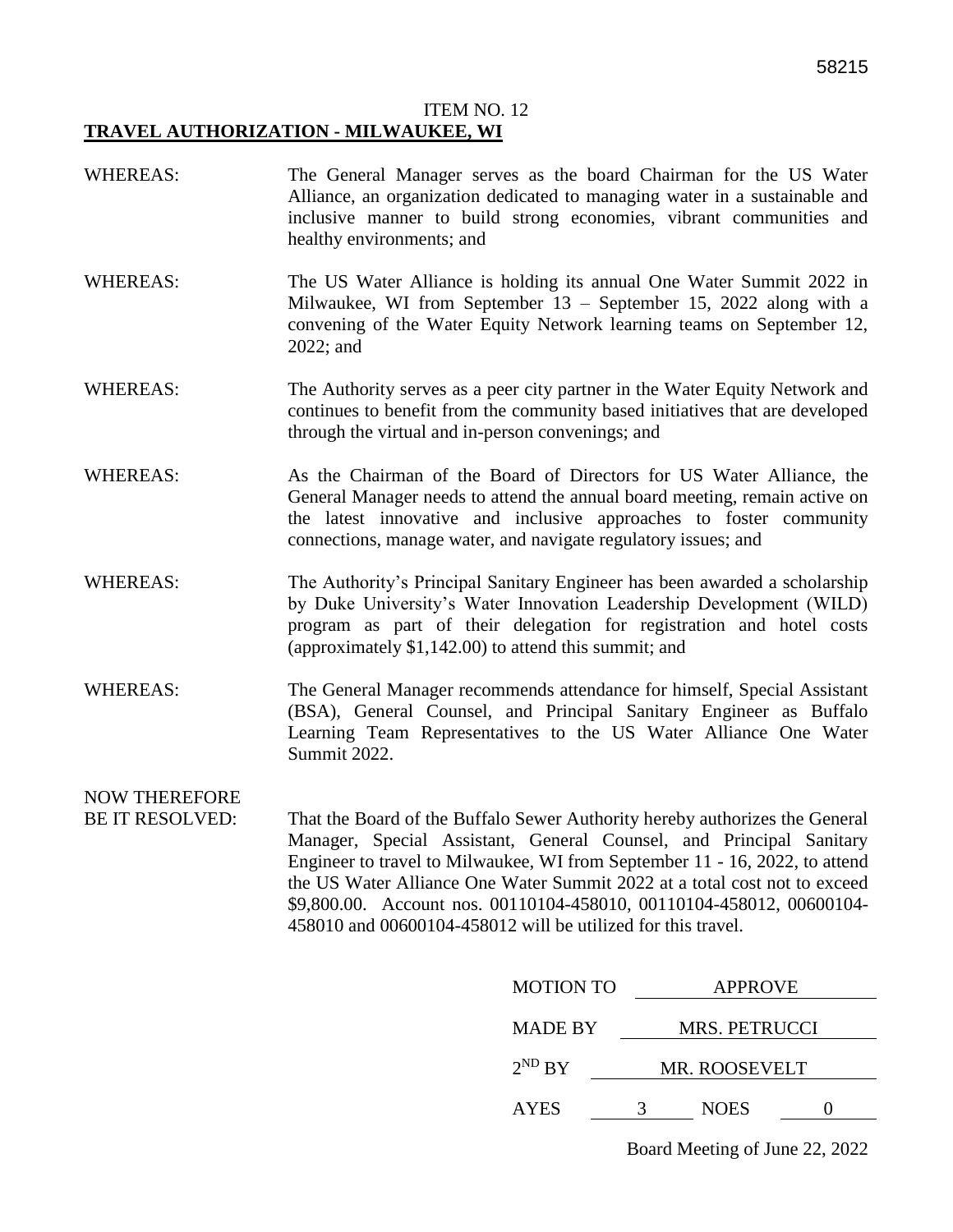#### **TRAVEL AUTHORIZATION - NEW ORLEANS, LA**

- WHEREAS: The Water Environment Federation's Annual Technical Exhibition and Conference (WEFTEC) will be held October 8 – October 12, 2022, in New Orleans, LA; and
- WHEREAS: The Buffalo Sewer Authority staff annually participates in this international event to keep abreast of the latest technologies, innovations and research in the wastewater field through peer-to-peer interactions; and
- WHEREAS: The General Manager recommends attendance at the Water Environment Federation's Annual Technical Exhibition and Conference (WEFTEC) for, General Manager, Superintendent of Mechanical Maintenance, Treatment Plant Superintendent, Treatment Plant Administrator, and Principal Sanitary Engineer and

### NOW THEREFORE

BE IT RESOLVED: That the Board of the Buffalo Sewer Authority hereby authorizes travel from October 7 – October 13, 2022, General Manager, Superintendent of Mechanical Maintenance, Treatment Plant Superintendent, Treatment Plant Administrator, and Principal Sanitary Engineer to attend the Water Environment Federation's Annual Technical Exhibition and Conference (WEFTEC) in New Orleans, LA, at a total cost not to exceed \$15,000.00. Funds are available in account nos., 00110104-458010, 00110104-458012, 00520104-458010, 00520101-458012, 00200104-458010, 00200104-458012 and 00600104-458010 and 00600104-458012.

| <b>MOTION TO</b> | <b>APPROVE</b> |                      |  |  |
|------------------|----------------|----------------------|--|--|
| <b>MADE BY</b>   |                | <b>MRS. PETRUCCI</b> |  |  |
| $2^{ND} BY$      |                | MR. ROOSEVELT        |  |  |
| <b>AYES</b>      | 3              | <b>NOES</b>          |  |  |
|                  |                |                      |  |  |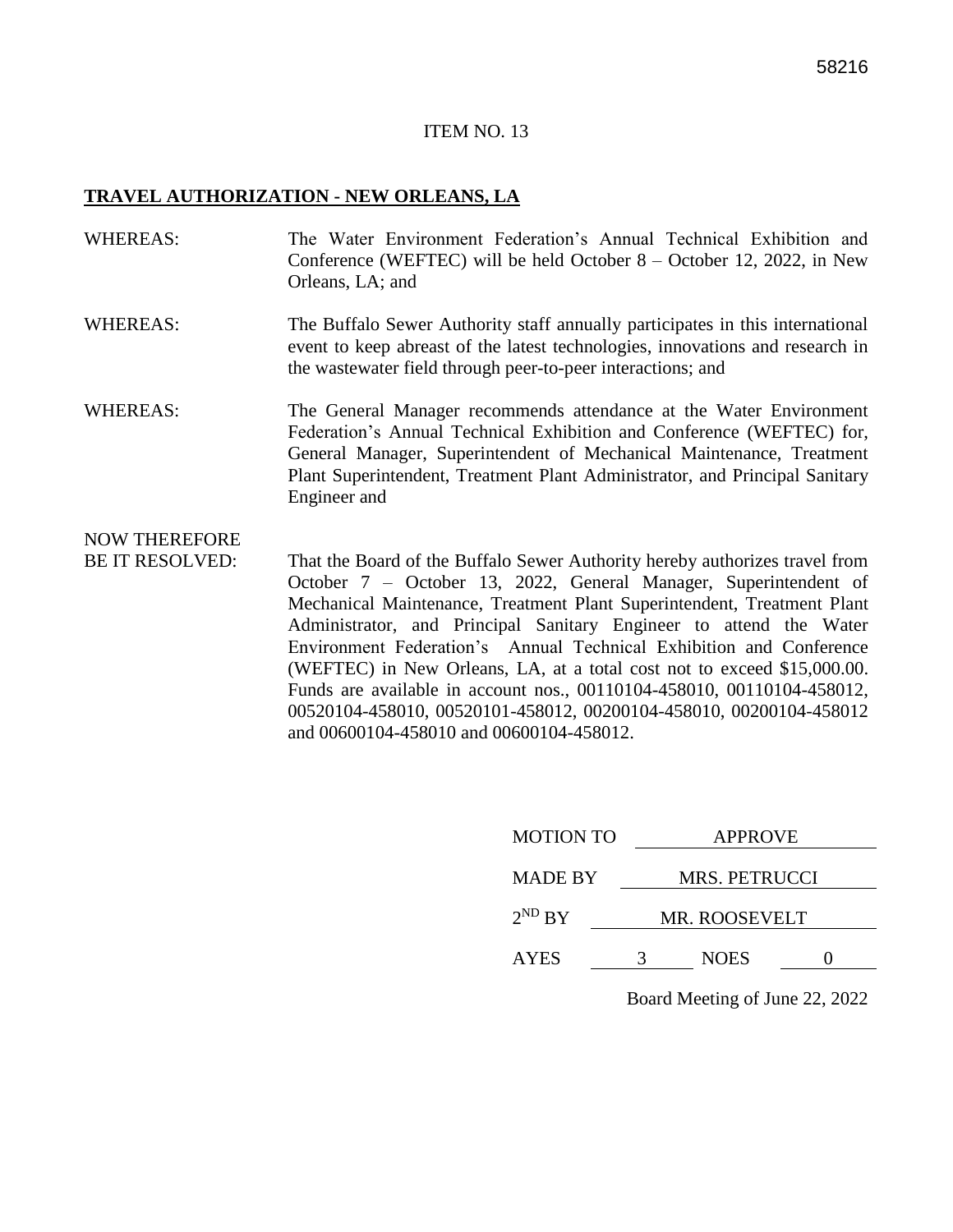#### **CONTRACT APPROVAL - LEGAL SERVICES**

| <b>WHEREAS:</b>                                | The Buffalo Sewer Authority has many complex general labor and<br>employment matters as well as contract negotiations that require the skill of<br>specialized labor relations attorneys; and                                                                                                                                                                                                            |
|------------------------------------------------|----------------------------------------------------------------------------------------------------------------------------------------------------------------------------------------------------------------------------------------------------------------------------------------------------------------------------------------------------------------------------------------------------------|
| <b>WHEREAS:</b>                                | The law firm Phillips Lytle LLP has extensive experience in these areas; and                                                                                                                                                                                                                                                                                                                             |
| <b>WHEREAS:</b>                                | Phillips Lytle LLP has been satisfactorily representing the Authority with<br>these matters; and                                                                                                                                                                                                                                                                                                         |
| <b>WHEREAS:</b>                                | Upon request, Phillips Lytle LLP has submitted a proposal to represent the<br>Buffalo Sewer Authority for the period July 1, 2022 - June 30, 2023; and                                                                                                                                                                                                                                                   |
| <b>WHEREAS:</b>                                | The General Manager recommends approval to retain Phillips Lytle LLP for<br>general labor and employment matters as well as contract negotiations in an<br>amount not to exceed \$50,000.00 for the current fiscal year.                                                                                                                                                                                 |
| <b>NOW THEREFORE</b><br><b>BE IT RESOLVED:</b> | That the Board of the Buffalo Sewer Authority hereby authorizes the General<br>Manager to retain Phillips Lytle LLP to provide legal services to the Buffalo<br>Sewer Authority in connection with general labor and employment matters<br>for the period July 1, $2022 -$ June 30, 2023 in an amount not to exceed<br>\$50,000.00. Account no. 00110106-432003 shall be utilized for these<br>services. |

| <b>MOTION TO</b> | <b>APPROVE</b>       |             |  |
|------------------|----------------------|-------------|--|
| <b>MADE BY</b>   | <b>MRS. PETRUCCI</b> |             |  |
| $2^{ND} BY$      | <b>MR. ROOSEVELT</b> |             |  |
| <b>AYES</b>      |                      | <b>NOES</b> |  |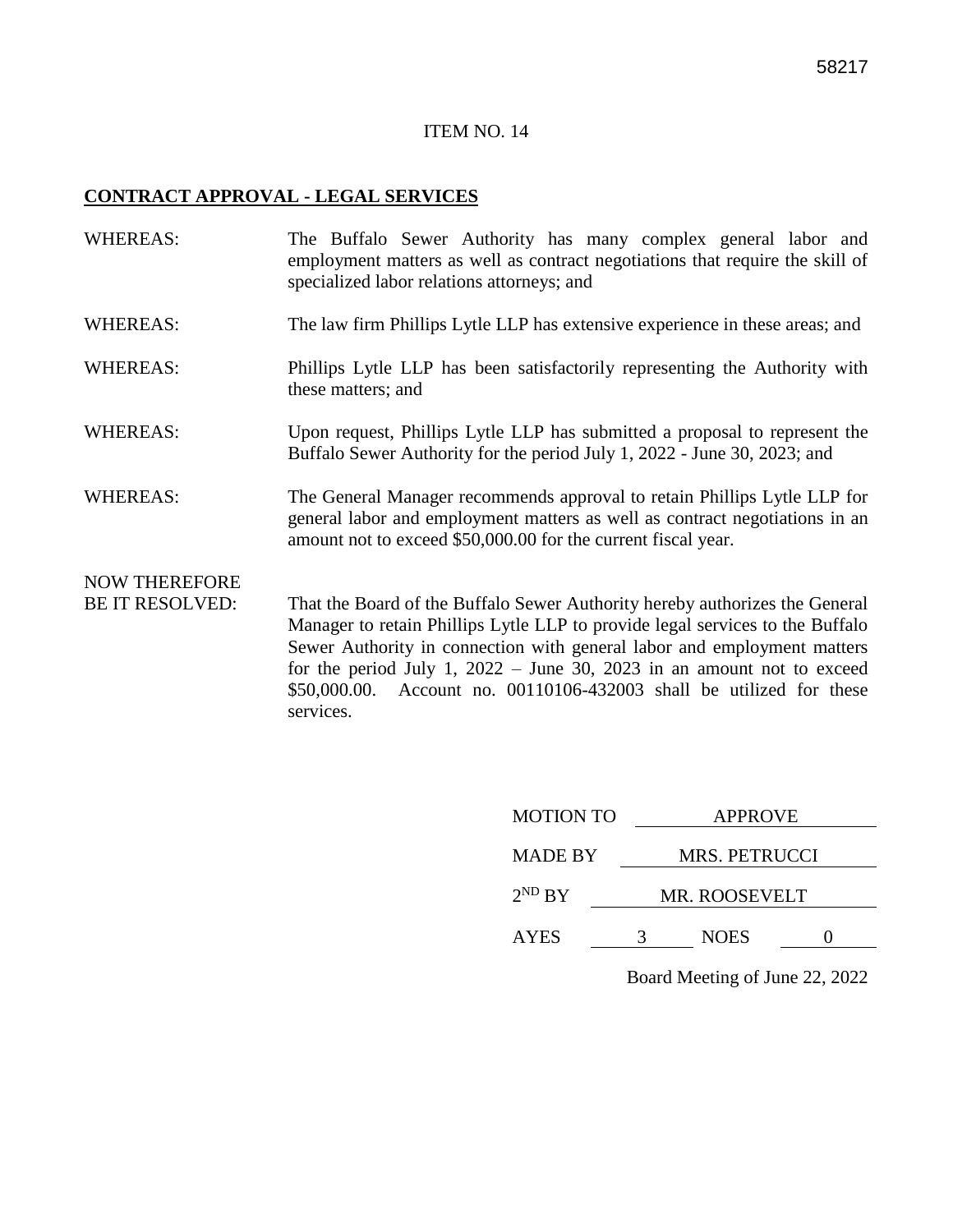#### **CHANGE ORDER NO. 4 – CONTRACT NO. 81700017**

| <b>CONTRACTOR:</b>                | ORIGINAL CONTRACT COST | \$1,042,556.00 |
|-----------------------------------|------------------------|----------------|
| Research Foundation for the State | PREVIOUS CHANGE ORDERS | \$353,019.34   |
| University of New York            | THIS CHANGE ORDER      | \$0            |
| 402 Crofts Hall                   | ADJUSTED CONTRACT COST | \$1,395,575.34 |
| University at Buffalo             |                        |                |
| Buffalo, New York 14260           |                        |                |

PROJECT: UB RENEW Professional Services to Support Long Term Control Plan Efforts

#### DESCRIPTION OF CHANGE OR EXTRA WORK:

Item #1 No cost extension to December 31, 2022.

#### REASON FOR CHANGE OR EXTRA WORK:

Item #1 Additional time to support ongoing modeling and digital analytics efforts.

#### COST OF CHANGE OR EXTRA WORK:

Item  $#1$  \$0

THE TOTAL COST OF THE CHANGE OR EXTRA WORK:  $$0$ 

The total INCREASE to the contract as a result of this Change Order is \$0

#### NOW THEREFORE

BE IT RESOLVED: That the Board of the Buffalo Sewer Authority hereby approves Change Order No. 4 to Contract No. 81700017 as written in the above Agenda Item, with adjusted contract cost remaining at \$1,395,575.34

| <b>MOTION TO</b> |   | <b>APPROVE</b>       |  |  |
|------------------|---|----------------------|--|--|
| <b>MADE BY</b>   |   | MRS. PETRUCCI        |  |  |
| $2^{ND} BY$      |   | <b>MR. ROOSEVELT</b> |  |  |
| <b>AYES</b>      | 3 | <b>NOES</b>          |  |  |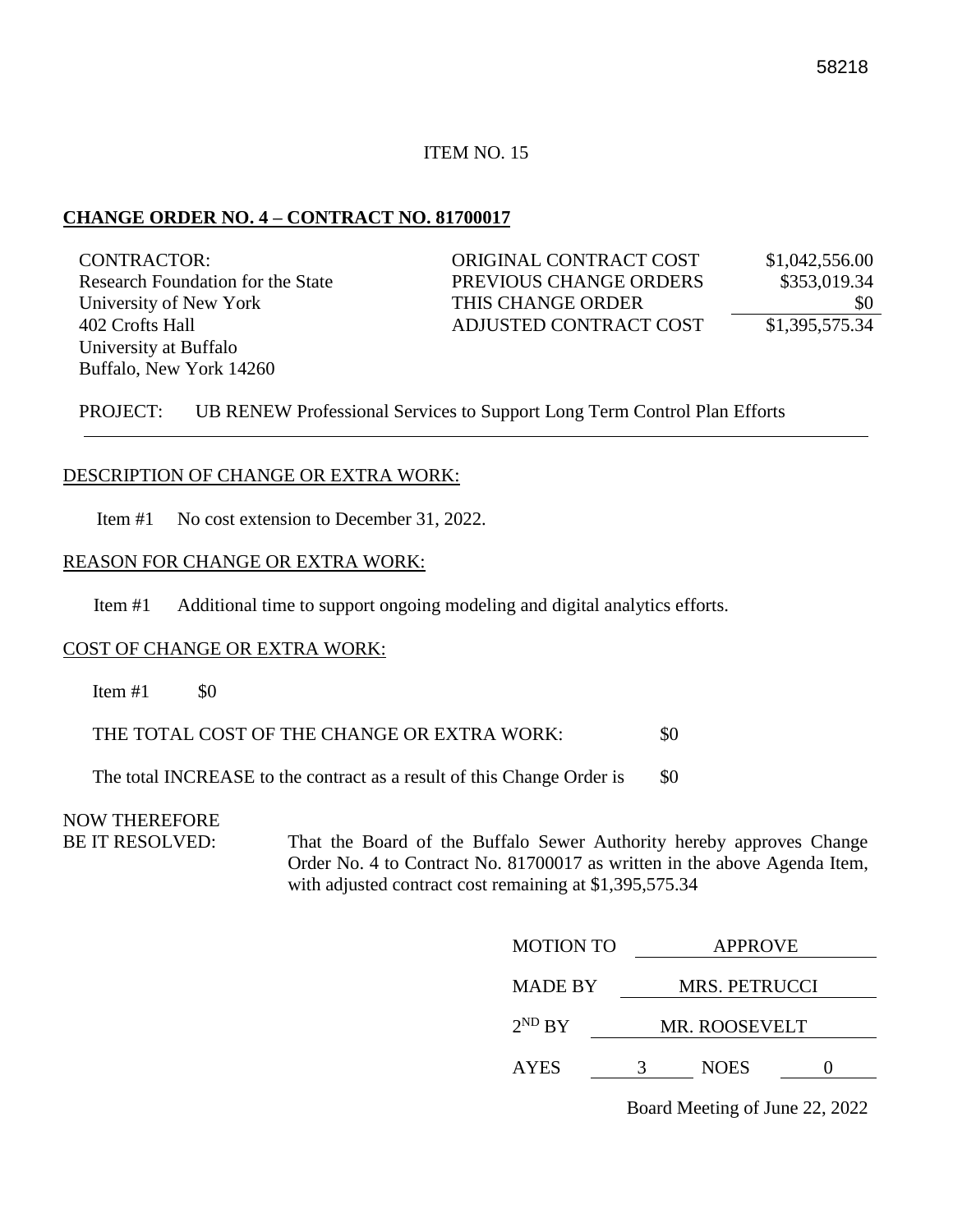#### **AUTHORIZATION FOR RENEWAL OF ANNUAL CUSTOMER SUPPORT PLAN**

- WHEREAS: The Buffalo Sewer Authority utilizes International Business Machines Maximo Maintenance System software for asset management, work order tracking, purchasing and inventory control program; and
- WHEREAS: An annual customer support plan is beneficial in order to keep current, receive the latest releases of this program and receive unlimited off-site support; and
- WHEREAS: The Treatment Plant Superintendent, Systems Administrator and staff recommend renewal of the annual customer support plan with International Business Machines Corporation for the period July 1, 2022, through June 30, 2023 for a cost of \$106,677.00; and
- WHEREAS: Board approval is required on services over \$35,000.00.

NOW THEREFORE

BE IT RESOLVED: That the Board of the Buffalo Sewer Authority hereby authorizes the General Manager to renew the annual customer support plan with International Business Machines Corporation for a one-year period, July 1, 2022 through June 30, 2023, at a cost not to exceed \$106,677.00. Account no. 00200106- 443420 will be charged for this service.

| <b>MOTION TO</b> | <b>APPROVE</b>       |  |  |
|------------------|----------------------|--|--|
| <b>MADE BY</b>   | <b>MRS. PETRUCCI</b> |  |  |
| $2^{ND}$ BY      | <b>MR. ROOSEVELT</b> |  |  |
| <b>AYES</b>      | <b>NOES</b>          |  |  |
|                  |                      |  |  |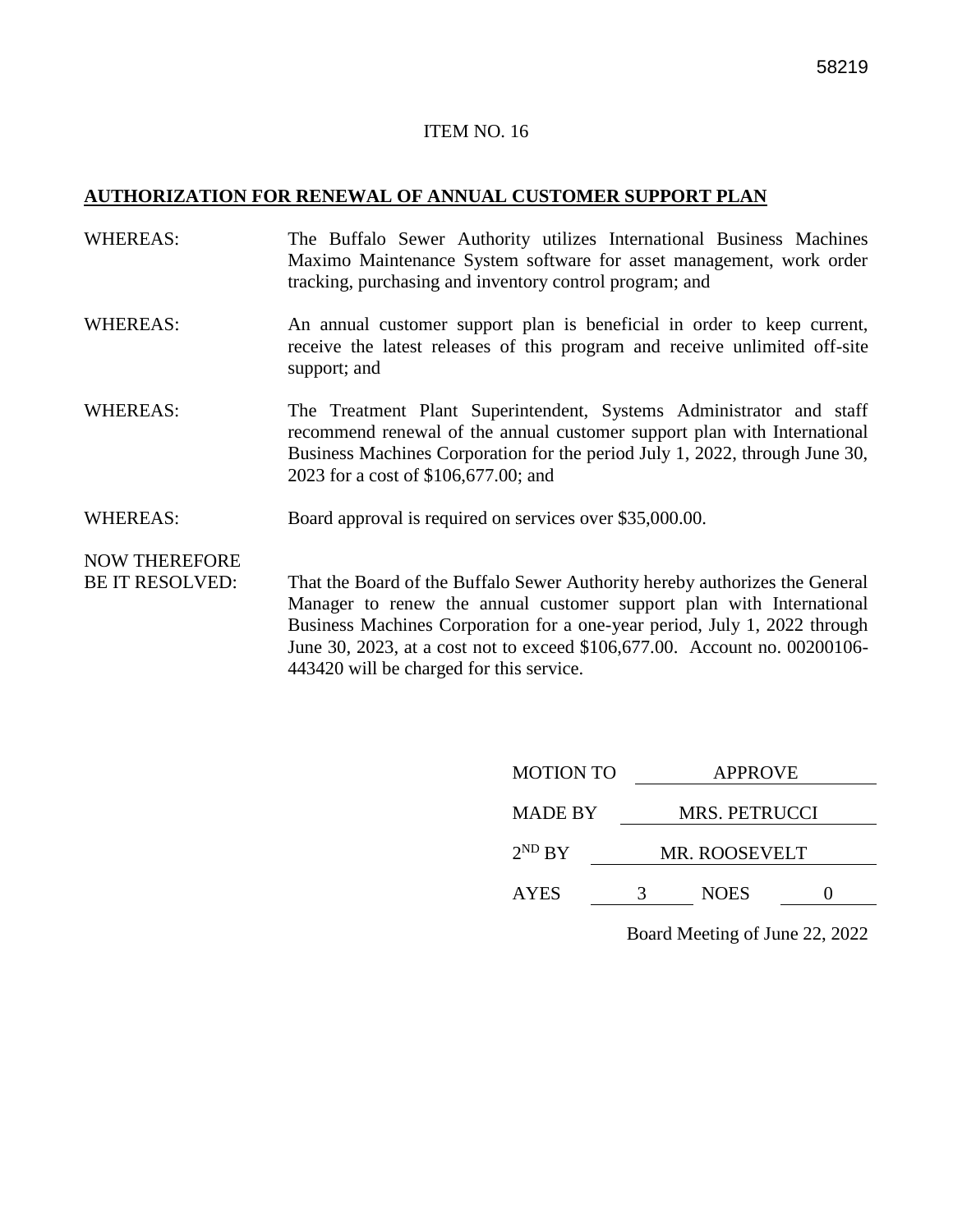#### **CHANGE ORDER NO. 5 – CONTRACT NO 82000009 FISCAL YEARS 2019-2022**

| <b>CONTRACTOR:</b>        | ORIGINAL COST          | \$204,999.00   |
|---------------------------|------------------------|----------------|
| Quackenbush Company, Inc. | PREVIOUS CHANGE ORDER  | \$1,176,274.25 |
| 495 Kennedy Road          | CONTRACT CLOSE OUT     | \$180,000.00   |
| Buffalo, New York 14227   | ADJUSTED CONTRACT COST | \$1,561,273.25 |

PROJECT: In Plant High Pressure Steam System Maintenance Service

| <b>Board Approval Date</b> | 7/31/2019 Approval Amount                         | \$204,999.00 |
|----------------------------|---------------------------------------------------|--------------|
| <b>Change Order Date</b>   | 9/30/2020 Change Order Amount #1 Contract Renewal | \$300,000.00 |
| <b>Change Order Date</b>   | 12/16/2020 Change Order Amount #2                 | \$243,508.00 |
| <b>Change Order Date</b>   | 7/28/2021 Change Order Amount #3                  | \$252,766.25 |
| <b>Change Order Date</b>   | 6/23/2021 Change Order Amount #4 Contract Renewal | \$300,000.00 |
| <b>Change Order Date</b>   | 3/9/2022 Change Order Amount #5                   | \$80,000.00  |
| <b>Change Order Date</b>   | 6/22/2022 Contract Close Out                      | \$180,000.00 |

#### DESCRIPTION OF PREVIOUS CHANGE OR EXTRA WORK:

#### EXTRA WORK CHANGE ORDER #2 DECEMBER 16, 2020

Further plant repair work needed to satisfy Treatment Plant operability, availability and safety concerns for the remaining fiscal year 2020-2021 to include:

- Protected water pump 1 & 2 replacement
- Installation of exhaust fans 20-25 in Megastructure
- Installation of exhaust fans 30 in chemical handling
- Upgrade air handling unit at Hamburg Drain
- Upgrade glycol heating hot water system in Megastructure
- Installation of condensing and evaporating coils in air handling unit J-1 of Administration building
- Sound Digester building steam heating system and condensate system upgrade
- Primary heating hot water system installation of pumps CP 62, 63, 64
- Ash system corrective maintenance to clinker grinders
- Exhaust fan upgrades in Administration building
- Duct work fabrication in various plant locations
- Condensate and high pressure steam line piping and expansion joint replacement.

Total amount of change order \$243,508.00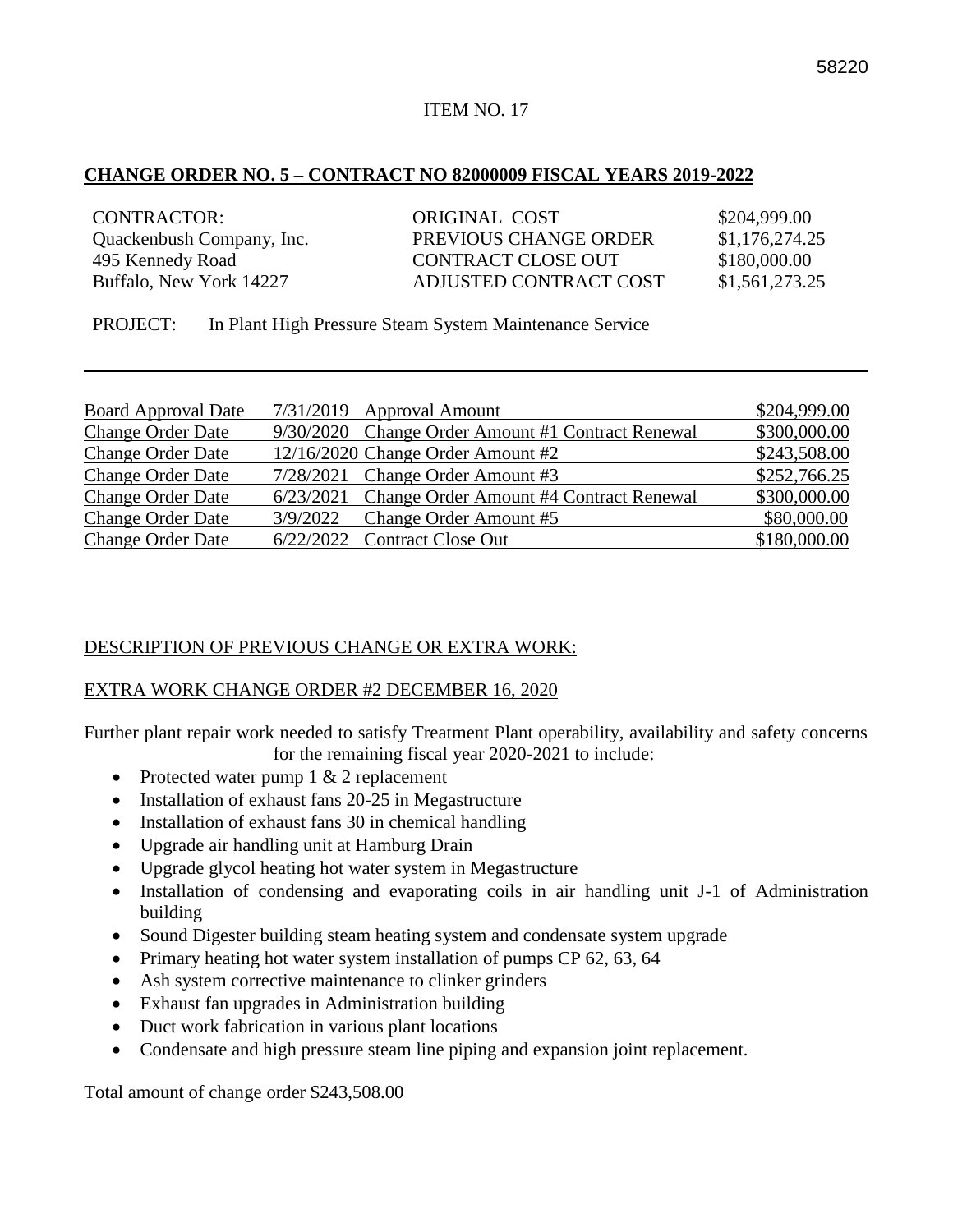#### EXTRA WORK CHANGE ORDER #3 JULY 28, 2021

Further plant repair work needed to satisfy Treatment Plant operability, availability, and safety concerns for the remaining fiscal year 2020-2021 to include:

- Repair Grunfoss primary heating hot water pumps.
- Installation of Admin temporary AC unit.
- Install protected water pump #2.
- Replace steam traps and related condensate piping in basement of Old Control.
- Install new coil and condensing unit for AHUJ1, Admin. Bldg..
- Ash system repairs.
- Replace piping. Valves and condensate traps on Glycol Loop of  $2<sup>nd</sup>$  floor Mega.
- Rebuild 3 spare protected water pumps.
- Steam and condensate repair in basement of Compressor bldg.
- Back up Compressor piping for Aux Boilers.
- Repair and install temporary heat in Blower Bldg. and Mega.
- Install HHW circulating pumps on A-side and B-side Aeration.
- Re-pipe and replace Final Effluent HHW and CW circulating pumps and piping.

Total amount of change order \$252,766.25

#### EXTRA WORK CHANGE ORDER #5 MARCH 9, 2022:

Further plant repair work needed to satisfy Treatment Plant operability, availability and safety concerns

for the remaining fiscal year 2021-2022 to include:

- Installation of pre-heat coils in AHU 7-14.
- Installation of rebuilt Ash System Mechanical Exhauster.
- Installation of Exhaust Fan HV-3 on roof of Grit Building.
- Installation of two Split System AC Units in Aeration Control Room.
- Installation of Split System AC Unit in Lab Bacteriological Room.
- Steam Station repair on Glycol Loop On 2nd floor of Megastructure.
- Steam Station repairs and HX repairs on Chemical Handling Heating Hot Water System.
- South Ash Silo repairs and cleaning.
- Digester Hot Water Heat Exchanger upgrades and repairs.
- Blower Building AHU repairs.

Total Amount of change order \$80,000

#### CONTRACT CLOSE OUT:

Further plant repair work needed to satisfy treatment plant operability, availability and other steam system and HVAC concerns for the remaining 2021-2022 fiscal year.

• Includes emergency rehabilitation work of air handler 2B and the associated equipment for blower building MCC room

Total amount of change order \$180,000.00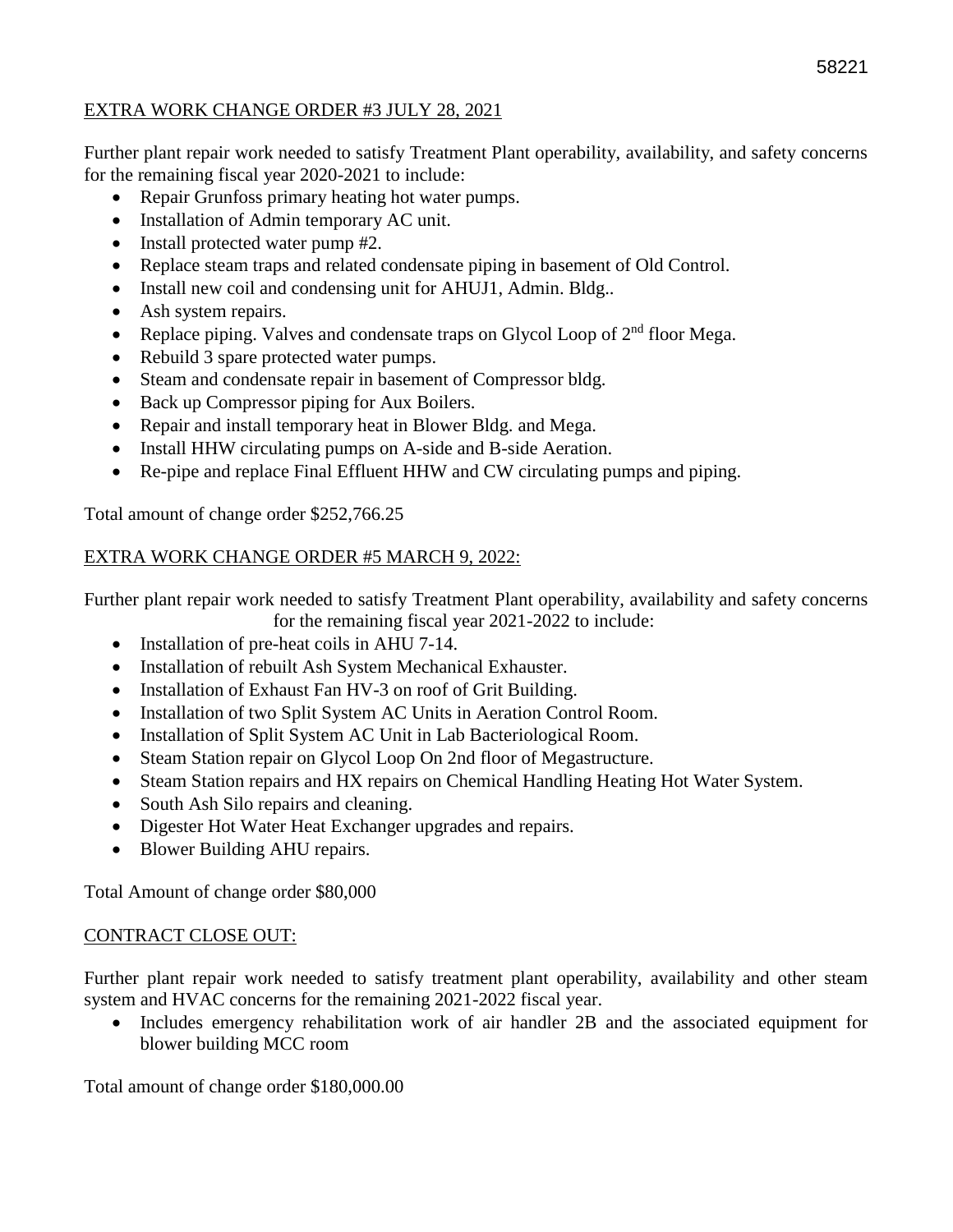#### CONTRACT SUPPLEMENT CONDITIONS:

- 1. The contract completion date established in the Original contract or as modified by previous contract remains unchanged.
- 2. Any additional work to be performed under this Contract Supplement shall be carried out in compliance with the specifications included in the preceding Description of Changes involved with the Supplemental Contract Drawings designated none and under the provisions of the Original Contract, including compliance with applicable Equipment specifications, General Specifications and Project Specifications for the same type of work.
- 3. This Contract Supplement unless otherwise provided herein does not relieve the Contractor from strict compliance with the guarantee provisions of the Original Contract, particularly those pertaining to performance and operation of equipment.
- 4. The Contractor expressly agrees that he will place under coverage of his performance and Payment Bonds and Contractor's Insurance all work covered by this Contract Supplement. The Contractor will furnish to the Owner evidence of increased coverage of his Performance and Payment Bonds for the accrued value of all Contract Supplements that exceeds the Original Contract Price by twenty percent (20%).
- 5. The costs established under this Contract Supplement are acknowledged as including any and all costs associated with the work described herein and including any and all costs associated with any and all work performed or to be performed by the Contractor that may be affected in any manner by the work described herein.

#### NOW THEREFORE

BE IT RESOLVED: That the Board of the Buffalo Sewer Authority hereby approves Contract Close Out Change Order amount to Contract No. 820000029 as written in the above Agenda Item, increasing the contract cost in the amount of \$180,000.00, making the adjusted contract cost \$1,561,273.25.

| <b>MOTION TO</b> | <b>APPROVE</b> |  |  |
|------------------|----------------|--|--|
| <b>MADE BY</b>   | MRS. PETRUCCI  |  |  |
| $2^{ND} BY$      | MR. ROOSEVELT  |  |  |
| <b>AYES</b>      | <b>NOES</b>    |  |  |
|                  |                |  |  |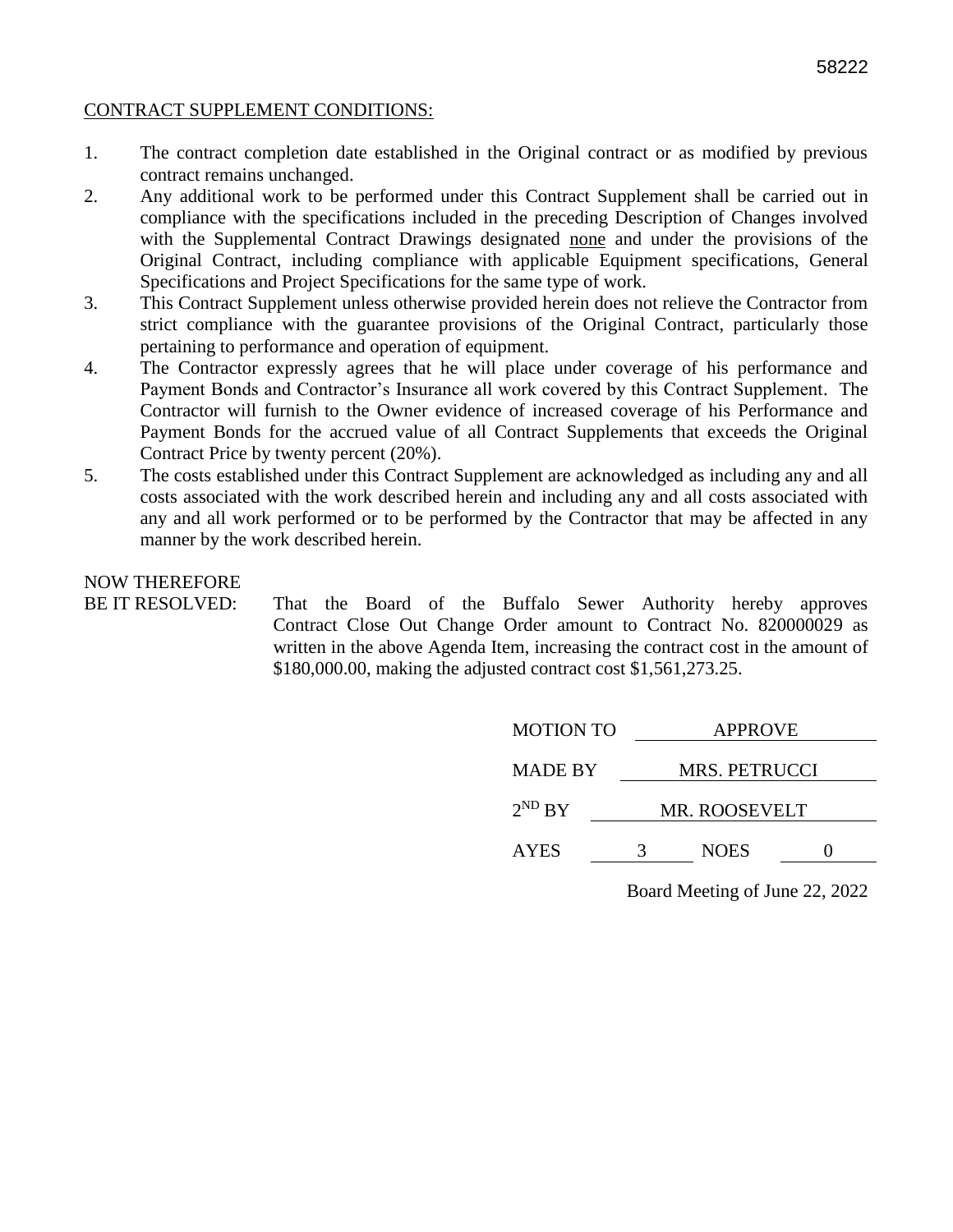#### **AUTHORIZATION TO PURCHASE COMMODITIES UTILIZING CITY OF BUFFALO CONTRACT PRICING FOR FISCAL YEAR 2022-2023**

WHEREAS: Board approval is required on purchases made over \$20,000.00; and

WHEREAS: The Sewer Maintenance Department purchases the following commodities available through City of Buffalo Contract:

| <b>Product</b>                  | Vendor                                                                                                                                       | <b>City of Buffalo</b><br><b>Contract</b> | Amount      | Account No.     |
|---------------------------------|----------------------------------------------------------------------------------------------------------------------------------------------|-------------------------------------------|-------------|-----------------|
| &<br>Stone<br>Slag              | New Enterprise<br>Stone & Lime Co.<br>DBA: Buffalo<br><b>Crushed Stone</b>                                                                   | Informal #500<br>(through $6/30/22$ )     | \$60,000.00 | 00660105-466269 |
| Ready<br><b>Mix</b><br>Concrete | New Enterprise<br>Stone & Lime Co.<br>Inc.<br>DBA: Buffalo<br>Redi-Mix A<br>Division of New<br><b>Enterprise Stone</b><br>and Lime Co. Inc.) | Formal #7921<br>(through $6/30/22$ )      | \$70,000.00 | 00660105-466269 |

; and

WHEREAS: The Director of Sewer Maintenance and staff recommend the utilization of City of Buffalo Contract pricing for these purchases.

NOW THEREFORE

BE IT RESOLVED: That the Board of the Buffalo Sewer Authority hereby authorizes the General Manager to utilize City of Buffalo Contract pricing to purchase the above commodities for fiscal year 2022-2023 at a cost not to exceed the amounts listed and further authorizes any subsequent extension or changes to City of Buffalo contracts for the fiscal year through June 30, 2022.

| <b>MOTION TO</b> | <b>APPROVE</b>       |             |  |
|------------------|----------------------|-------------|--|
| <b>MADE BY</b>   | <b>MRS. PETRUCCI</b> |             |  |
| $2^{ND}$ BY      | <b>MR. ROOSEVELT</b> |             |  |
| <b>AYES</b>      |                      | <b>NOES</b> |  |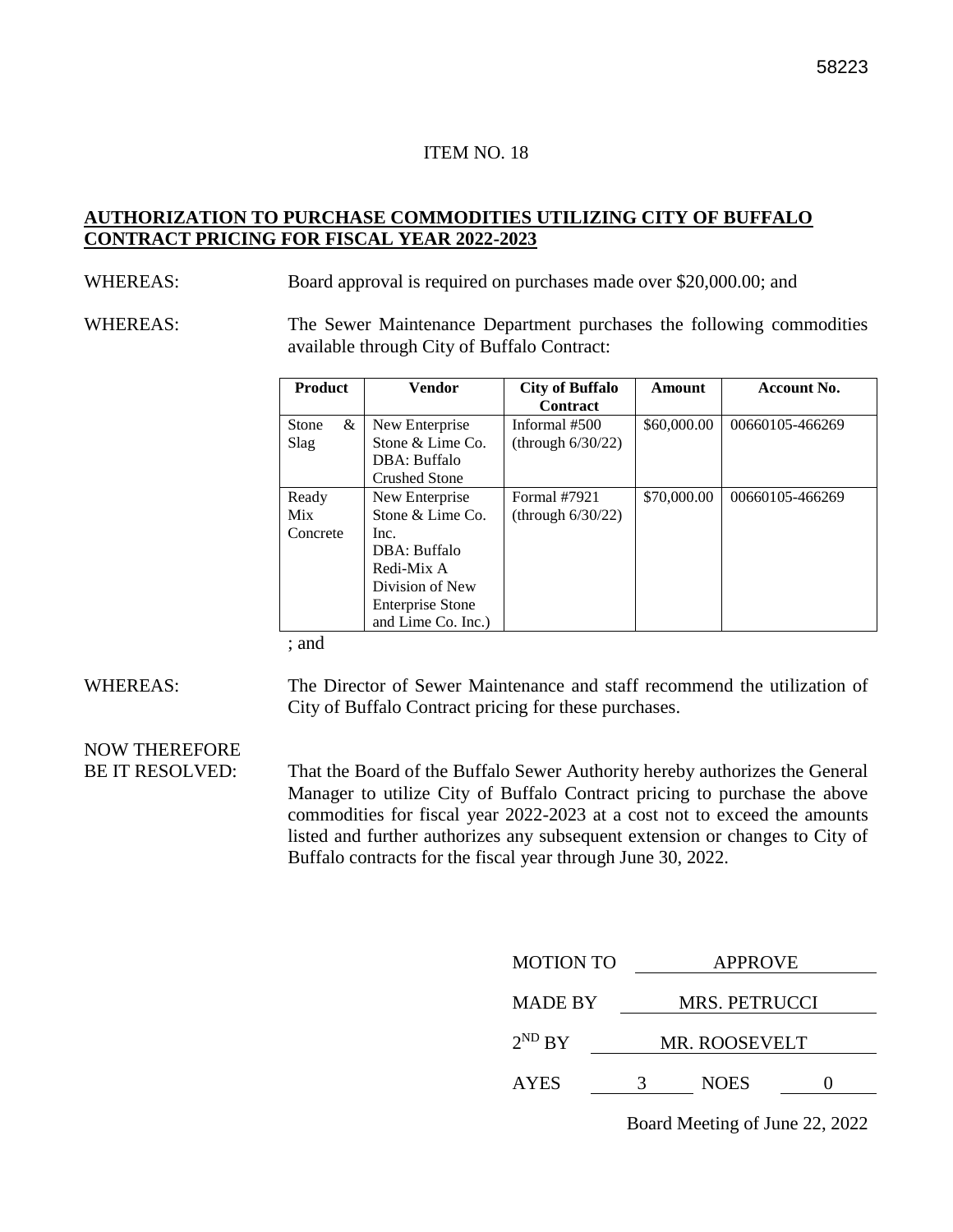#### **AUTHORIZATION TO PURCHASE VARIOUS COMMODITIES UTILIZING NEW YORK STATE CONTRACT PRICING FOR FISCAL YEAR 2022-2023**

#### WHEREAS: Board approval is required on purchases made over \$20,000.00; and

WHEREAS: The Sewer Maintenance Division purchases the following commodities available through New York State Contract pricing:

| Product        | <b>NYS</b>   | Current Vendor        | Amount       | Account No.     |
|----------------|--------------|-----------------------|--------------|-----------------|
|                | Contract     |                       |              |                 |
| Gasoline       | PC69521      | Goetz Energy          | \$125,000.00 | 00520105-462600 |
|                | Group: 05600 | Award: 23237          |              | $(\$50,000.00)$ |
|                |              | (through $12/14/23$ ) |              | 00690105-462600 |
|                |              |                       |              | $(\$75,000.00)$ |
| Diesel         | PC69484      | NOCO Energy Corp.     | \$120,000.00 | 00520105-462600 |
| Fuel           | Group: 05602 | Award: 23236          |              | $(\$40,000.00)$ |
|                |              | (through $8/24/23$ )  |              | 00690105-462600 |
|                |              |                       |              | (\$80,000.00)   |
| Automotive     | PC68490      | Goodyear Tire $&$     | \$25,000.00  | 00690105-465001 |
| <b>Tires</b>   | Group: 30600 | Rubber Company        |              |                 |
|                |              | Award: PGB-23149      |              |                 |
|                |              | (throught3/31/24)     |              |                 |
| $\blacksquare$ |              |                       |              |                 |

;and

WHEREAS: The Director of Sewer Maintenance and staff recommend the utilization of New York State Contract pricing for these purchases.

# NOW THEREFORE

BE IT RESOLVED: That the Board of the Buffalo Sewer Authority hereby authorizes the General Manager to utilize New York State Contract pricing to purchase the above commodities for the fiscal year 2022-2023 at a cost not to exceed the amounts listed and further authorizes any subsequent extensions of the above New York State Contract awards for new awards for the commodities listed for the fiscal year through June 30, 2023.

| <b>MOTION TO</b> | <b>APPROVE</b> |  |  |  |
|------------------|----------------|--|--|--|
| <b>MADE BY</b>   | MR. ROOSEVELT  |  |  |  |
| $2^{ND}$ BY      | MRS. PETRUCCI  |  |  |  |
| <b>AYES</b>      | <b>NOES</b>    |  |  |  |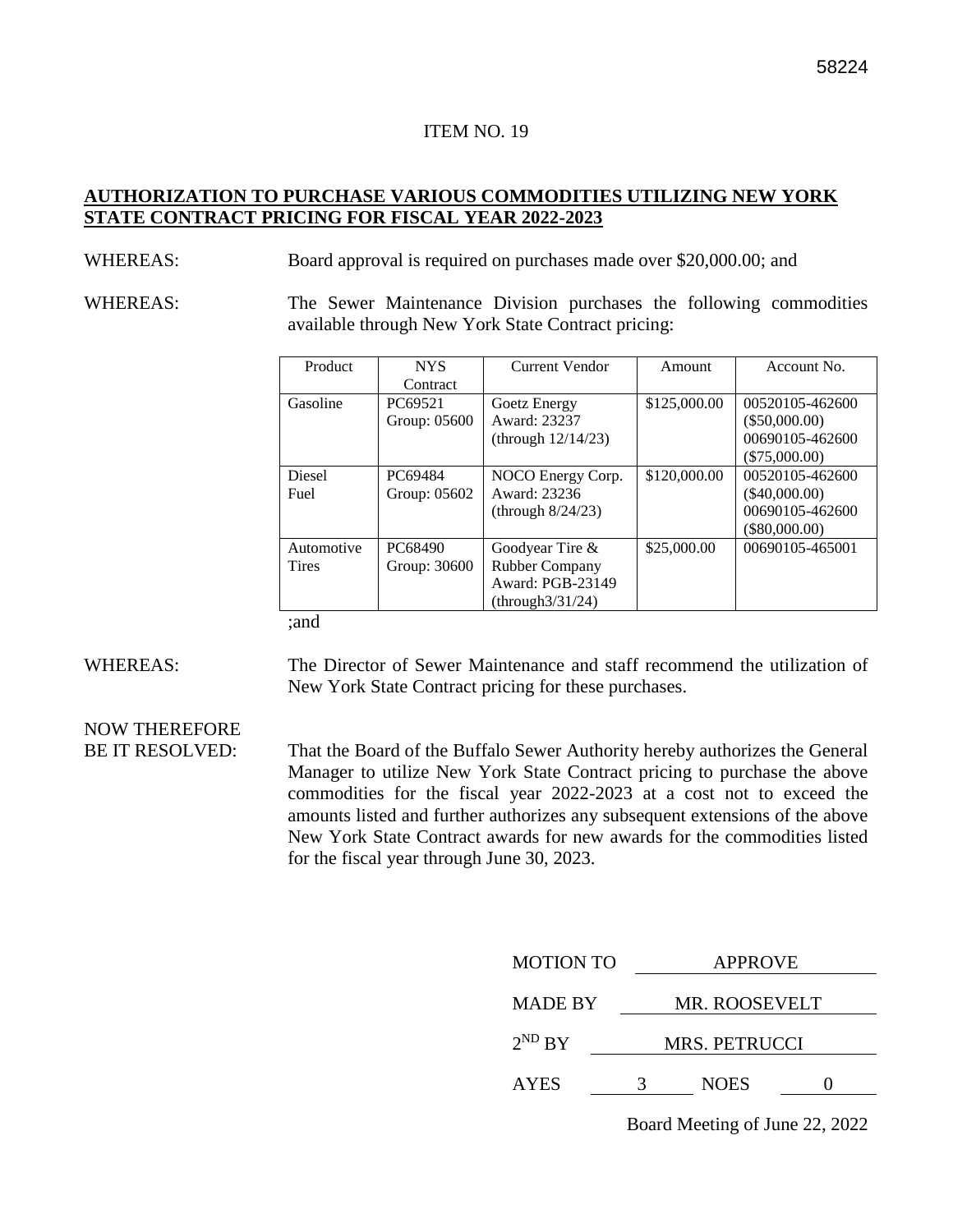#### **CHANGE ORDER NO. 2 – CONTRACT NO 82000030**

| CONTRACTOR:            | ORIGINAL CONTRACT COST | \$1,700,000.00 |
|------------------------|------------------------|----------------|
| Greeley and Hansen LLC | PREVIOUS CHANGE ORDER  | \$698,600.00   |
| 100 South Wacker Dr.   | THIS CHANGE ORDER      | \$336,900.00   |
| Chicago, IL 60606-4004 | ADJUSTED CONTRACT COST | \$2,735,500.00 |
|                        |                        |                |

PROJECT: Primary Treatment Rehabilitation

#### DESCRIPTION OF CHANGE OR EXTRA WORK:

Item #1 Additional Engineering and design for the Primary Treatment Rehabilitation Project.

#### REASON FOR CHANGE OR EXTRA WORK:

Item #1 Additional engineering services are necessary to accommodate accompanying needs for the Primary Treatment System Upgrades Project. Engineering design services include the high rate disinfection pumping station, civil site and process work, odor control analysis and design, electrical and mechanical work, architectural work, and Instrument and Controls fiber optic routing.

#### COST OF CHANGE ORDER NO. 2:

| Item $#1$                            | \$336,900.00 |
|--------------------------------------|--------------|
| THE TOTAL COST OF CHANGE ORDER NO 2: | \$336,900.00 |

- WHEREAS: In Item No. 10, on October 20, 2021 the Board approved Change Order No. 1 in the amount of \$698,600.00 for additional design work needed for the Primary Treatment Rehabilitation Project; and
- WHEREAS: The Treatment Plant Administrator and staff have reviewed a request for Change Order No.2 to Contract No. 82000030 in the amount of \$336,900.00 as detailed above and recommend its approval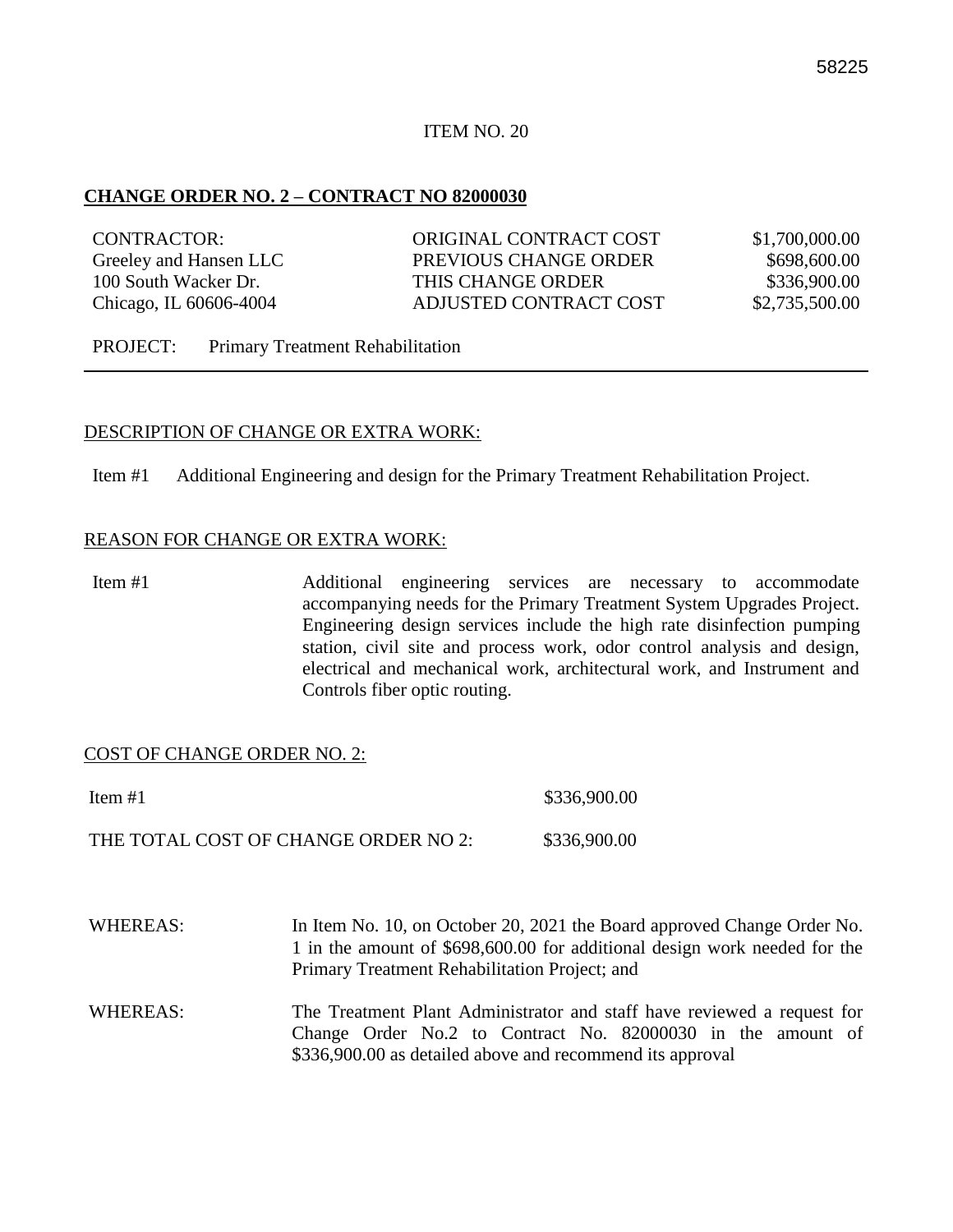# NOW THEREFORE

BE IT RESOLVED: That the Board of the Buffalo Sewer Authority hereby approves Change Order No. 2 to Contract No. 82000030 as written in the above Agenda Item, increasing the contract cost in the amount of \$336,900.00, making the adjusted contract cost \$2,735,500.00

| <b>MOTION TO</b> | <b>APPROVE</b>       |  |  |
|------------------|----------------------|--|--|
| <b>MADE BY</b>   | MRS. PETRUCCI        |  |  |
| $2^{ND}$ BY      | <b>MR. ROOSEVELT</b> |  |  |
| <b>AYES</b>      | <b>NOES</b>          |  |  |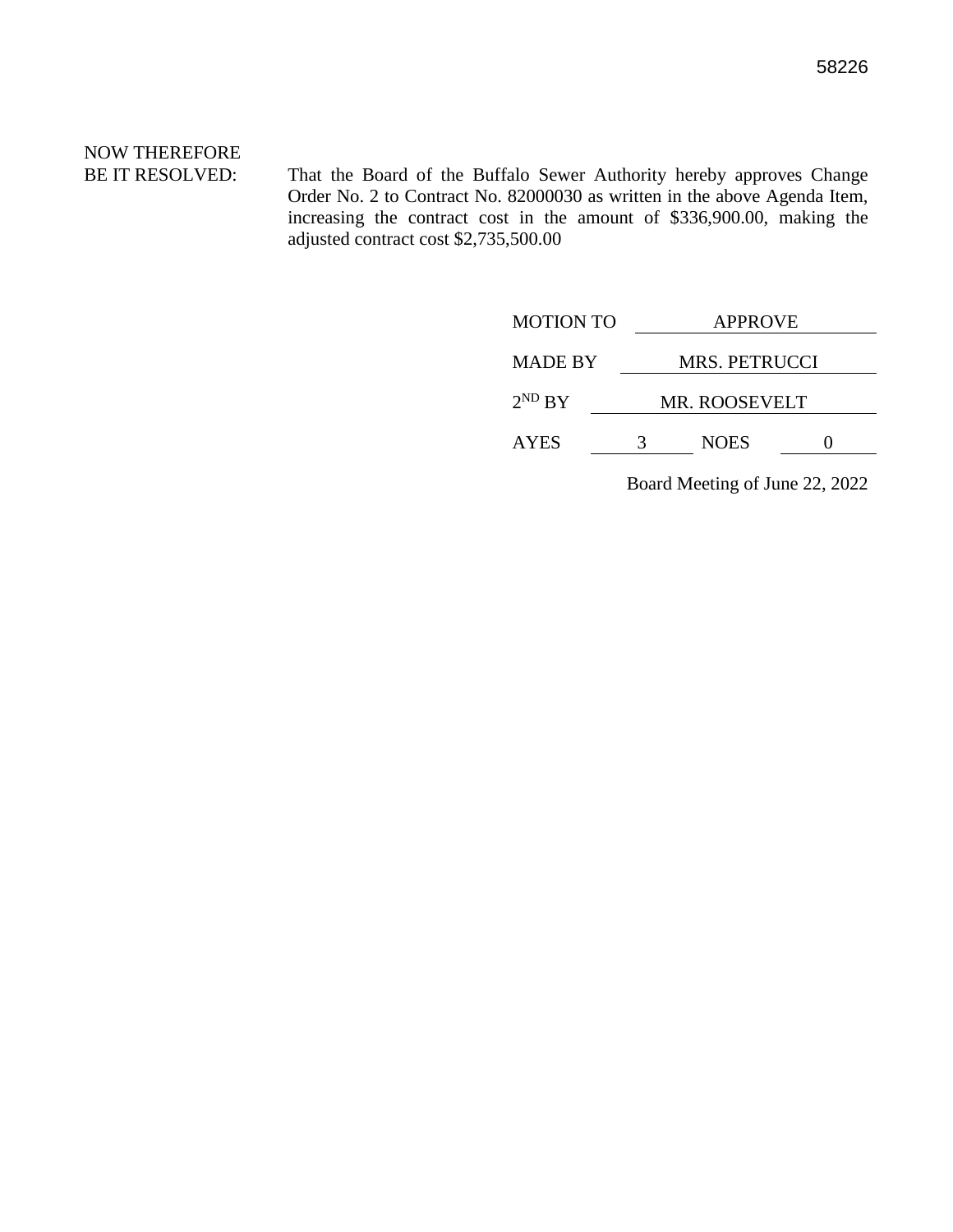#### **CHANGE ORDER NO. 1 - CONTRACT NO . 82000024**

| CONTRACTOR:                    | ORIGINAL CONTRACT COST       | \$250,000.00 |
|--------------------------------|------------------------------|--------------|
| GHD, Inc.                      | PREVIOUS CHANGE ORDER        | \$.00        |
| 285 Delaware Avenue, Suite 500 | THIS CHANGE ORDER (INCREASE) | \$158,700.00 |
| Buffalo, New York 14202        | ADJUSTED CONTRACT COST       | \$408,700.00 |

PROJECT: GHD Engineering Term Agreement

#### DESCRIPTION OF CHANGE OR EXTRA WORK:

Item #1 Additional Engineering Task orders

#### REASON FOR CHANGE OR EXTRA WORK:

Item #1 GHD has the expertise necessary to assist Buffalo Sewer Authority in construction administration and inspection services for the upcoming Raw Wastewater Pump and Motor Rehabilitation project.

#### COST OF CHANGE OR EXTRA WORK:

Item #1 \$158,700.00

THE TOTAL COST OF THE CHANGE OR EXTRA WORK \$158,700.00

The total INCREASE to the contract as a result of this Change Order is  $$408,700.00$ 

#### CONTRACT SUPPLEMENT CONDITIONS:

- 1. The contract completion date established in the original contract or as modified by previous contract supplements is hereby changed by 0 calendar days, making the final completion date unchanged.
- 2. Any additional work to be performed under this contract supplement shall be carried out in compliance with the specifications included in the preceding description of changes involved with the supplemental contract drawings designated none and under the provisions of the original contract, including compliance with applicable equipment specifications, general specifications, and project specifications for the same type of work.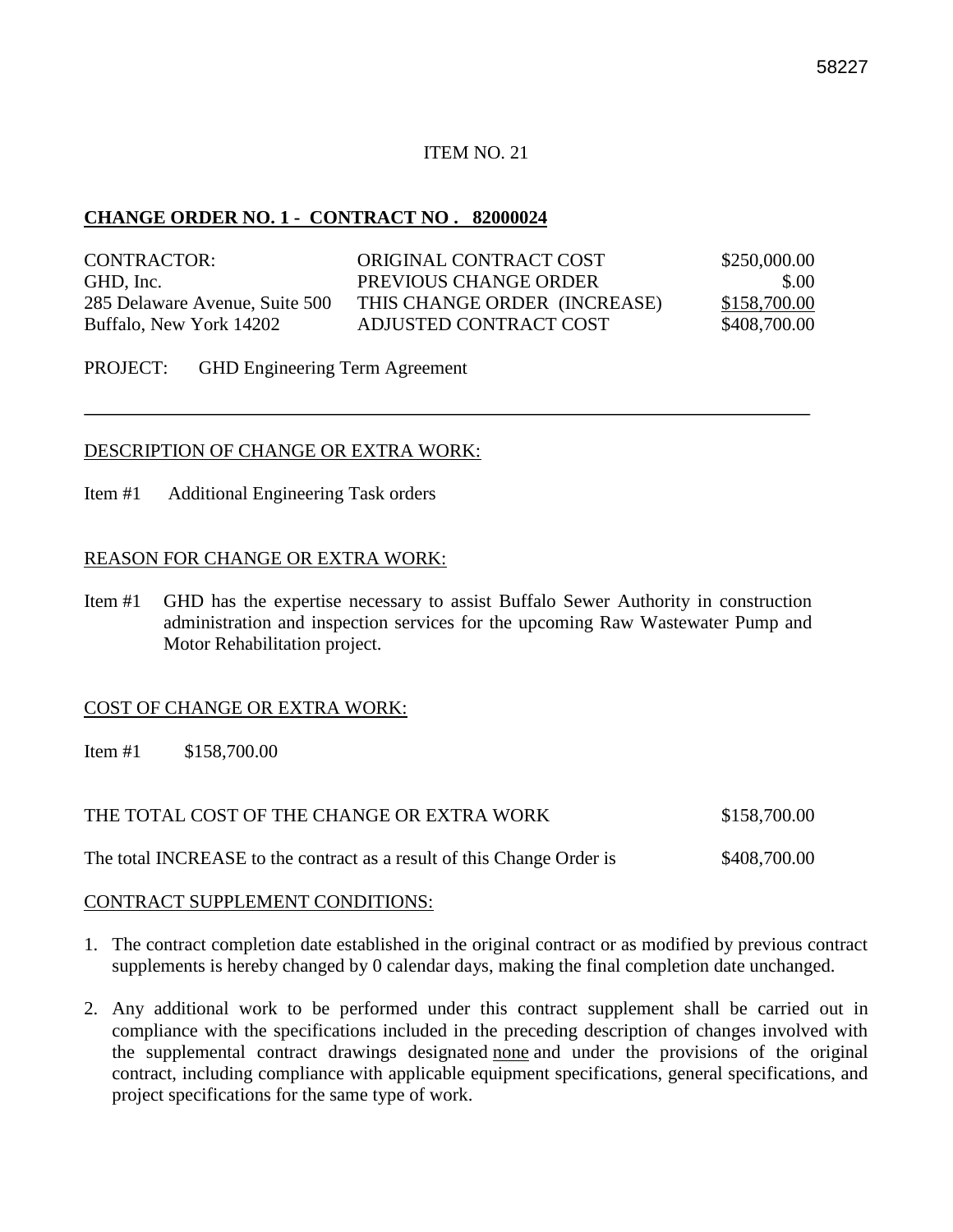- 3. This contract supplement unless otherwise provided herein does not relieve the Contractor from strict compliance with the guarantee provisions of the original contract, particularly those pertaining to performance and operation of equipment.
- 4. The Contractor expressly agrees that he will place under coverage of his performance and payment bonds and Contractor's Insurance all work covered by this contract supplement. The Contractor will furnish to the Owner evidence of increased coverage of his performance and payment bonds for the accrued value of all contract supplements that exceeds the original contract price by twenty percent (20%).
- 5. The costs established under this contract supplement are acknowledged as including any and all costs associated with the work described herein and including any and all costs associated with any and all work performed or to be performed by the Contractor that may be affected in any manner by the work described herein.

# NOW THEREFORE

BE IT RESOLVED: That the Board of the Buffalo Sewer Authority hereby approves Change Order No. 1 to Contract No. 82000024 as written in the above Agenda Item, increasing the contract cost in the amount of \$158,700.00, making the adjusted contract cost \$408,700.00. These funds shall be drawn from account number 02000509-432004.

|   | <b>APPROVE</b> |                      |  |  |
|---|----------------|----------------------|--|--|
|   | MRS. PETRUCCI  |                      |  |  |
|   |                |                      |  |  |
| 3 | <b>NOES</b>    |                      |  |  |
|   |                | <b>MR. ROOSEVELT</b> |  |  |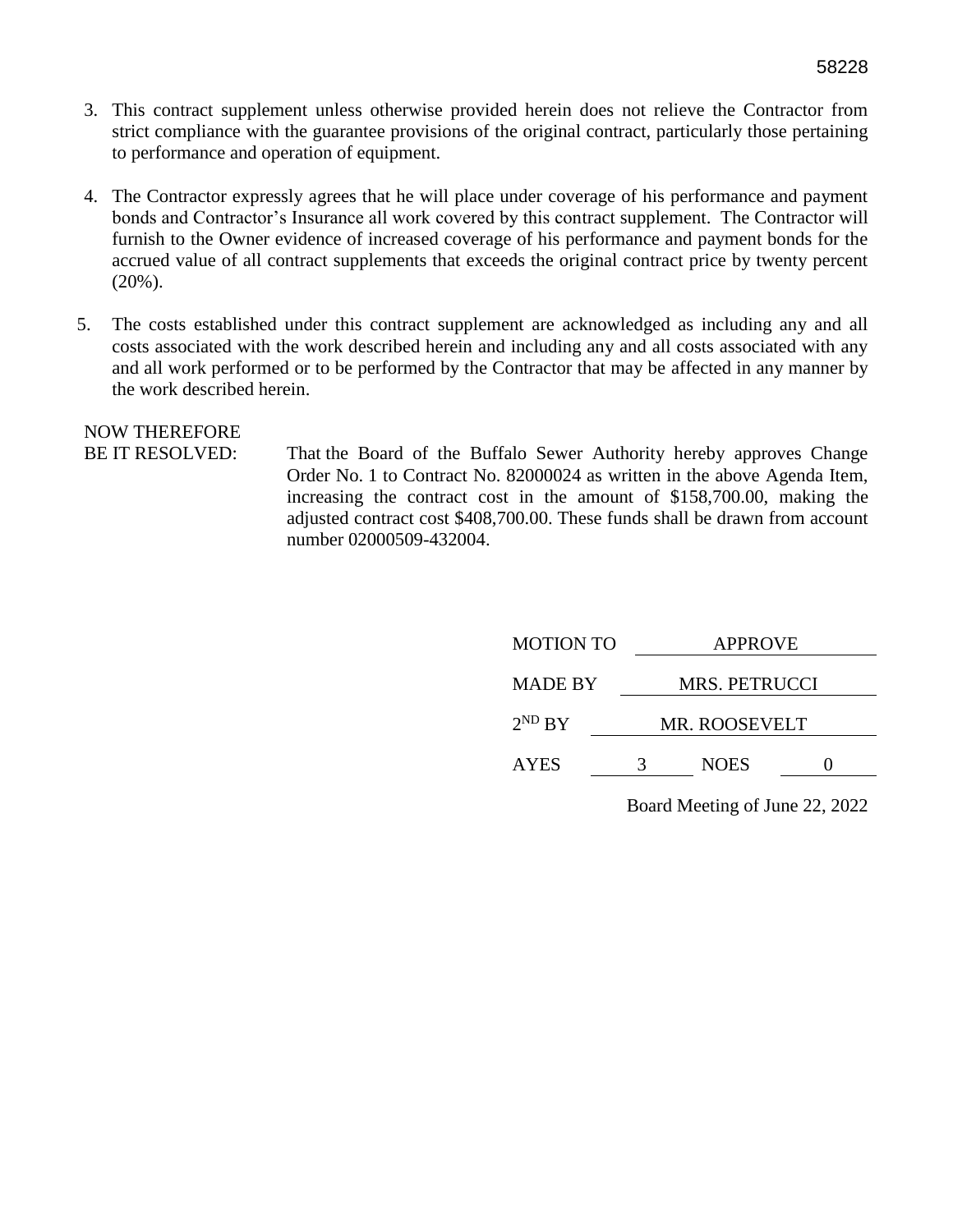#### **REPORT ON BIDS RECEIVED - RAW WASTEWATER PUMP NO. 3 REHABILITATION PROJECT**

WHEREAS: Formal bids were advertised and solicited for the rehabilitation of Raw Wastewater Pump No. 3 at the Bird Island Treatment Facility. The following bids were received and opened by the Buffalo Sewer Authority on June 3rd, 2022:

| <b>BIDDER</b>             | <b>TOTAL AMOUNT</b>   | <b>TOTAL AMOUNT</b> | <b>TOTAL BASE BID +</b> |
|---------------------------|-----------------------|---------------------|-------------------------|
|                           | <b>BASE BID ITEMS</b> | <b>ALTERNATE A</b>  | <b>ALTERNATES A BID</b> |
|                           |                       | <b>BID ITEM</b>     | <b>ITEMS</b>            |
| Hohl<br><b>Industrial</b> | \$2,132,400.00        | \$246,100.00        | \$2,378,500.00          |
| Services, Inc.            |                       |                     |                         |
| <b>American</b>           | \$2,316,000.00        | \$130,000.00        | \$2,446,000.00          |
| <b>Contracting</b><br>&   |                       |                     |                         |
| <b>Environmental</b>      |                       |                     |                         |
| Services, Inc.            |                       |                     |                         |
| <b>The State Group</b>    | <b>Non Responsive</b> |                     |                         |
|                           | <b>bidder</b>         |                     |                         |

| <b>WHEREAS:</b>                         | lump sum prices. The bids reflect the true amount of the contract; and |                  | The bids were received, and the contract will be awarded on the basis of                                                                                                                                                                                                                                           |
|-----------------------------------------|------------------------------------------------------------------------|------------------|--------------------------------------------------------------------------------------------------------------------------------------------------------------------------------------------------------------------------------------------------------------------------------------------------------------------|
| <b>WHEREAS:</b>                         | Services, Inc. at a total cost not to exceed \$2,378,500.00; and       |                  | The Buffalo Sewer Authority's Consulting Engineer, GHD Inc., reviewed the<br>quotes received and recommend the purchase be awarded to Hohl Industrial                                                                                                                                                              |
| <b>WHEREAS:</b><br><b>NOW THEREFORE</b> | Consulting Engineer.                                                   |                  | The Treatment Plant Administrator concurs with the recommendation of the                                                                                                                                                                                                                                           |
| <b>BE IT RESOLVED:</b>                  | 490740.                                                                |                  | That the Board of the Buffalo Sewer Authority hereby authorizes the General<br>Manager to enter into and execute a contract for the rehabilitation of Raw<br>Wastewater Pump No. 3 with Hohl Industrial Service, Inc., in the amount of<br>\$2,378,500.00. This purchase will be charged to account no. 002000549- |
|                                         |                                                                        | <b>MOTION TO</b> | <b>APPROVE</b>                                                                                                                                                                                                                                                                                                     |
|                                         |                                                                        | <b>MADE BY</b>   | MRS. PETRUCCI                                                                                                                                                                                                                                                                                                      |
|                                         |                                                                        | $2^{ND} BY$      | MR. ROOSEVELT                                                                                                                                                                                                                                                                                                      |
|                                         |                                                                        |                  |                                                                                                                                                                                                                                                                                                                    |

AYES 3 NOES 0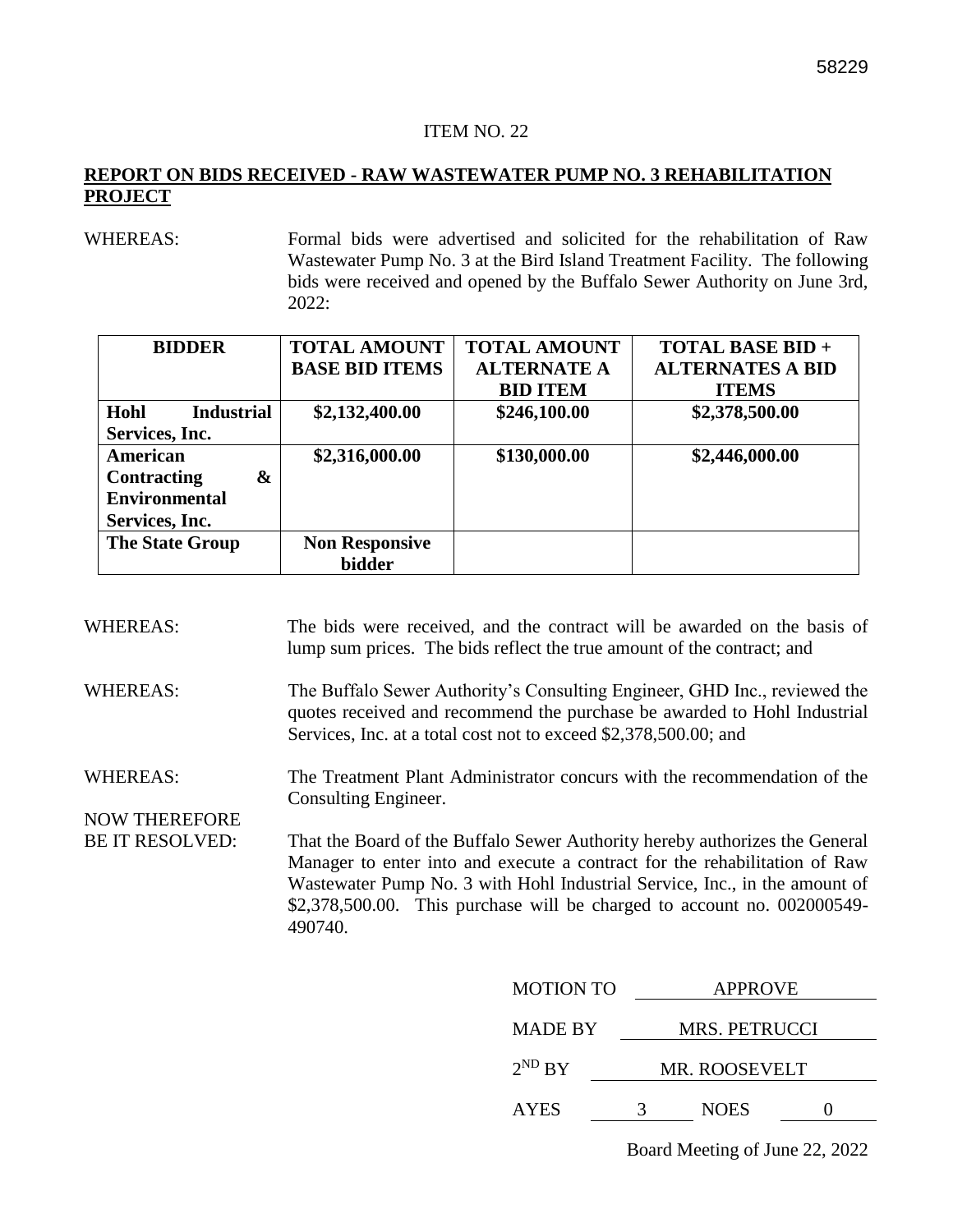#### **AUTHORIZATION FOR ORIGINAL EQUIPMENT MANUFACTURER PURCHASES OVER \$20,000.00 AND SERVICES OVER \$35,000.00 FOR FISCAL YEAR 2021-2022**

- WHEREAS: The Buffalo Sewer Authority designated various original equipment manufacturers, and/or their local representatives, as sole sources for the purchase of various commodities, technology, and/or services for the fiscal year 2022-2023; and
- WHEREAS: Based upon historical usage and the fiscal budget plan for this fiscal year of 2022-2023, the Superintendent of Mechanical Maintenance has determined that purchases for the following sole source designated vendors for various commodities, technologies and/or services shall not exceed those listed below for the fiscal year 2022-2023:

|                                             | <b>Estimated</b>          |
|---------------------------------------------|---------------------------|
| <b>Original Equipment Manufacturer</b>      | <b>Purchases/Services</b> |
| <b>ABB</b> Inc., Instrumentation Department | \$50,000.00               |
| <b>APG Neuros</b>                           | \$20,000.00               |
| <b>Auma Actuators</b>                       | \$100,000.00              |
| Blackmer, Division of Dover Energy Inc.     | \$110,000.00              |
| Comairco                                    | \$40,000.00               |
| <b>Diamond Power</b>                        | \$40,000.00               |
| Duperon                                     | \$25,000.00               |
| <b>EIM Controls</b>                         | \$100,000.00              |
| Envirocare                                  | \$80,000.00               |
| <b>Evoqua Water Technologies</b>            | \$90,000.00               |
| GEA Mechanical Equipment US Inc.            |                           |
| -GEA Westfalia Separator Division           | \$375,000.00              |
| Gorman-Rupp Company                         | \$60,000.00               |
| <b>Goulds/ITT IP Division</b>               | \$30,000.00               |
| <b>Henry Pratt</b>                          | \$50,000.00               |
| Infilco                                     | \$100,000.00              |
| Ingersoll-Rand                              | \$130,000.00              |
| <b>JDV</b>                                  | \$30,000.00               |
| <b>JWC</b> Environmental, LLC               | \$120,000.00              |
| Limitorque (Division of Flowserve)          | \$60,000.00               |
| Prntaire/Fairbanks                          | \$20,000.00               |
| Royal Purple                                | \$25,000.00               |
| <b>Schwing Bioset</b>                       | \$80,000.00               |
| Serpentix                                   | \$50,000.00               |
| Smith & Loveless, Inc.                      | \$60,000.00               |
| Val-Matic Valve                             | \$30,000.00               |
| Val-Matic Valve (Scum Ejector Parts)        | \$70,000.00               |
| Vaughan Co., Inc.                           | \$120,000.00              |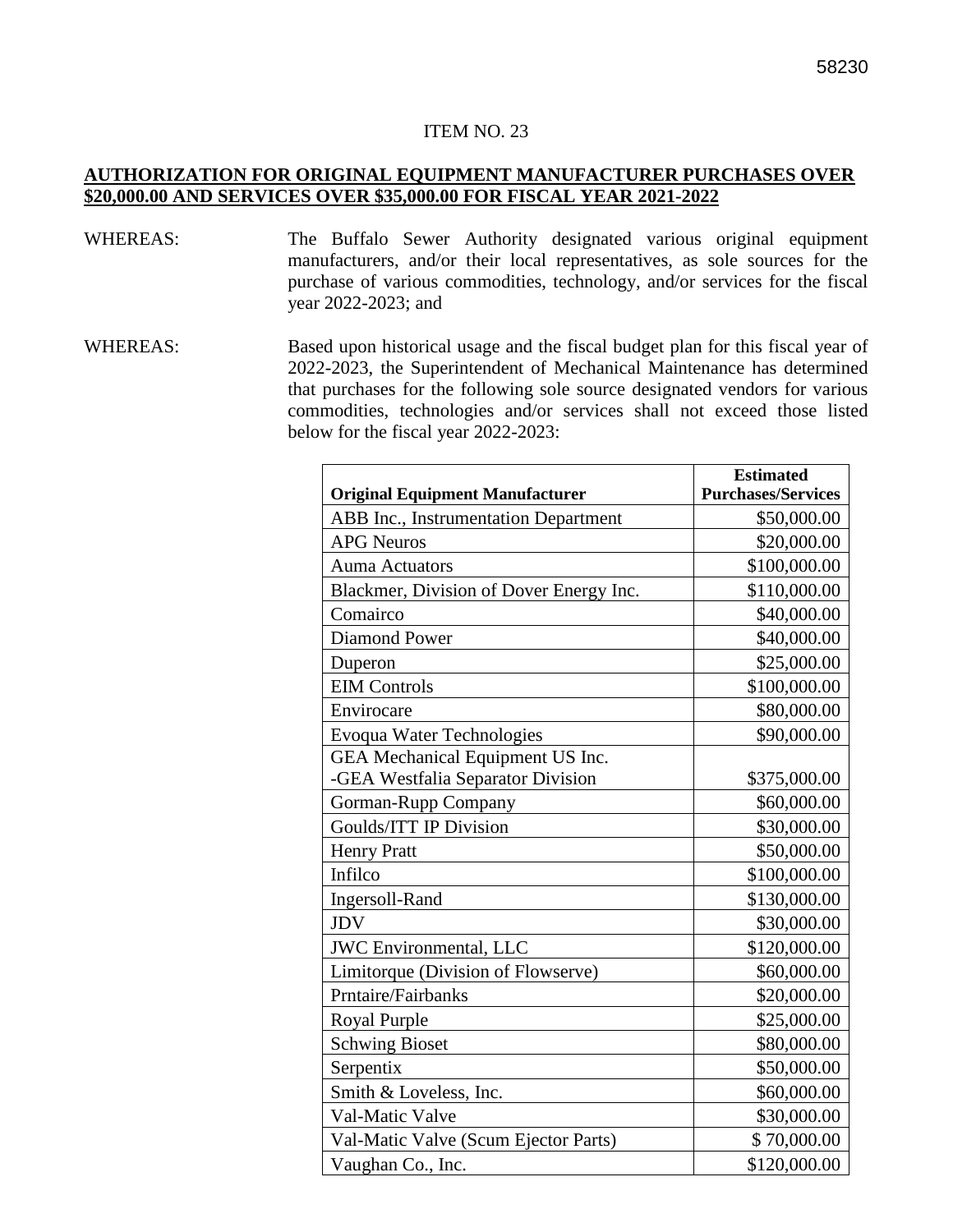|--|

| Vega                                    | \$30,000.00  |
|-----------------------------------------|--------------|
| W.S.G. & Solutions                      | \$75,000.00  |
| Xylem Water Solutions (ITT Flygt Pumps) | \$140,000.00 |
| Xylem Water Solutions (Allis Chalmers   |              |
| Pumps)                                  | \$40,000.00  |
| <b>YSI</b> Incorporated                 | \$30,000.00  |
| $;$ and                                 |              |

- WHEREAS: The Superintendent of Mechanical Maintenance, Treatment Plant Superintendent, and staff recommend approval for the estimated amounts listed for the various original equipment manufacturers for purchases/services anticipated for fiscal year 2022-2023; and
- WHEREAS: Board approval is required on purchases made over \$20,000.00 and services over \$35,000.00.

### NOW THEREFORE

BE IT RESOLVED: That the Board of the Buffalo Sewer Authority hereby authorizes the General Manager to purchase original equipment commodities, as needed, and services from the original equipment manufacturers, or their designated local representatives, at a total cost not to exceed the listed amounts for fiscal year 2022-2023 and to charge the appropriate department accounts.

| <b>MOTION TO</b> | <b>APPROVE</b> |  |
|------------------|----------------|--|
| <b>MADE BY</b>   | MR. ROOSEVELT  |  |
| $2^{ND} BY$      | MRS. PETRUCCI  |  |
| <b>AYES</b>      | <b>NOES</b>    |  |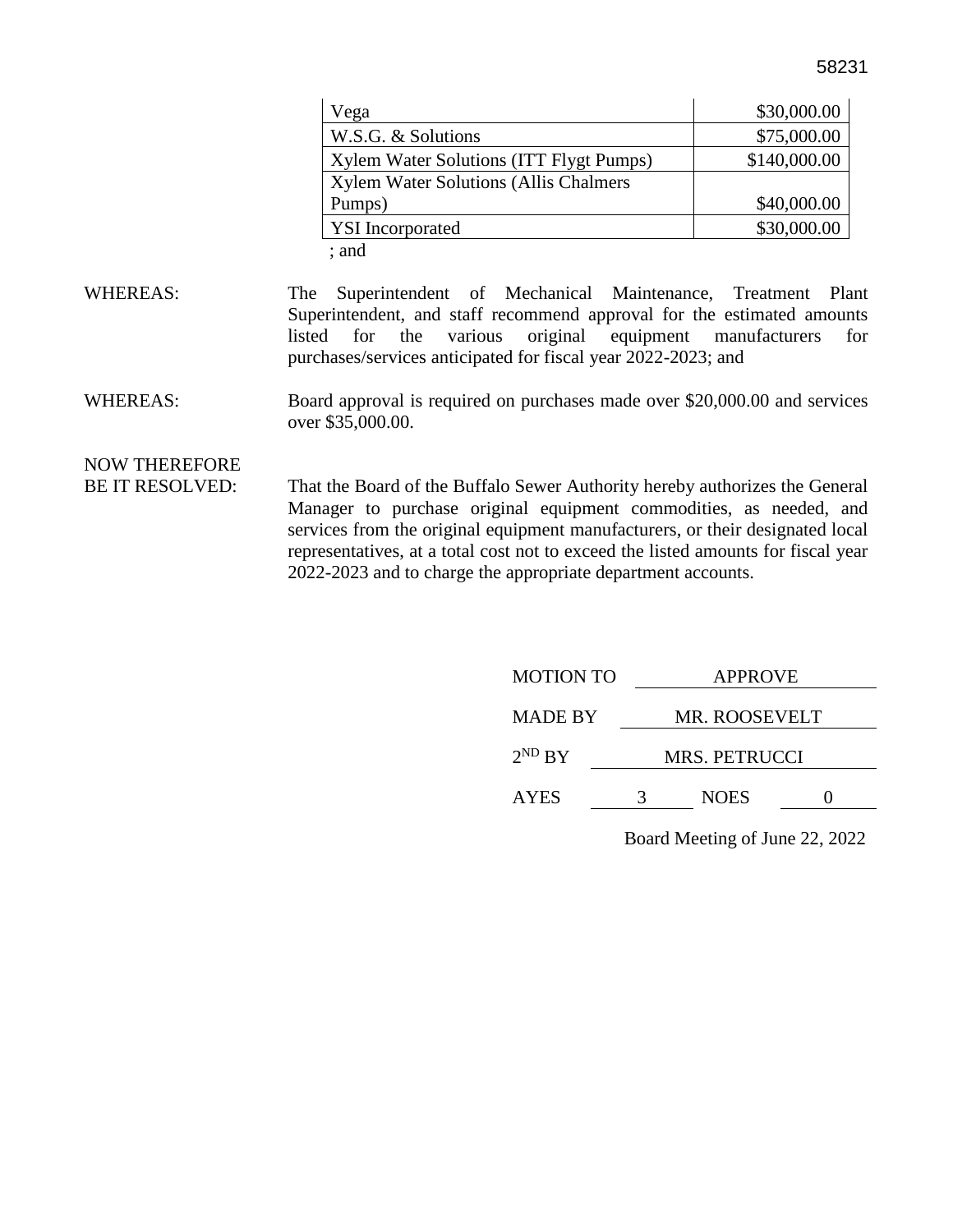#### **EXTENSION OF THE CONTRACT FOR IN-PLANT ELECTRICAL MAINTENANCE SERVICES**

| <b>WHEREAS:</b>        | On June 23, 2021, the Board of the Buffalo Sewer Authority awarded a<br>contract to O'Connell Electric Company, Inc., for In-Plant Electrical<br>Maintenance Services at a total cost not to exceed \$600,000.00 for the fiscal<br>year $2021 - 2022$ with up to four (4) one-year renewals beginning July 1,<br>$2021$ ; and |
|------------------------|-------------------------------------------------------------------------------------------------------------------------------------------------------------------------------------------------------------------------------------------------------------------------------------------------------------------------------|
| <b>WHEREAS:</b>        | O'Connell Electric Company, Inc., has agreed to extend this contract for one<br>(1) additional year under the same terms and conditions for fiscal year 2022-<br>$2023$ ; and                                                                                                                                                 |
| <b>WHEREAS:</b>        | The Superintendent of Mechanical Maintenance and staff recommend this<br>extension at a total cost not to exceed \$1,418,616.00.                                                                                                                                                                                              |
| <b>NOW THEREFORE</b>   |                                                                                                                                                                                                                                                                                                                               |
| <b>BE IT RESOLVED:</b> | That the Board of the Buffalo Sewer Authority hereby authorizes the General<br>Manager to renew the contract with O'Connell Electric Company, Inc., for<br>In-Plant Electrical Services for the period July 1, 2022 through June 30,                                                                                          |

2023, at a total cost not to exceed \$1,418,616.00. Expenses for this contract will be charged to account no. 00520106-443421.

| <b>MOTION TO</b> | <b>APPROVE</b> |                      |  |
|------------------|----------------|----------------------|--|
| <b>MADE BY</b>   |                | <b>MRS. PETRUCCI</b> |  |
| $2^{ND} BY$      |                | <b>MR. ROOSEVELT</b> |  |
| <b>AYES</b>      |                | <b>NOES</b>          |  |
|                  |                |                      |  |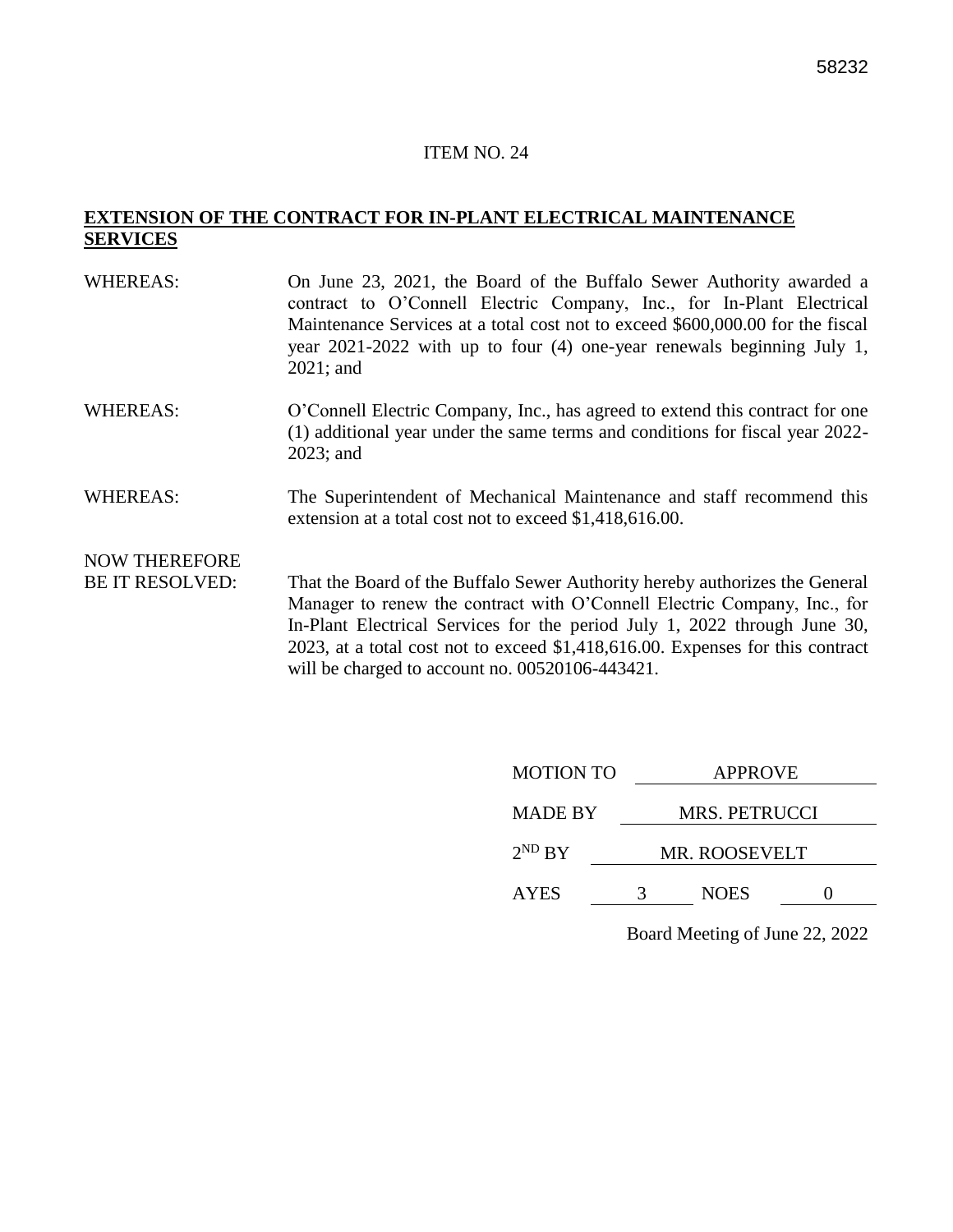### **EXTENSION OF THE CONTRACT FOR UTILITY LOCATION SERVICES**

| <b>WHEREAS:</b>        | On September 30, 2020, the Board of the Buffalo Sewer Authority awarded a<br>contract to On the Mark, LLC (OTM) for utility location services for the<br>period from November 1, 2020 through June 30, 2021 at the total cost not to<br>exceed $$68,772.00$ with up to four (4) one-year renewals beginning July 1,<br>$2021$ ; and |
|------------------------|-------------------------------------------------------------------------------------------------------------------------------------------------------------------------------------------------------------------------------------------------------------------------------------------------------------------------------------|
| <b>WHEREAS:</b>        | On April 7, 2021, the Board authorized a change order due to larger than<br>expected number of tickets and linear feet of markings for the amount of<br>\$50,000.00 to cover the costs through the end of the period on June 30, 2021;<br>and                                                                                       |
| <b>WHEREAS:</b>        | On June 23, 2021, the Board authorized a one $(1)$ year extension at a cost not<br>to exceed \$236,000.00 for fiscal year 2021-2022; and                                                                                                                                                                                            |
| <b>WHEREAS:</b>        | OTM has agreed to extend this contract for one (1) year under the same<br>terms and conditions for fiscal year 2022-2023; and                                                                                                                                                                                                       |
| <b>WHEREAS:</b>        | Based on the ticket count and linear footage from the previous year (June 1,<br>2020 – May 30, 2021), the Principal Sanitary Engineer and staff recommend<br>this extension at a total cost not to exceed $$225,000.00$ for the $2022-2023$<br>fiscal year.                                                                         |
| <b>NOW THEREFORE</b>   |                                                                                                                                                                                                                                                                                                                                     |
| <b>BE IT RESOLVED:</b> | That the Board of the Buffalo Sewer Authority hereby authorizes the General<br>Manager to renew the contract with OTM for utility location services at a<br>cost not-to-exceed \$225,000.00 for the period July 1, 2022 through June 30,<br>2023. Account no. 00600106-432004 will be utilized for these services.                  |
|                        |                                                                                                                                                                                                                                                                                                                                     |

| <b>MOTION TO</b> |               | <b>APPROVE</b>       |  |
|------------------|---------------|----------------------|--|
| <b>MADE BY</b>   | MRS. PETRUCCI |                      |  |
| $2^{ND}$ BY      |               | <b>MR. ROOSEVELT</b> |  |
| <b>AYES</b>      |               | <b>NOES</b>          |  |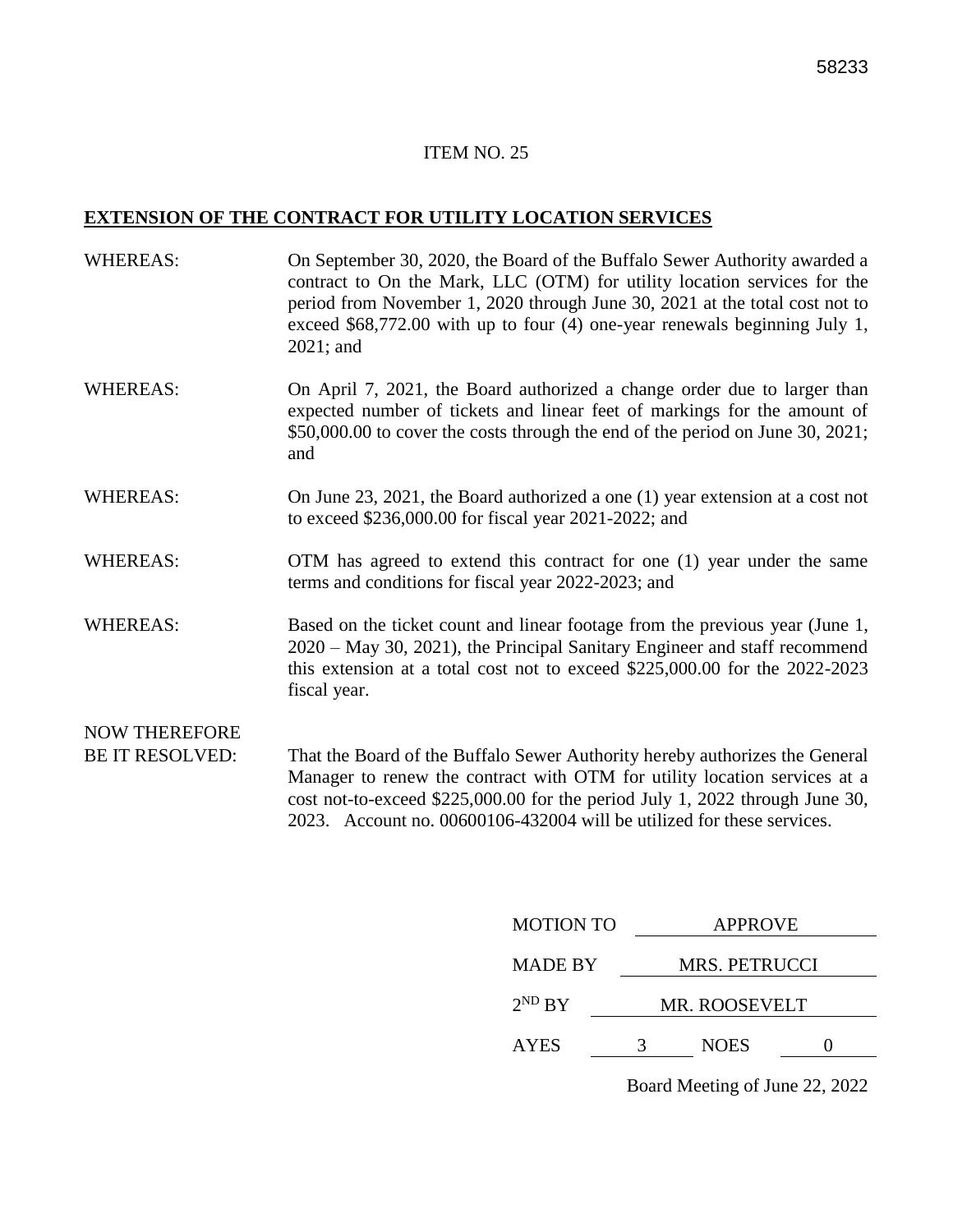#### **AUTHORIZATION FOR FINANCIAL ASSISTANCE FOR JEFFERSON AT DELAVAN REAL TIME CONTROL PROJECT**

| <b>WHEREAS:</b>        | The New York State Department of Environmental Conservation (DEC),<br>New York State Environmental Facilities Corporation (EFC), New York<br>State Energy Research & Development Authority (NYSERDA), Federal<br>Emergency Management Agency (FEMA), and the United States<br>Environmental Protection Agency (USEPA) provide funding for projects that<br>improve water quality, reduce energy consumption, increase resiliency,<br>utilize green infrastructure, and mitigate the impacts of climate change<br>through various grant and loan programs; and |
|------------------------|---------------------------------------------------------------------------------------------------------------------------------------------------------------------------------------------------------------------------------------------------------------------------------------------------------------------------------------------------------------------------------------------------------------------------------------------------------------------------------------------------------------------------------------------------------------|
| <b>WHEREAS:</b>        | Loan and grant providing entities require that a designee be appointed to<br>execute and deliver applications and agreements; and                                                                                                                                                                                                                                                                                                                                                                                                                             |
| <b>WHEREAS:</b>        | The current estimate for the Jefferson at Delavan RTC Project is<br>\$37,000,000.00; and                                                                                                                                                                                                                                                                                                                                                                                                                                                                      |
| <b>WHEREAS:</b>        | The General Manager recommends authorization to execute and deliver grant<br>and loan applications and agreements for this project; and                                                                                                                                                                                                                                                                                                                                                                                                                       |
| <b>NOW THEREFORE</b>   |                                                                                                                                                                                                                                                                                                                                                                                                                                                                                                                                                               |
| <b>BE IT RESOLVED:</b> | That the Board of the Buffalo Sewer Authority hereby authorizes the General<br>Manager to execute and deliver a grant and loan applications and agreements<br>with EFC, DEC, NYSERDA, FEMA, and/or USEPA to apply for, execute,<br>and deliver grant agreements to defer the cost of this project, and to provide                                                                                                                                                                                                                                             |

behalf of the Buffalo Sewer Authority.

| <b>MOTION TO</b> |   | <b>APPROVE</b>       |  |
|------------------|---|----------------------|--|
| <b>MADE BY</b>   |   | <b>MRS. PETRUCCI</b> |  |
| $2^{ND} BY$      |   | MR. ROOSEVELT        |  |
| <b>AYES</b>      | 3 | <b>NOES</b>          |  |
|                  |   |                      |  |

such additional information as may be required to make such agreements on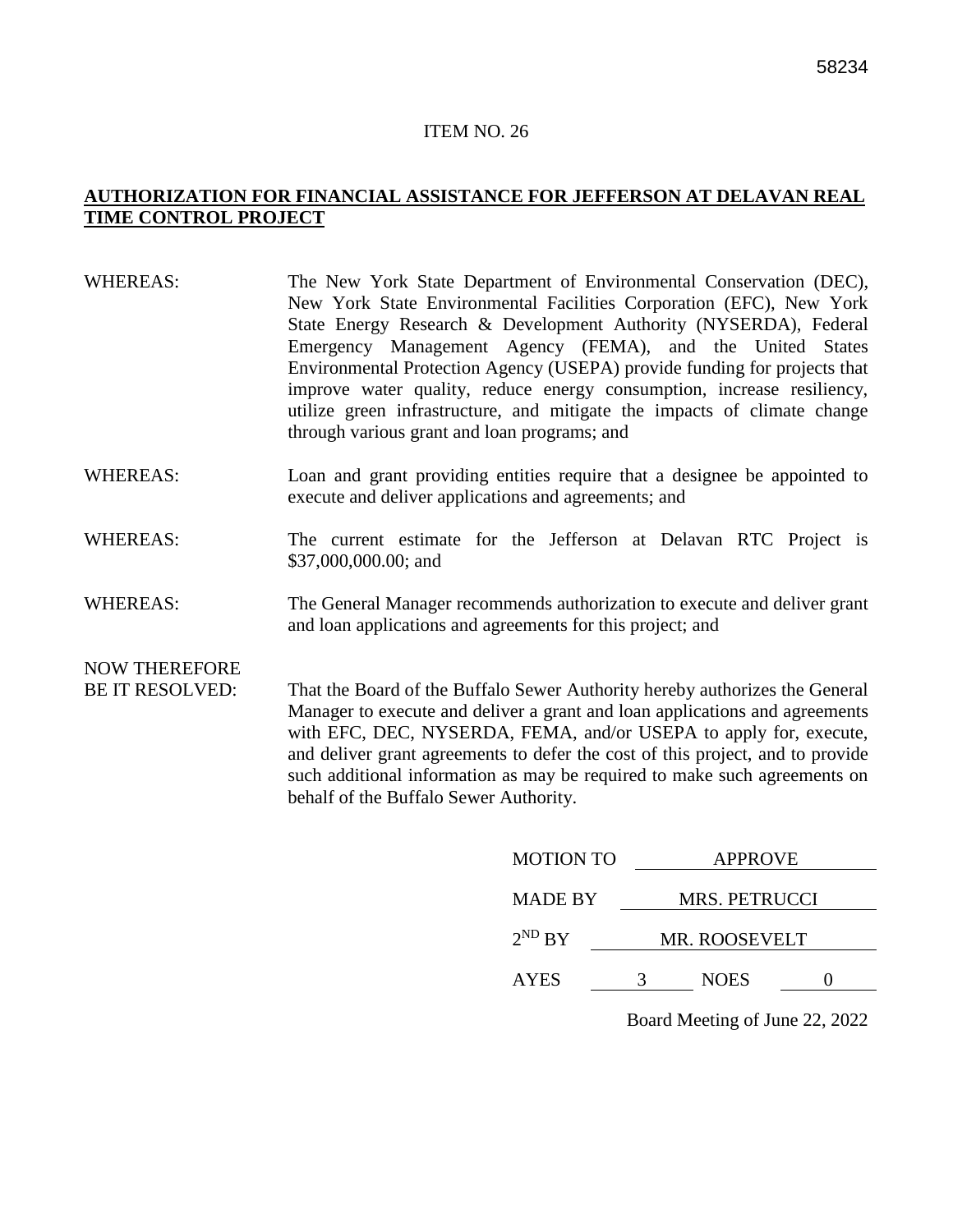#### **CERTIFICATE**

I, Oluwole A. McFoy, General Manager of the Buffalo Sewer Authority in the County of. Erie, State of New York, HEREBY CERTIFY that the foregoing attached extract from the Minutes of a meeting of the Board of Directors of said Authority, duly called and held on June 22, 2022, and at which a quorum was present and acting throughout and the resolution contained therein is a true and complete copy of the resolution thereupon adopted on June 22, 2022, and recorded in the Minutes of said Authority and that the foregoing extract has been compared by me with the original minutes as officially recorded in my office in the Minute Book of said Authority and is a true, complete and correct copy thereof and of the whole of said original minutes so far as the same relate to the subject matters referred to in said extract, and that said resolution has not been amended or repealed but is in full force and effect.

IN WITNESS WHEREOF, I have hereunto set my hand and affixed the corporate seal of said Authority this 22nd day of June 2022.

(SEAL)

Oluwole A. McFoy, PE General Manager, Buffalo Sewer Authority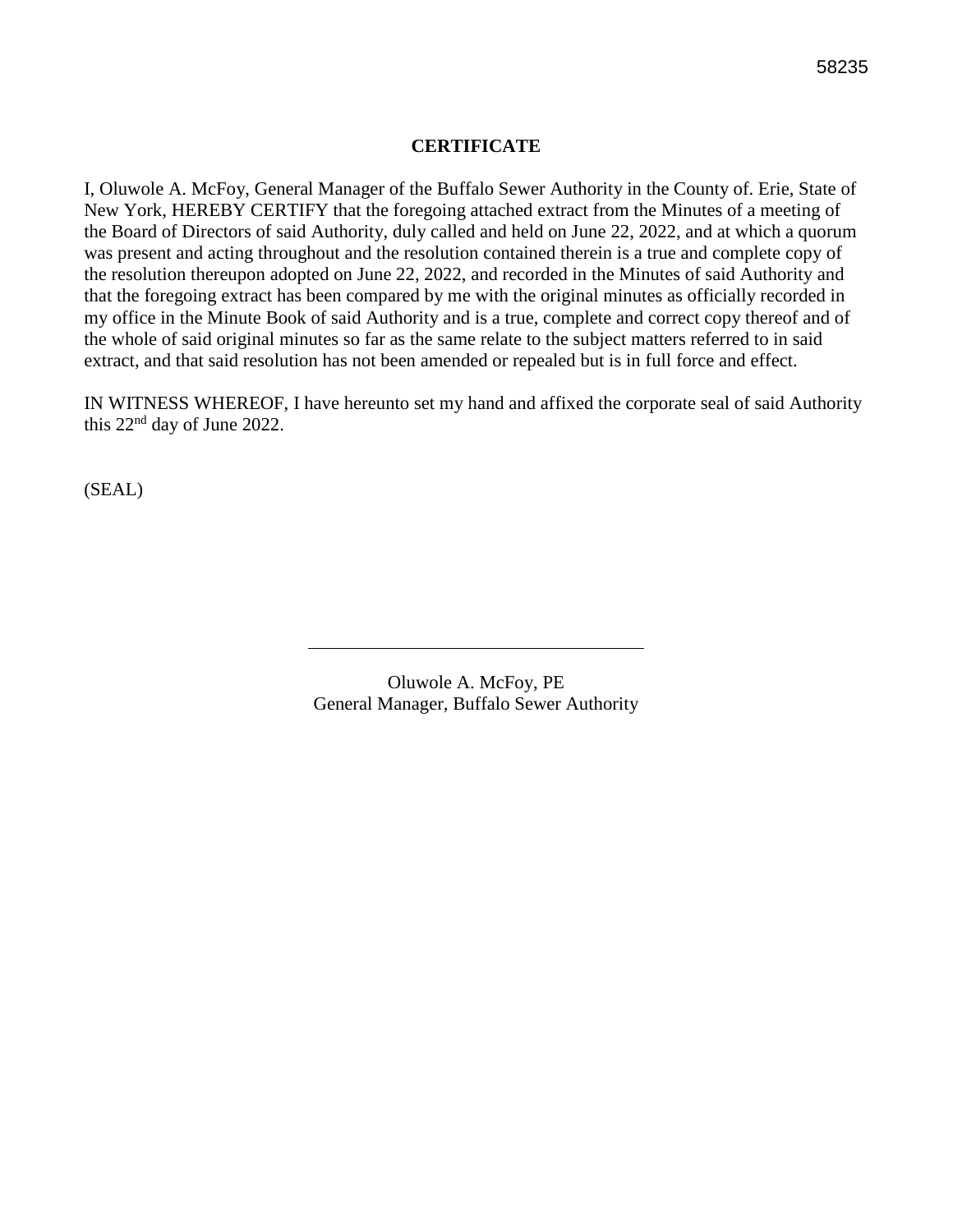#### **AUTHORIZATION FOR FINANCIAL ASSISTANCE FOR SCAJAQUADA- BLACK ROCK RTC SITES AND SEWER IMPROVEMENTS PROJECT**

| <b>WHEREAS:</b>        | The New York State Department of Environmental Conservation (DEC),<br>New York State Environmental Facilities Corporation (EFC), New York<br>State Energy Research & Development Authority (NYSERDA), Federal<br>Emergency Management Agency (FEMA), and the United States<br>Environmental Protection Agency (USEPA) provide funding for projects that<br>improve water quality, reduce energy consumption, increase resiliency,<br>utilize green infrastructure, and mitigate the impacts of climate change<br>through various grant and loan programs; and |
|------------------------|---------------------------------------------------------------------------------------------------------------------------------------------------------------------------------------------------------------------------------------------------------------------------------------------------------------------------------------------------------------------------------------------------------------------------------------------------------------------------------------------------------------------------------------------------------------|
| <b>WHEREAS:</b>        | Loan and grant providing entities require that a designee be appointed to<br>execute and deliver applications and agreements; and                                                                                                                                                                                                                                                                                                                                                                                                                             |
| <b>WHEREAS:</b>        | The current estimate for the Scajaquada-Black Rock Real-Time Control<br>(RTC) Sites and Sewer Improvements Project is \$2,454,518.00; and                                                                                                                                                                                                                                                                                                                                                                                                                     |
| <b>WHEREAS:</b>        | The General Manager recommends authorization to execute and deliver grant<br>and loan applications and agreements for this project; and                                                                                                                                                                                                                                                                                                                                                                                                                       |
| <b>NOW THEREFORE</b>   |                                                                                                                                                                                                                                                                                                                                                                                                                                                                                                                                                               |
| <b>BE IT RESOLVED:</b> | That the Board of the Buffalo Sewer Authority hereby authorizes the General<br>Manager to execute and deliver a grant and loan applications and agreements<br>with EFC, DEC, NYSERDA, FEMA, and/or USEPA to apply for, execute,<br>and deliver grant agreements to defer the cost of this project, and to provide<br>such additional information as may be required to make such agreements on<br>behalf of the Buffalo Sewer Authority.                                                                                                                      |
|                        | <b>MOTION TO</b><br><b>APPROVE</b>                                                                                                                                                                                                                                                                                                                                                                                                                                                                                                                            |

| <b>MOTION TO</b> |   | APPROVE              |  |
|------------------|---|----------------------|--|
| <b>MADE BY</b>   |   | MR. ROOSEVELT        |  |
| $2^{ND} BY$      |   | <b>MRS. PETRUCCI</b> |  |
| <b>AYES</b>      | 3 | <b>NOES</b>          |  |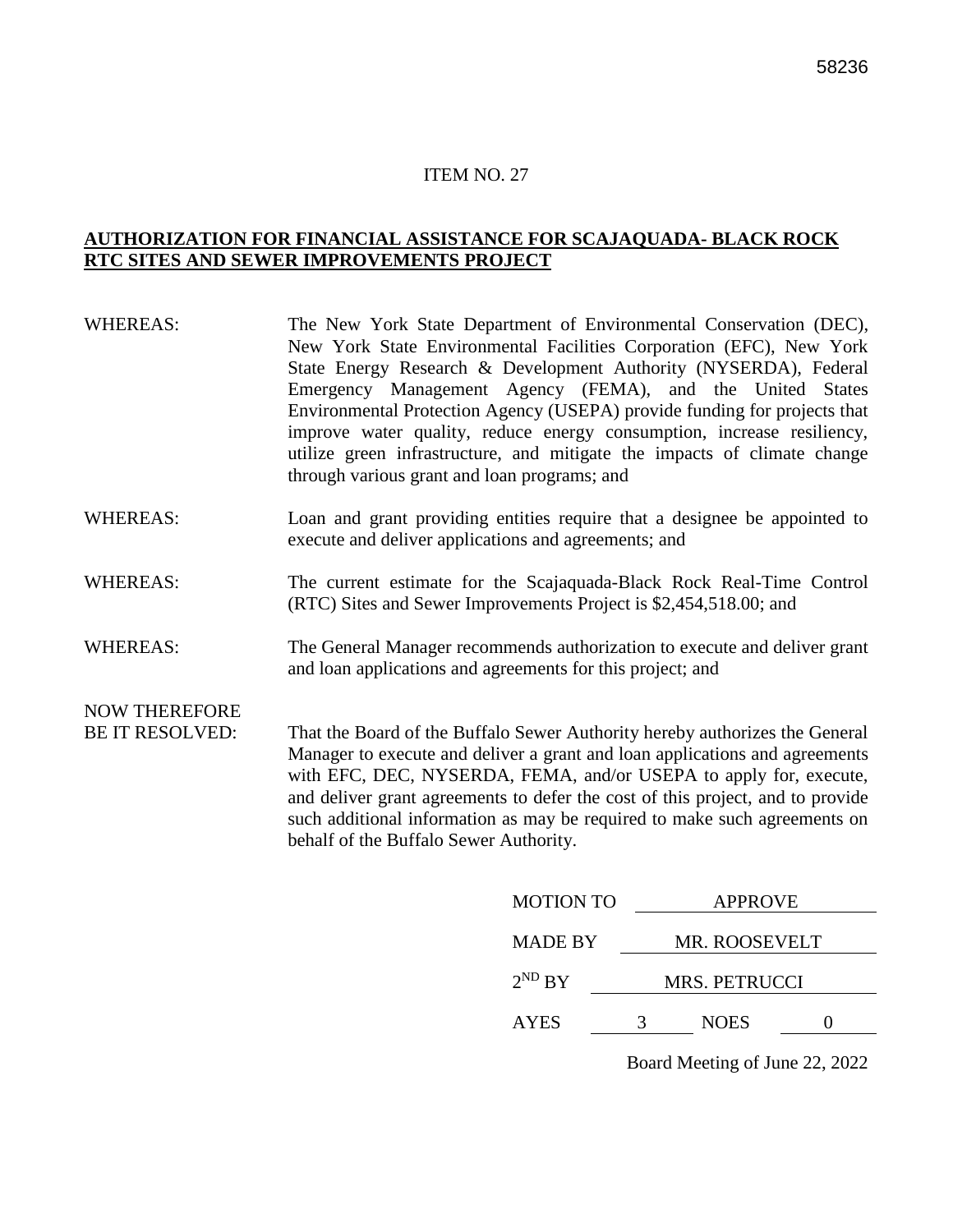#### **CERTIFICATE**

I, Oluwole A. McFoy, General Manager of the Buffalo Sewer Authority in the County of. Erie, State of New York, HEREBY CERTIFY that the foregoing attached extract from the Minutes of a meeting of the Board of Directors of said Authority, duly called and held on June 22, 2022, and at which a quorum was present and acting throughout and the resolution contained therein is a true and complete copy of the resolution thereupon adopted on June 22, 2022, and recorded in the Minutes of said Authority and that the foregoing extract has been compared by me with the original minutes as officially recorded in my office in the Minute Book of said Authority and is a true, complete and correct copy thereof and of the whole of said original minutes so far as the same relate to the subject matters referred to in said extract, and that said resolution has not been amended or repealed but is in full force and effect.

IN WITNESS WHEREOF, I have hereunto set my hand and affixed the corporate seal of said Authority this 22nd day of June 2022.

(SEAL)

Oluwole A. McFoy, PE General Manager, Buffalo Sewer Authority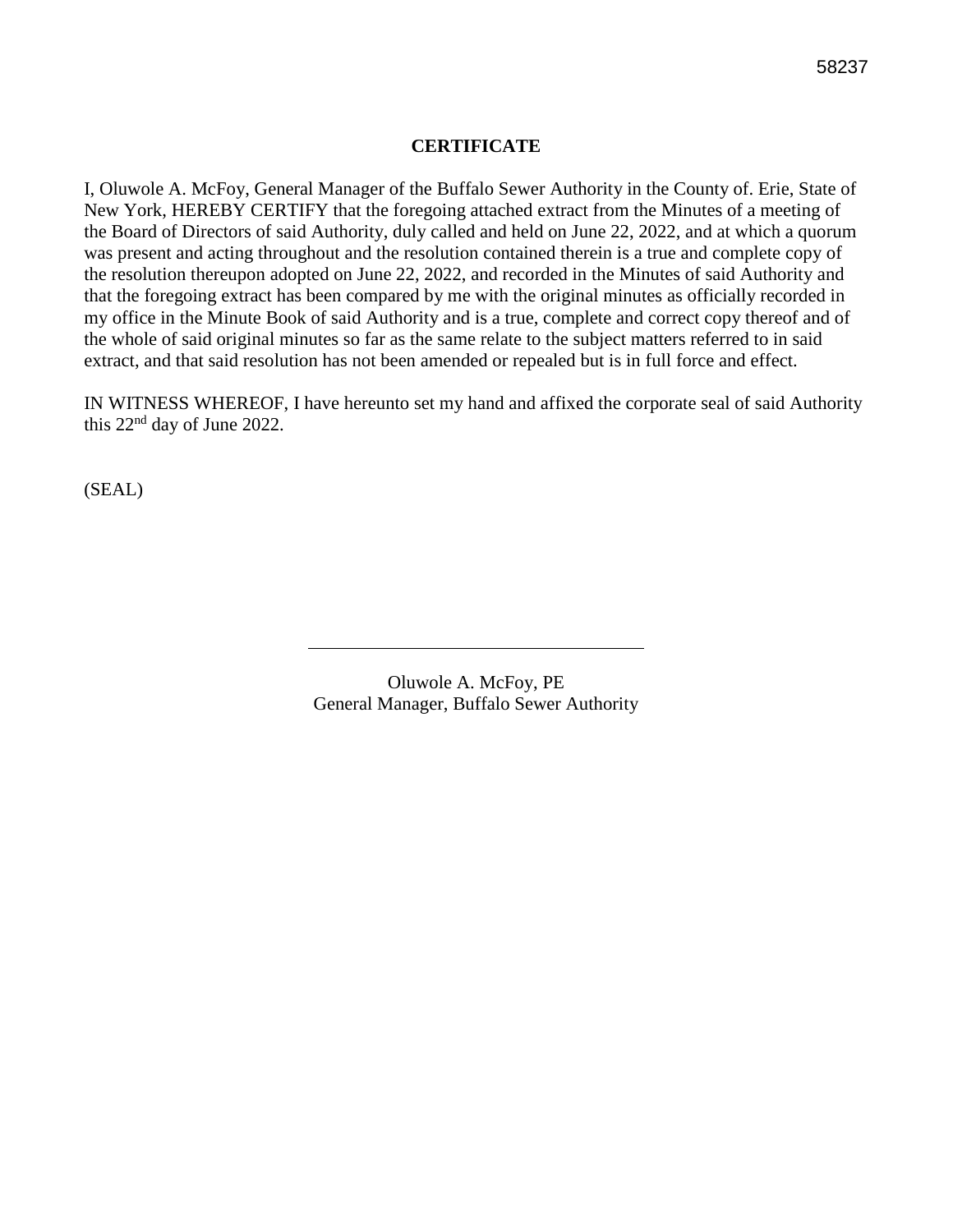#### **CHANGE ORDER NO. 3 – CONTRACT NO. 82000018**

| CONTRACTOR:                      | ORIGINAL CONTRACT COST | \$1,439,500.00 |
|----------------------------------|------------------------|----------------|
| Pinto Construction Services Inc. | PREVIOUS CHANGE ORDERS | \$109,631.95   |
| 132 Dingens Street               | THIS CHANGE ORDER      | \$11,215.36    |
| Buffalo, NY 14206                | ADJUSTED CONTRACT COST | \$1,560,347.31 |

WORK: Babcock Pump Station Real Time Control Project

#### DESCRIPTION OF CHANGE OR EXTRA WORK:

- Item #1 Traffic Control
- Item #2 Inspection Services
- Item #3 OCP Insurance Policy
- Item #4 Final Adjustment

#### REASON FOR CHANGE OR EXTRA WORK:

- Item #1 Traffic Control beyond original contract period due to delays in Ovation Integration outside contractor's control.
- Item #2 Inspection services to maintain local control beyond original contract period due to delays in Ovation Integration outside of contractor's control.
- Item #3 OCP Insurance extension beyond original contract period due to delays in Ovation Integration outside of contractor's control.
- Item #4 Adjustment of contract amount for actual quantities used.

#### COST OF CHANGE OR EXTRA WORK:

| Item $#1$ | \$6,000.00 |
|-----------|------------|
| Item $#2$ | \$5,362.36 |

- Item #3 \$12,353.00
- Item #4 (\$12,500.00)

| \$11,215.36<br>THE TOTAL COST OF THE CHANGE OR EXTRA WORK: |
|------------------------------------------------------------|
|------------------------------------------------------------|

The Total INCREASE to the Contract as a result of this Change Order is \$11,215.36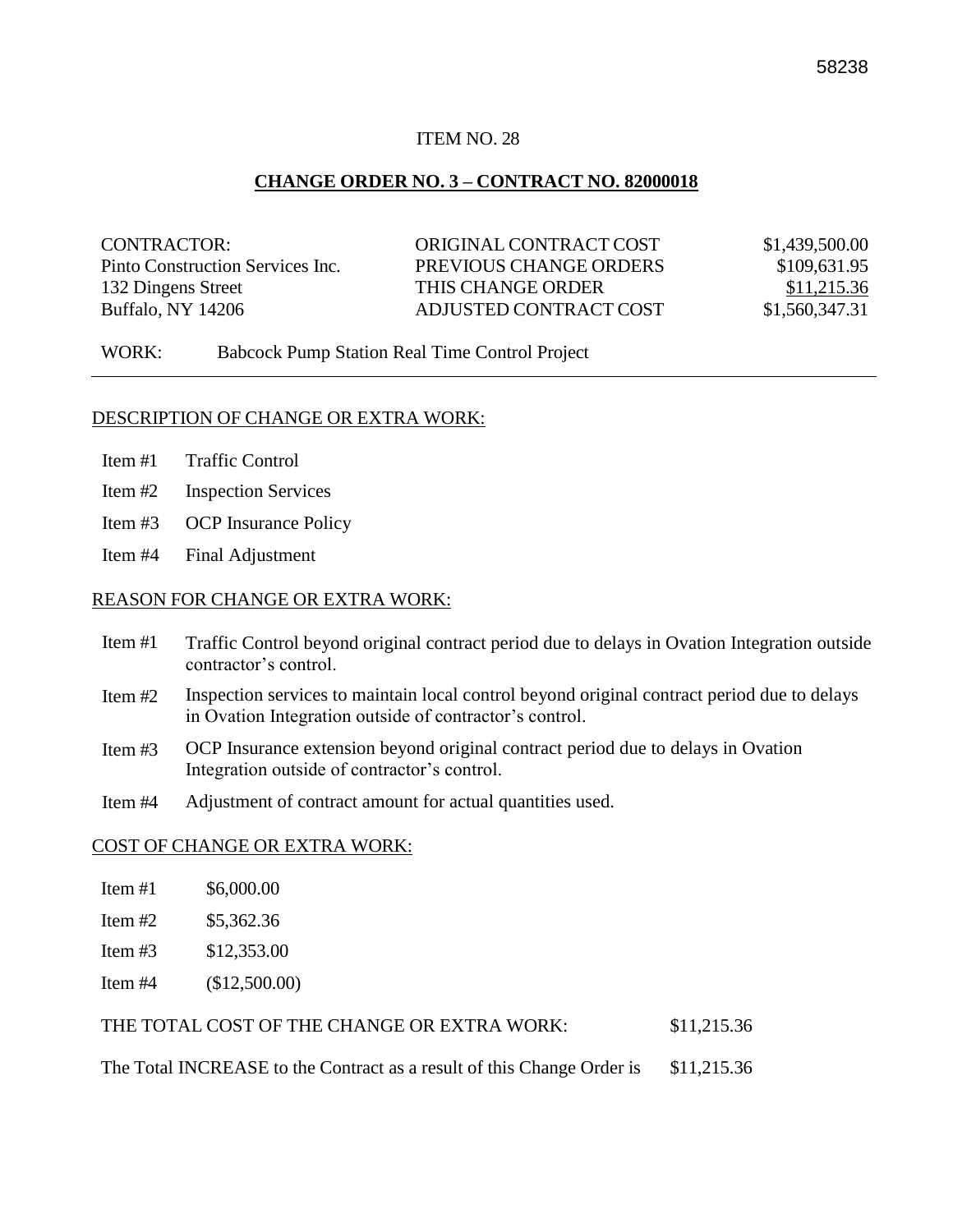- WHEREAS: On June 24, 2020 the Board of the Buffalo Sewer Authority authorized the General Manager to enter into and execute a contract with Pinto Construction Services, Inc., for the Babcock Pump Station Real Time Control project at a cost not to exceed \$1,439,500.00; and
- WHEREAS: On November 17, 2021, the Board of the Buffalo Sewer Authority Authorized Change Order No. 1 to Contract 82000018 in the amount of \$64,431.95 for additional work associated with the Babcock Pump Station Real Time Control Project; and
- WHEREAS: On March 9, 2022, the Board of the Buffalo Sewer Authority Authorized Change Order No. 2 to Contract 82000018 in the amount of \$45,200.00 for additional work associated with the Babcock Pump Station Real Time Control Project; and
- WHEREAS: The Principal Sanitary Engineer and staff, concurwith GHD who reviewed and recommended a request for a Change Order No. 3 to Contract No. 82000018 in the amount of \$11,215.36 as detailed above for approval.

#### CONTRACT SUPPLEMENT CONDITIONS:

- 1. The contract completion date established in the original contract or as modified by previous contract supplements is hereby changed by 0 calendar days, making the final completion date 06/22/2022.
- 2. Any additional work to be performed under this contract supplement shall be carried out in compliance with the specifications included in the preceding description of changes involved with the supplemental contract drawings designated none and under the provisions of the original contract, including compliance with applicable equipment specifications, general specifications, and project specifications for the same type of work.
- 3. This contract supplement unless otherwise provided herein does not relieve the Contractor from strict compliance with the guarantee provisions of the original contract, particularly those pertaining to performance and operation of equipment.
- 4. The Contractor expressly agrees that he will place under coverage of his performance and payment bonds and Contractor's Insurance all work covered by this contract supplement. The Contractor will furnish to the Owner evidence of increased coverage of his performance and payment bonds for the accrued value of all contract supplements that exceeds the original contract price by twenty percent (20%).
- 5. The costs established under this contract supplement are acknowledged as including any and all costs associated with the work described herein and including any and all costs associated with any and all work performed or to be performed by the Contractor that may be affected in any manner by the work described herein.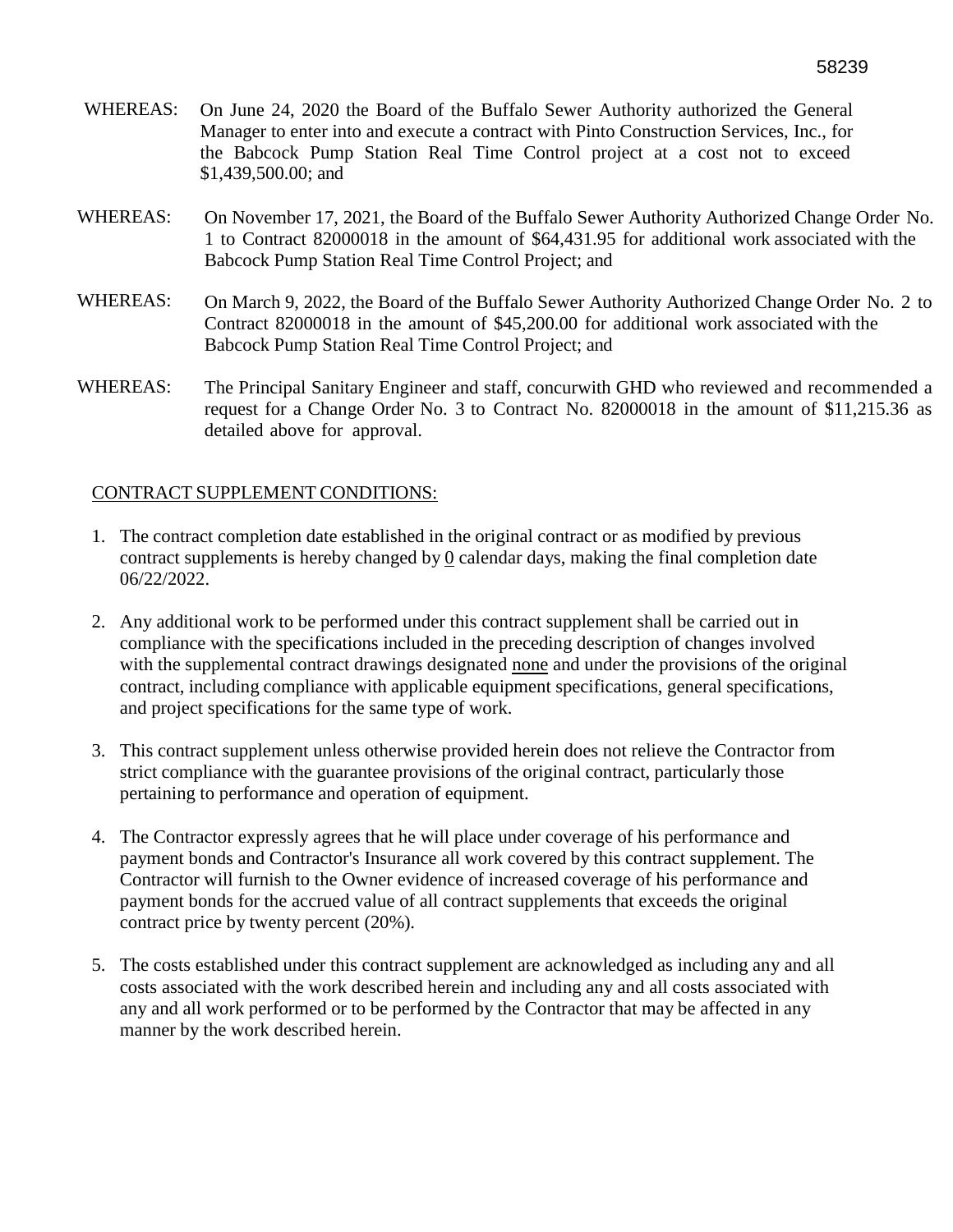# NOW THEREFORE

BE IT RESOLVED: That the Board of the Buffalo Sewer Authority hereby approves Change Order No. 3 to Contract No. 82000018 as written in the above Agenda Item, increasing the contract cost in the amount of \$11,215.36 making the adjusted contract cost \$1,549,131.95

| <b>MOTION TO</b> | <b>APPROVE</b>       |             |  |
|------------------|----------------------|-------------|--|
| <b>MADE BY</b>   | <b>MRS. PETRUCCI</b> |             |  |
| $2^{ND}$ BY      | <b>MR. ROOSEVELT</b> |             |  |
| <b>AYES</b>      |                      | <b>NOES</b> |  |
|                  |                      |             |  |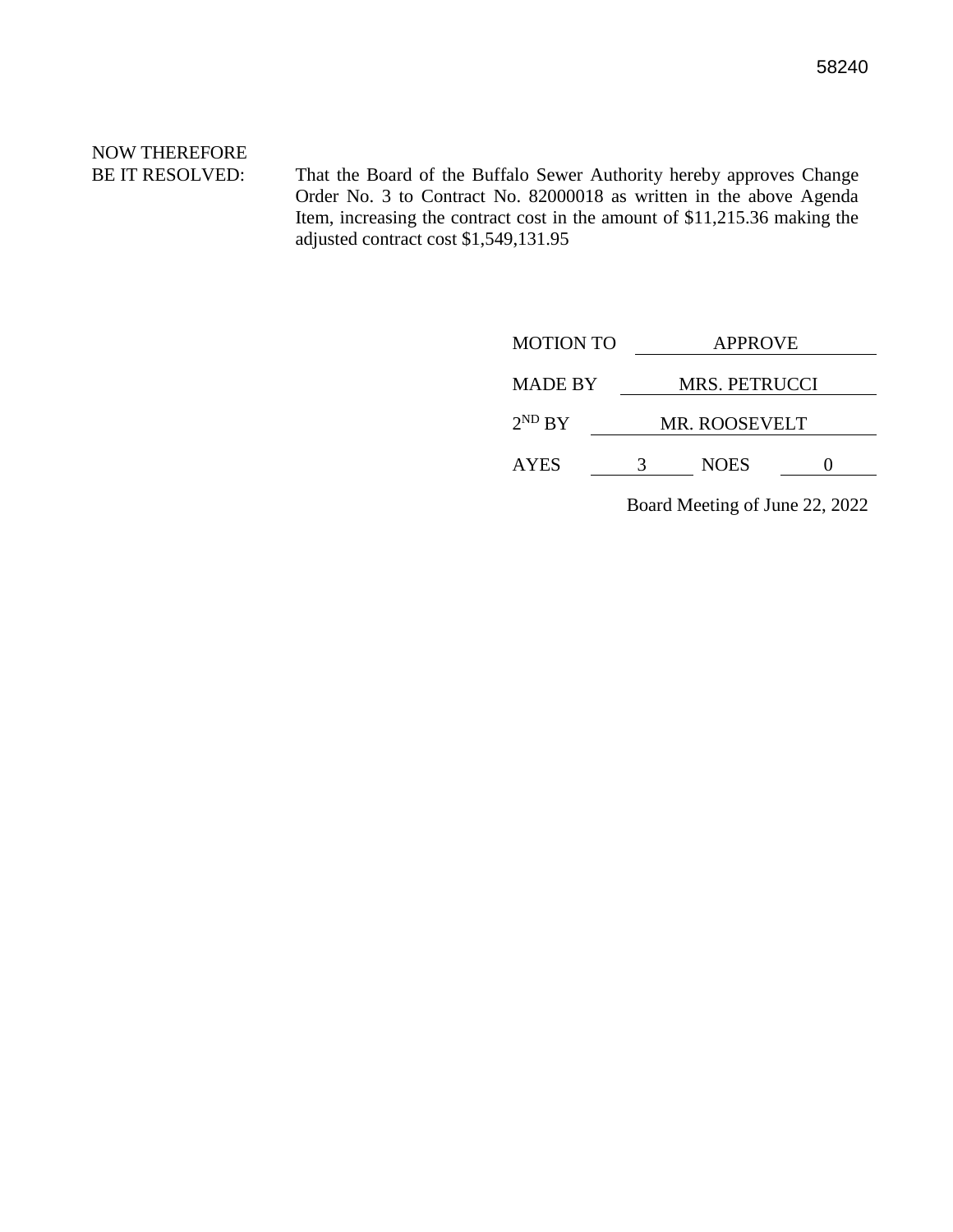#### **CERTIFICATE OF ACCEPTANCE AND OCCUPANCY**

| PROJECT:                                       | <b>Babcock Pump Station Real Time Control Project</b>                       |                                                                                                                                                                                             |  |  |  |
|------------------------------------------------|-----------------------------------------------------------------------------|---------------------------------------------------------------------------------------------------------------------------------------------------------------------------------------------|--|--|--|
| <b>CONTRACTOR:</b>                             | Pinto Construction Services Inc.<br>132 Dingens Street<br>Buffalo, NY 14206 |                                                                                                                                                                                             |  |  |  |
| <b>WHEREAS:</b>                                |                                                                             | The Buffalo Sewer Authority Principal Sanitary Engineer and Staff have<br>certified that the Contractor completed the work in accordance with the plans<br>and specifications on 6/22/2022. |  |  |  |
| <b>NOW THEREFORE</b><br><b>BE IT RESOLVED:</b> | that:                                                                       | That the Board of the Buffalo Sewer Authority hereby finds and determines                                                                                                                   |  |  |  |
|                                                | a.                                                                          | The work to be performed under the terms of the Contract has been<br>complete and is accepted;                                                                                              |  |  |  |
|                                                | b.                                                                          | The date of entrance and occupancy be fixed as of $6/22/2022$ ;                                                                                                                             |  |  |  |
|                                                | c.                                                                          | The maintenance period commences on $6/22/2022$ ;                                                                                                                                           |  |  |  |
|                                                | d.                                                                          | The Board approved Change Order No. 3 on June 22, 2022, resulting in<br>a net increase of \$11,215.36, thereby making the adjusted contract cost<br>\$1,560,347.31;                         |  |  |  |
|                                                |                                                                             |                                                                                                                                                                                             |  |  |  |

| <b>MOTION TO</b> | <b>APPROVE</b> |               |  |
|------------------|----------------|---------------|--|
| <b>MADE BY</b>   |                | MRS. PETRUCCI |  |
| $2^{ND} BY$      | MR. ROOSEVELT  |               |  |
| <b>AYES</b>      |                | <b>NOES</b>   |  |
|                  |                |               |  |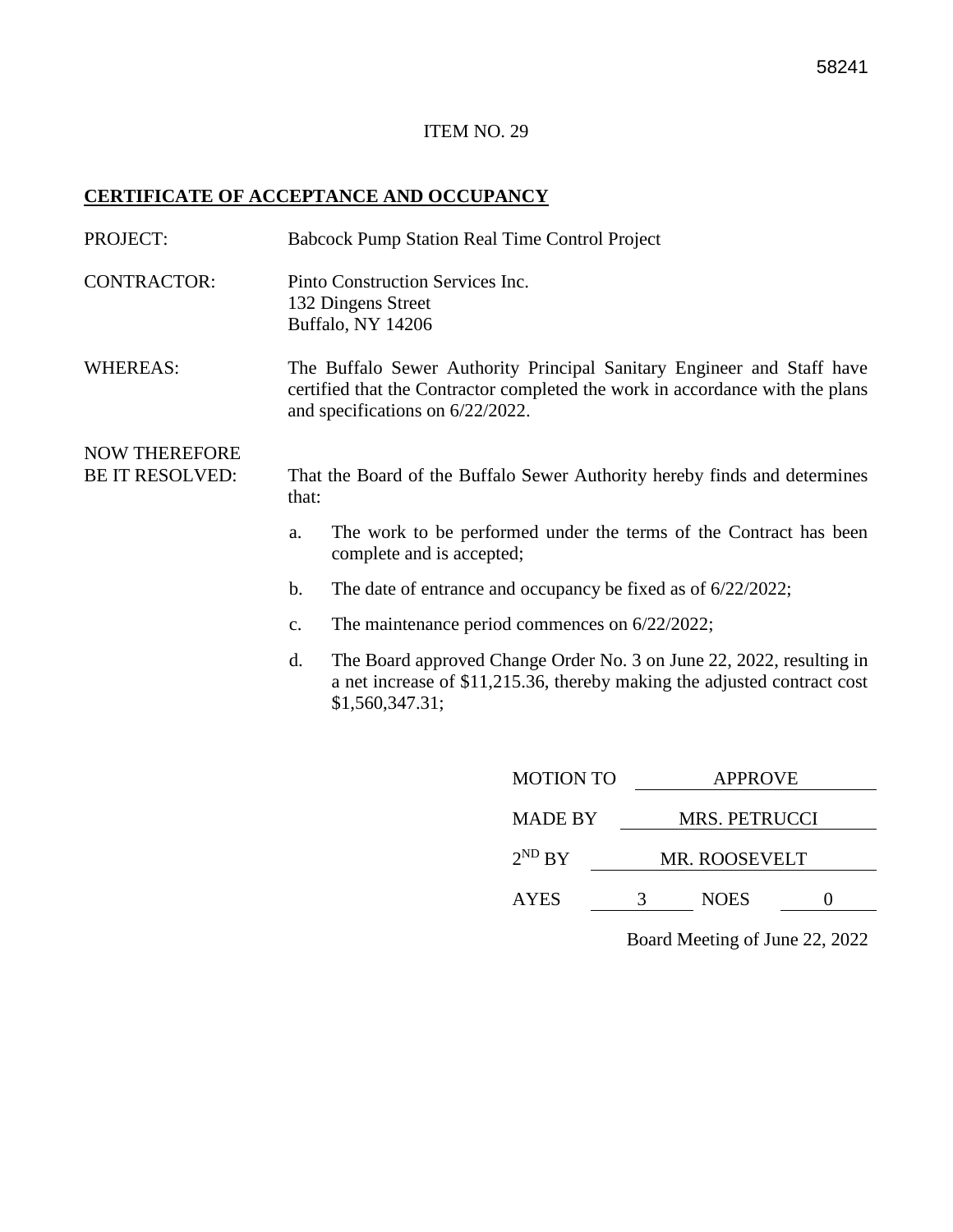#### **CHANGE ORDER NO. 2 – CONTRACT NO. 82000017**

| CONSULTANT:            | ORIGINAL CONTRACT COST | \$2,262,000.00 |
|------------------------|------------------------|----------------|
| NOVA Site Company, LLC | PREVIOUS CHANGE ORDER  | \$0.00         |
| 6 Lena Court           | THIS CHANGE ORDER      | \$235,406.63   |
| West Seneca, NY 14224  | ADJUSTED CONTRACT COST | \$2,497,406.63 |

WORK: Smith at Eagle Inline Storage Real Time Control Project

#### DESCRIPTION OF CHANGE OR EXTRA WORK:

- Item #1 Replacement of Smith St. RTC actuators and purchase of spare actuators for Smith at Eagle RTCs
- Item #2 Installation of check valves at several manhole locations

#### REASON FOR CHANGE OR EXTRA WORK:

- Item #1 The actuator at Smith St. RTC has failed and needs replacement. It is important to purchase spare actuators to prevent downtime at the RTCs in the future.
- Item #2 The installation of the check valves will help to reduce flooding in the upstream areas tributary to the manhole locations.

#### COST OF CHANGE OR EXTRA WORK:

| Item $#1$ | \$161,606.63 |
|-----------|--------------|
| Item $#2$ | \$73,800.00  |

THE TOTAL COST OF THE CHANGE OR EXTRA WORK: \$235,406.63

The total INCREASE to the contract as a result of this Change Order is \$235,406.63

- WHEREAS: In Item No. 20, on April 1, 2020 the Board of the Buffalo Sewer Authority authorized the General Manager to enter into and execute a contract with Nova Site Company, LLC for the Smith St. at Eagle St. Real Time Control Project at a cost not to exceed \$2,262,000.00; and
- WHEREAS: Change Order No. 1 to Contract No. 82000017 was approved by the Board on October 20, 2021 with no increase in cost but an increase in the construction schedule of 233 days.
- WHEREAS: The Principal Sanitary Engineer and staff have reviewed a request for a Change Order No. 2 to Contract No. 82000017 as detailed above and recommend its approval.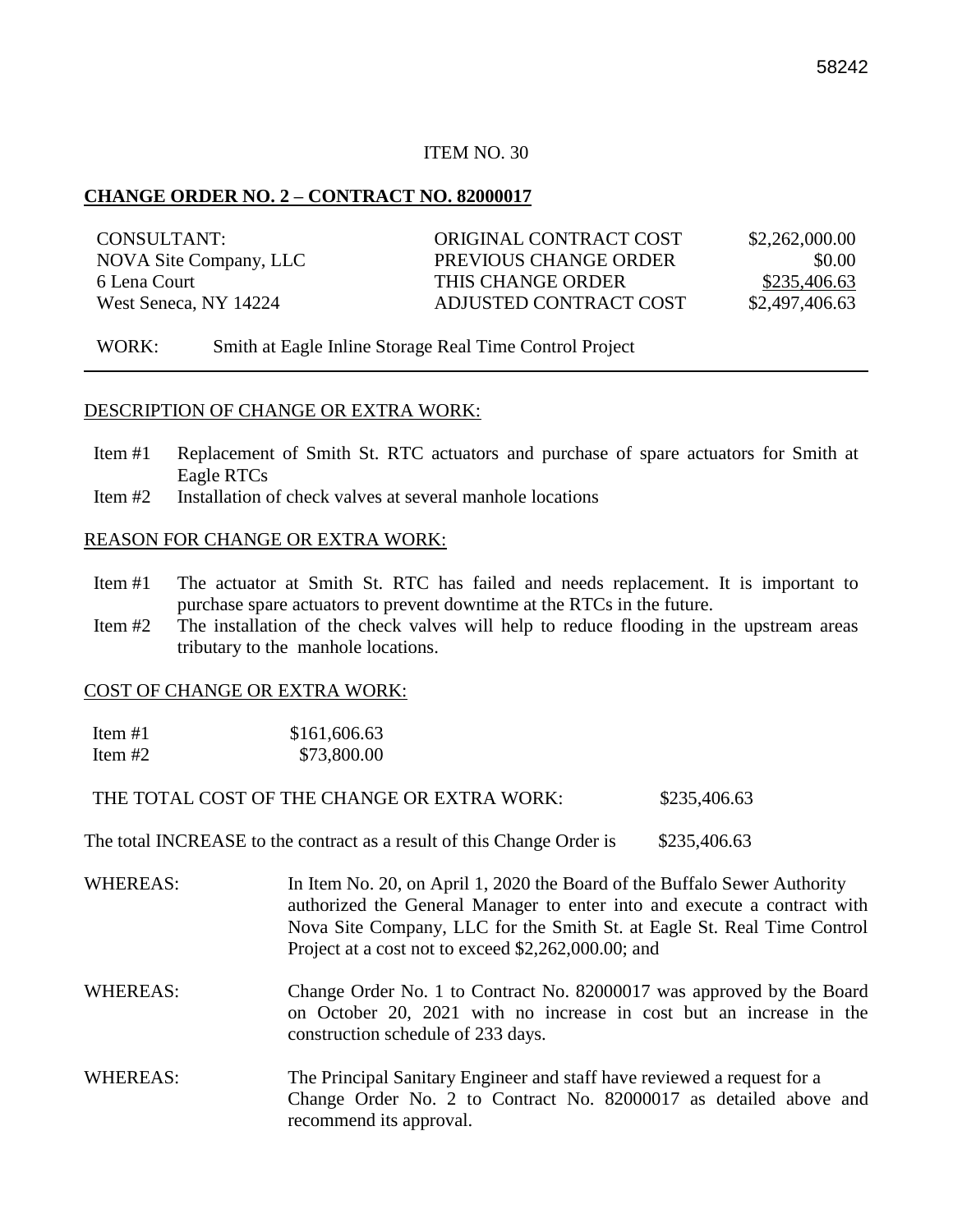# NOW THEREFORE

BE IT RESOLVED: That the Board of the Buffalo Sewer Authority hereby approves Change Order No. 2 to Contract No. 82000017 as written in the above Agenda Item, with an increase in cost of \$235,406.63. The contract cost shall be increased to \$2,497,406.63.

| <b>MOTION TO</b> | <b>APPROVE</b>       |               |  |
|------------------|----------------------|---------------|--|
| <b>MADE BY</b>   |                      | MRS. PETRUCCI |  |
| $2^{ND} BY$      | <b>MR. ROOSEVELT</b> |               |  |
| <b>AYES</b>      |                      | <b>NOES</b>   |  |
|                  |                      |               |  |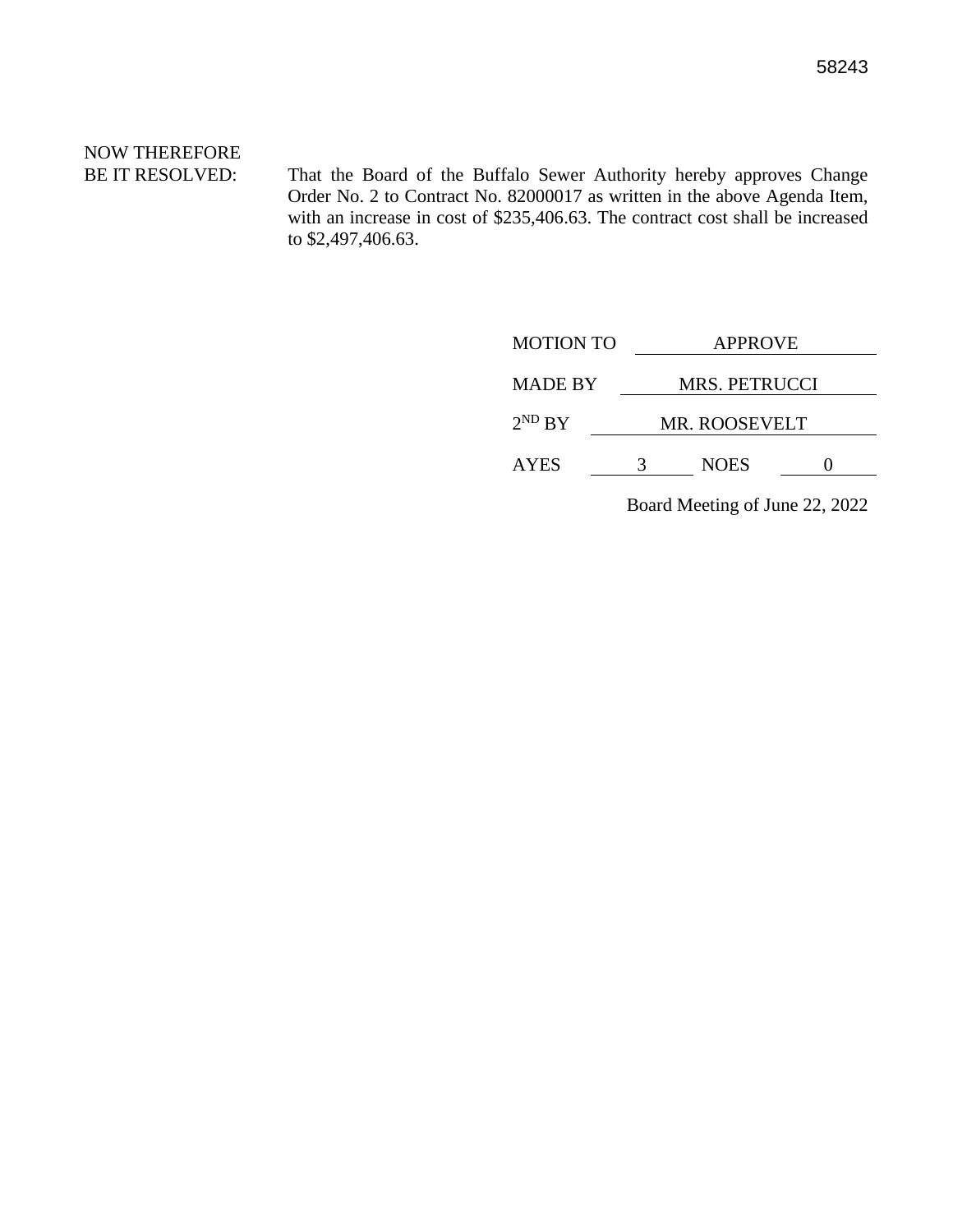#### **CHANGE ORDER NO. 1 – CONTRACT NO. 82000028**

| CONTRACTOR:                      | ORIGINAL CONTRACT COST | \$743,500.00   |
|----------------------------------|------------------------|----------------|
| National Water Main Cleaning Co. | PREVIOUS CHANGE ORDER  | \$0.00         |
| 1806 Newark Turnpike             | THIS CHANGE ORDER      | \$281,500.00   |
| Kearny, NJ 07032                 | ADJUSTED CONTRACT COST | \$1,025,000.00 |

WORK: National Water Main Cleaning Co.

#### DESCRIPTION OF CHANGE OR EXTRA WORK:

Item #1 Increase in Contract Amount

#### REASON FOR CHANGE OR EXTRA WORK:

Item #1 Additional work has been identified, exceeding the initial contract estimates.

#### COST OF CHANGE OR EXTRA WORK:

Item #1 \$281,500.00

| THE TOTAL COST OF THE CHANGE OR EXTRA WORK: | \$281,500.00 |
|---------------------------------------------|--------------|
|---------------------------------------------|--------------|

The Total INCREASE to the Contract as a result of this Change Order is \$281,500.00

- WHEREAS: On October 14, 2020, the Board of the Buffalo Sewer Authority authorized the General Manager to enter into and execute a contract with National Water Main Cleaning Co., for Sewer Cleaning and Internal Television Inspection in Conjunction with City's Street Resurfacing Program project at a cost not to exceed \$743,500.00; and
- WHEREAS: The Principal Sanitary Engineer and staff have reviewed a request for a Change Order No. 1 to Contract No. 82000028 in the amount of \$281,500.00 as detailed above and recommend its approval.

#### CONTRACT SUPPLEMENT CONDITIONS:

- 1. The contract completion date established in the original contract or as modified by previous contract supplements is hereby changed by  $Q$  calendar days, making the final completion date 07/01/2023.
- 2. Any additional work to be performed under this contract supplement shall be carried out in compliance with the specifications included in the preceding description of changes involved with the supplemental contract drawings designated none and under the provisions of the original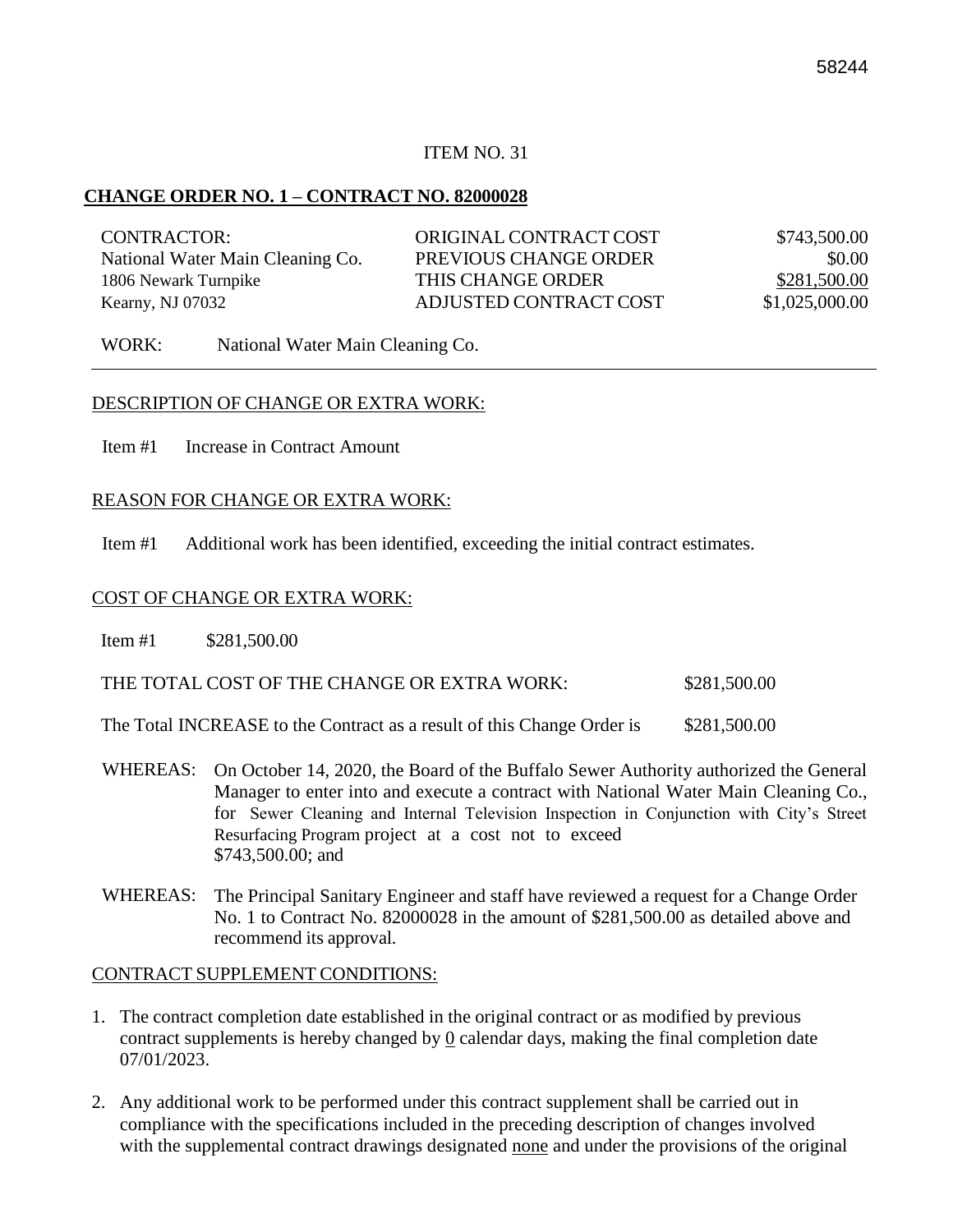contract, including compliance with applicable equipment specifications, general specifications, and project specifications for the same type of work.

- 3. This contract supplement unless otherwise provided herein does not relieve the Contractor from strict compliance with the guarantee provisions of the original contract, particularly those pertaining to performance and operation of equipment.
- 4. The Contractor expressly agrees that he will place under coverage of his performance and payment bonds and Contractor's Insurance all work covered by this contract supplement. The Contractor will furnish to the Owner evidence of increased coverage of his performance and payment bonds for the accrued value of all contract supplements that exceeds the original contract price by twenty percent (20%).
- 5. The costs established under this contract supplement are acknowledged as including any and all costs associated with the work described herein and including any and all costs associated with any and all work performed or to be performed by the Contractor that may be affected in any manner by the work described herein.

# NOW THEREFORE

BE IT RESOLVED: That the Board of the Buffalo Sewer Authority hereby approves Change Order No. 1 to Contract No. 82000028 as written in the above Agenda Item, increasing the contract cost in the amount of \$281,500.00 making the adjusted contract cost \$1,025,000.00.

| <b>MOTION TO</b> | <b>APPROVE</b>       |               |  |
|------------------|----------------------|---------------|--|
| <b>MADE BY</b>   |                      | MR. ROOSEVELT |  |
| $2^{ND} BY$      | <b>MRS. PETRUCCI</b> |               |  |
| <b>AYES</b>      |                      | <b>NOES</b>   |  |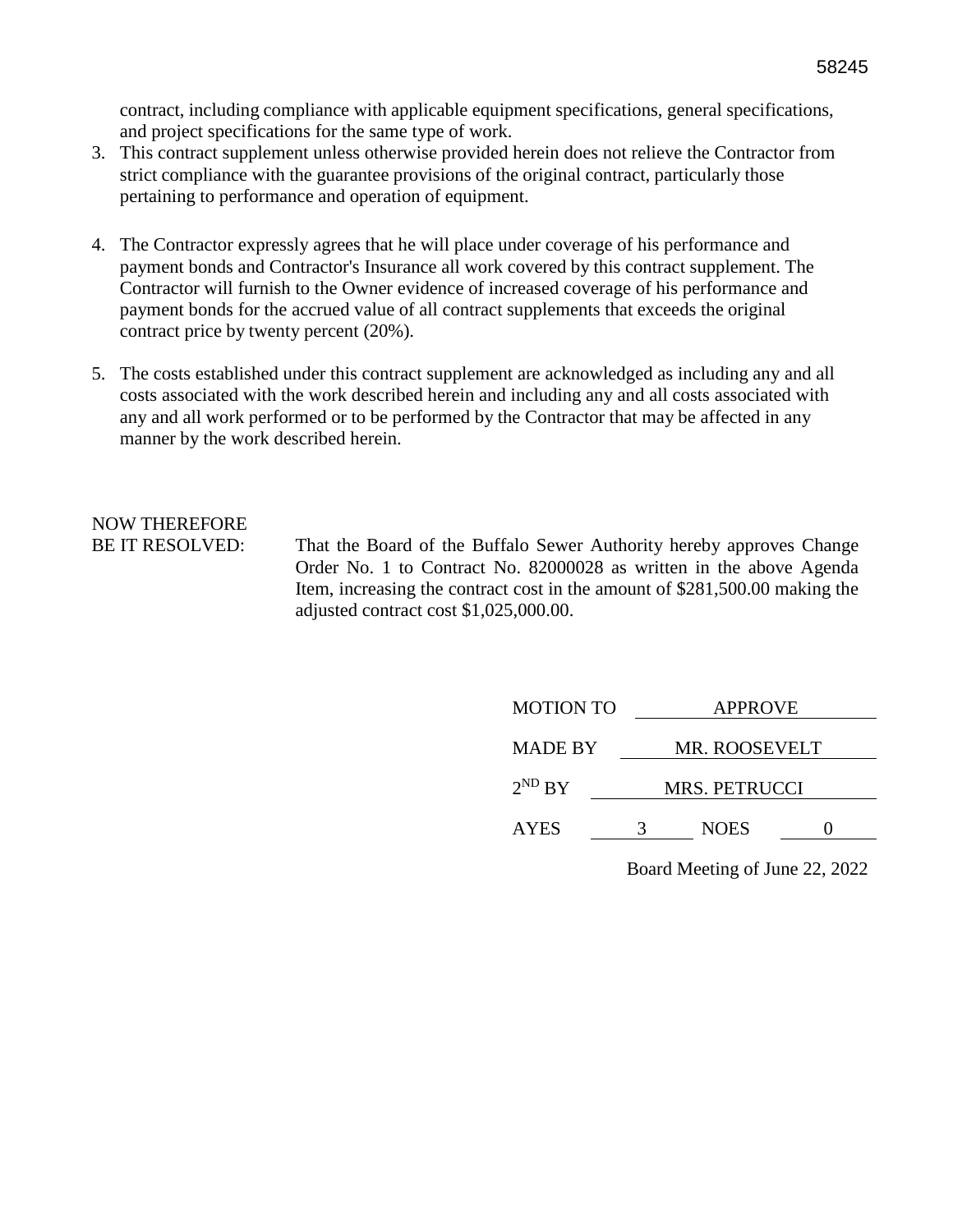#### **CHANGE ORDER NO. 1 – CONTRACT NO. 82000039**

| CONTRACTOR:            | ORIGINAL CONTRACT COST | \$3,378,000.00 |
|------------------------|------------------------|----------------|
| STC Construction, Inc. | PREVIOUS CHANGE ORDERS | N/A            |
| 63 Zoar Valley Road    | THIS CHANGE ORDER      | \$177,287.80   |
| Springville, NY 14141  | ADJUSTED CONTRACT COST | \$3,555,287.80 |

WORK: Broadway at Oak Real Time Control project

#### DESCRIPTION OF CHANGE OR EXTRA WORK:

Item #1 Slag Removal & Disposal

#### REASON FOR CHANGE OR EXTRA WORK:

Item #1 Road base was identified in plan documents and soil bores as being concrete, but was found instead to be an environmentally hazardous slag material and required special disposal.

#### COST OF CHANGE OR EXTRA WORK:

Item #1 \$177,287.80

THE TOTAL COST OF THE CHANGE OR EXTRA WORK:  $$177,287.80$ 

The Total INCREASE to the Contract as a result of this Change Order is \$177,287.80

- WHEREAS: On October 20, 2021, the Board of the Buffalo Sewer Authority authorized the General Manager to enter into and execute a contract with STC Construction, Inc., for the Broadway at Oak Real Time Control project at a cost not to exceed \$3,378,000.00; and The Principal Sanitary Engineer and staff concurwith CHA who have reviewed and
- WHEREAS: recommend Change Order No. 1 to Contract No. 82000039 in the amount of \$177,287.80 as detailed above for approval.

#### CONTRACT SUPPLEMENT CONDITIONS:

- 1. The contract completion date established in the original contract or as modified by previous contract supplements is hereby changed by 0 calendar days.
- 2. Any additional work to be performed under this contract supplement shall be carried out in compliance with the specifications included in the preceding description of changes involved with the supplemental contract drawings designated none and under the provisions of the original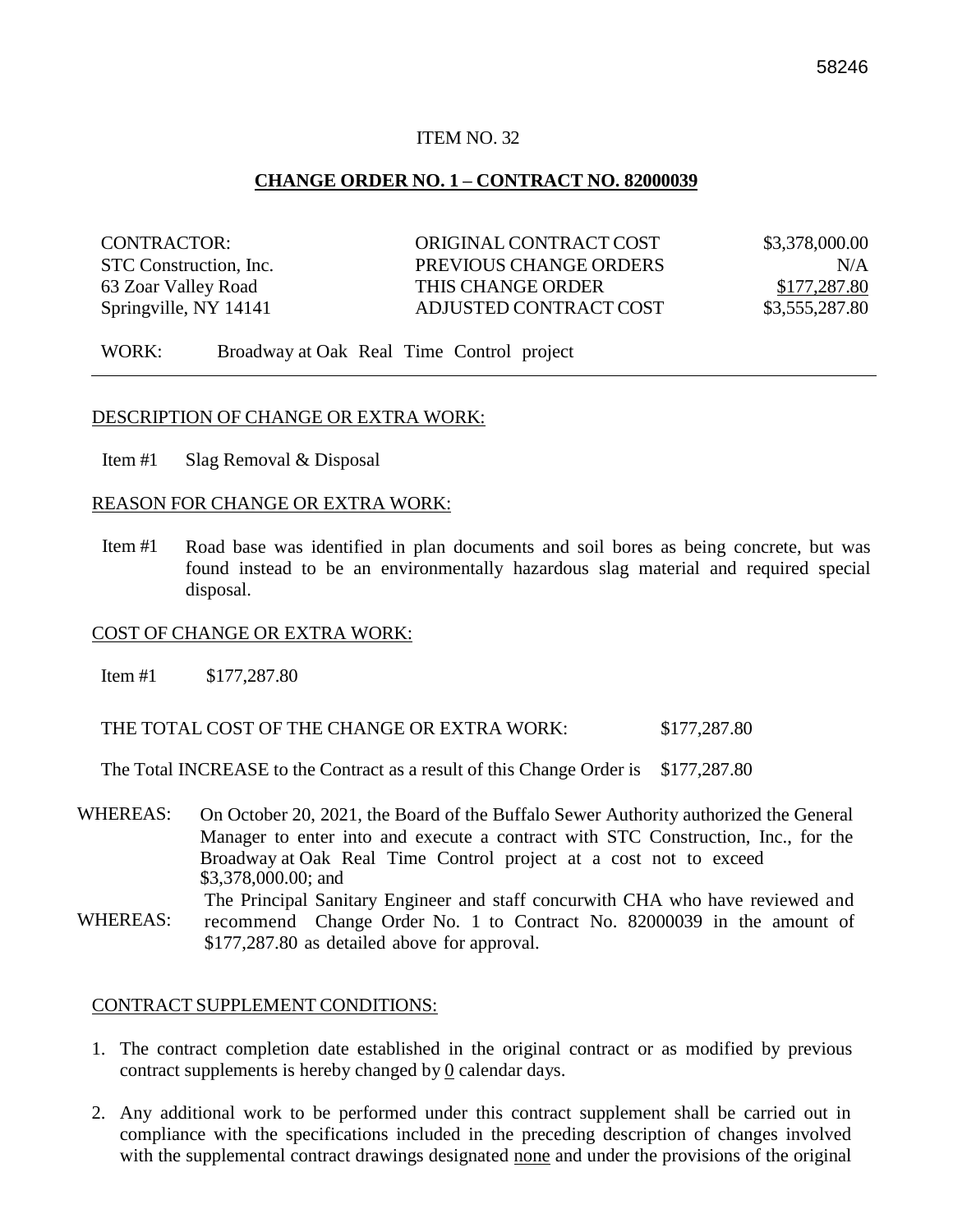contract, including compliance with applicable equipment specifications, general specifications, and project specifications for the same type of work.

- 3. This contract supplement unless otherwise provided herein does not relieve the Contractor from strict compliance with the guarantee provisions of the original contract, particularly those pertaining to performance and operation of equipment.
- 4. The Contractor expressly agrees that he will place under coverage of his performance and payment bonds and Contractor's Insurance all work covered by this contract supplement. The Contractor will furnish to the Owner evidence of increased coverage of his performance and payment bonds for the accrued value of all contract supplements that exceeds the original contract price by twenty percent (20%).
- 5. The costs established under this contract supplement are acknowledged as including any and all costs associated with the work described herein and including any and all costs associated with any and all work performed or to be performed by the Contractor that may be affected in any manner by the work described herein.

NOW THEREFORE

BE IT RESOLVED: That the Board of the Buffalo Sewer Authority hereby approves Change Order No. 1 to Contract No. 82000039 as written in the above Agenda Item, increasing the contract cost in the amount of \$177,287.80 making the adjusted contract cost \$3,555,287.80.

| <b>MOTION TO</b> | <b>APPROVE</b>       |               |  |
|------------------|----------------------|---------------|--|
| <b>MADE BY</b>   |                      | MR. ROOSEVELT |  |
| $2^{ND}$ BY      | <b>MRS. PETRUCCI</b> |               |  |
| <b>AYES</b>      |                      | <b>NOES</b>   |  |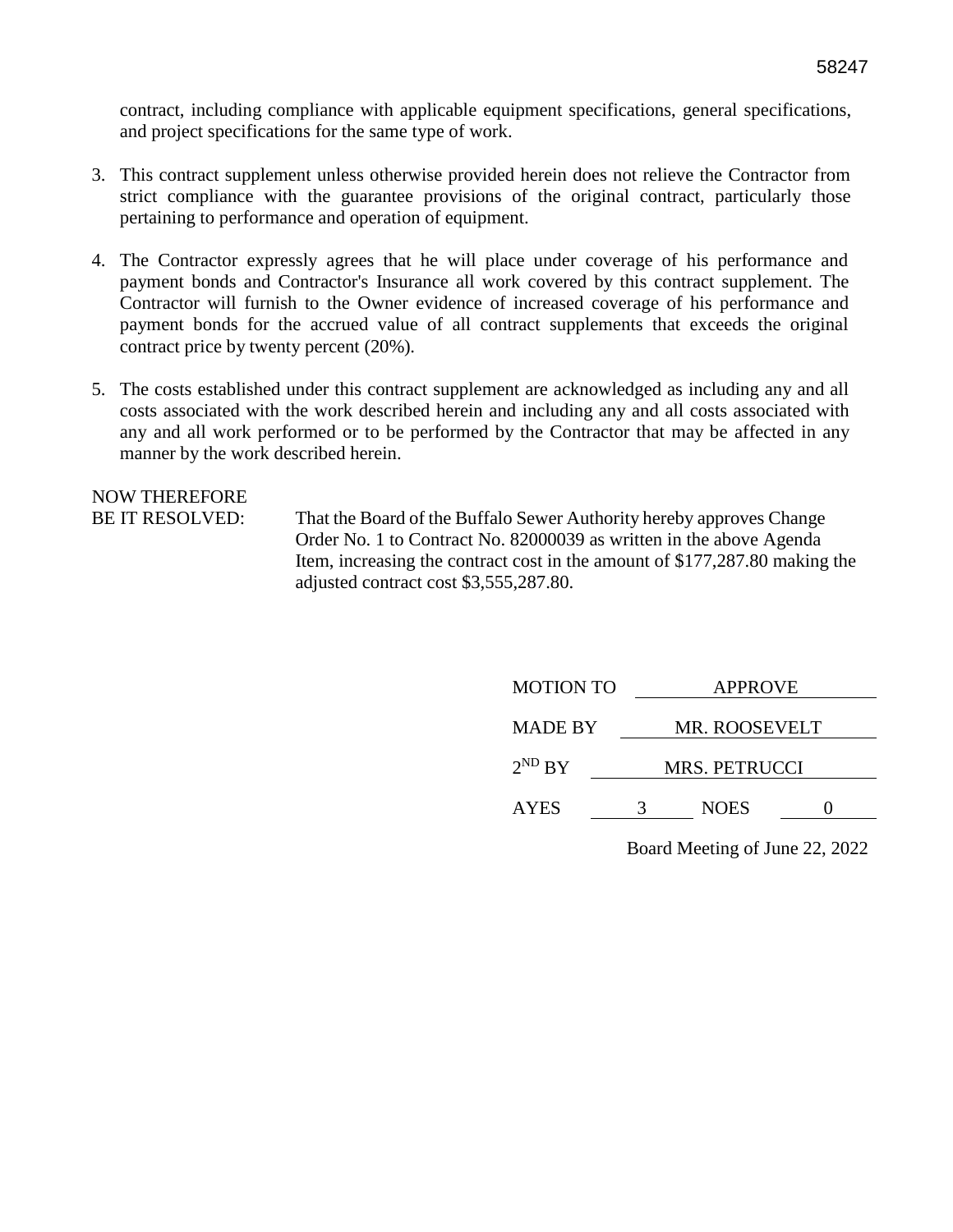#### **AMENDMENT TO SCHEDULE OF JOB CLASSIFICATION PLAN**

WHEREAS: There is a need to modify the Job Classification Plan

NOW THEREFORE

BE IT RESOLVED: That the Board of the Buffalo Sewer Authority approves the addition of the following position to Job Classification Plan:

One (1) Forester 00700131 411001

| <b>MOTION TO</b> | <b>APPROVE</b> |                      |  |
|------------------|----------------|----------------------|--|
| <b>MADE BY</b>   |                | <b>MRS. PETRUCCI</b> |  |
| $2^{ND} BY$      |                | <b>MR. ROOSEVELT</b> |  |
| <b>AYES</b>      | 3              | <b>NOES</b>          |  |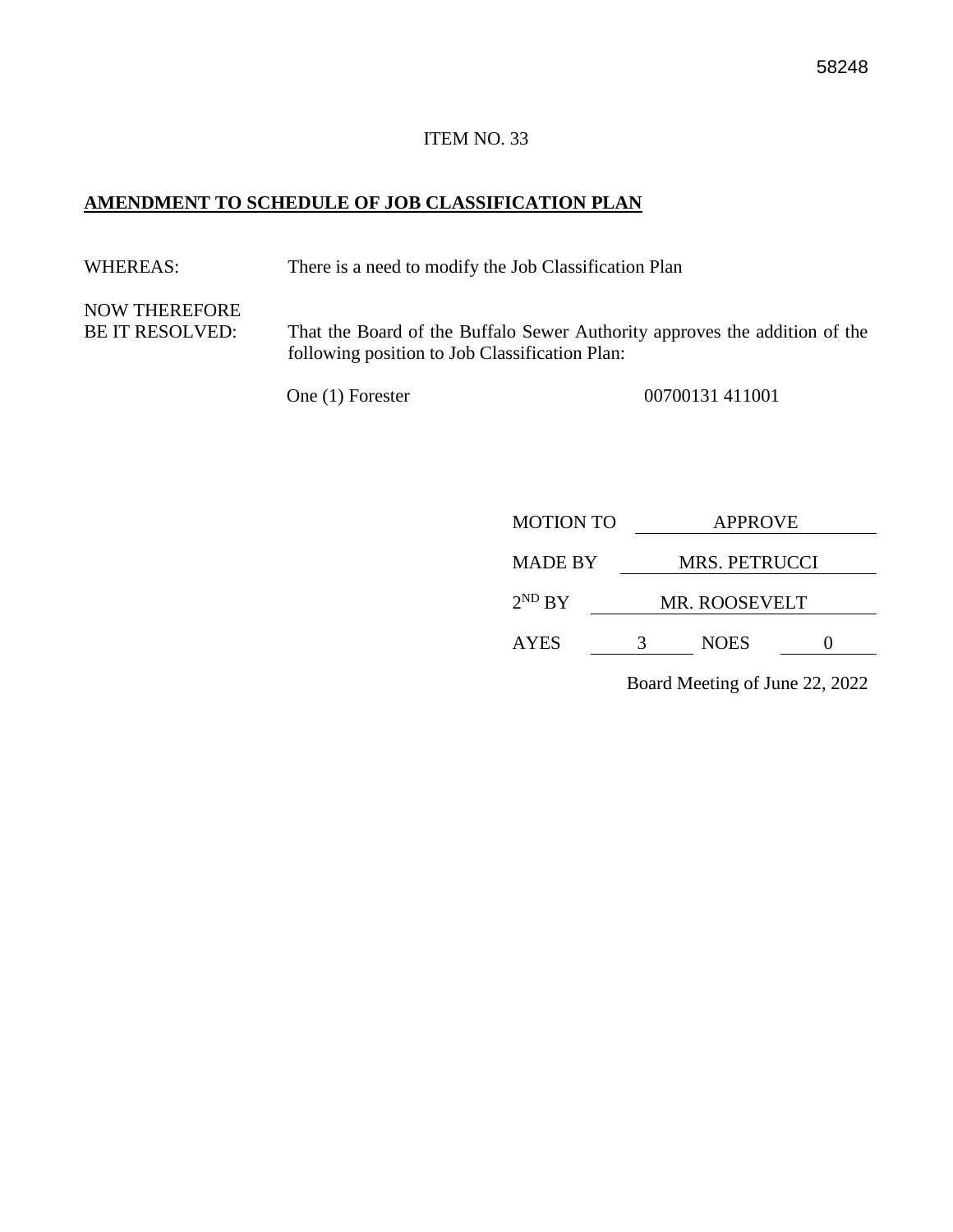#### **AMENDMENT TO SCHEDULE OF JOB CLASSIFICATION PLAN ("SEASONAL" LABORERS AND CLERKS)**

WHEREAS: There is a need to modify the Job Classification Plan.

# NOW THEREFORE

BE IT RESOLVED: That the Board of the Buffalo Sewer Authority hereby amends the pay of "Seasonal" Laborers and Clerks from the current hourly rate of pay of \$17.50 per hour to a daily rate of \$140.00.

| <b>APPROVE</b> |             |  |  |
|----------------|-------------|--|--|
| MRS. PETRUCCI  |             |  |  |
| MR. ROOSEVELT  |             |  |  |
|                | <b>NOES</b> |  |  |
|                |             |  |  |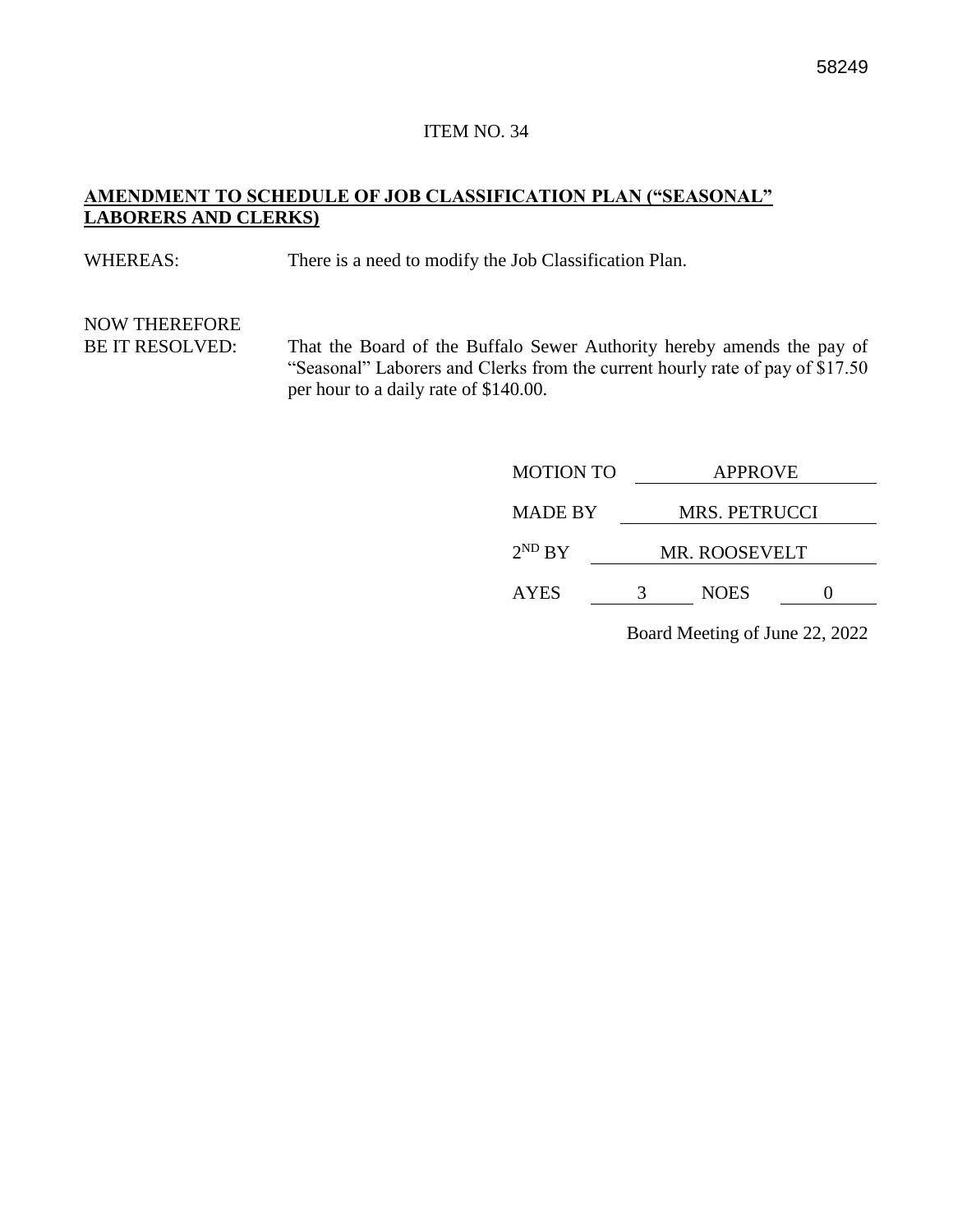#### **CONFIRMATION OF APPOINTMENTS**

CLERK (PROVISIONAL) SEWER MAINTENANCE DIVISION \$40,981 PER ANNUM EFFECTIVE: MAY 31, 2022

JANELLE VACANTI 141 REBECCA PARK BUFFALO, NY 14207

> SEWER MAINTENANCE SUPERVISOR I (PROVISIONAL) SEWER MAINTENANCE DIVISION \$61,316 PER ANNUM EFFECTIVE: MAY 23, 2022

PATRICK O'CONNOR 202 CULVER RD BUFFALO, NY 14220

> SEWER CONSTRUCTION WORKER (PROVISIONAL) SEWER MAINTENANCE DIVISION \$23.39 HOURLY EFFECTIVE: MAY 23, 2022

BRENDA DAZA 509 PLYMOUTH BUFFALO, NY 14213

> LABORER I (PERMANENT) SEWAGE TREATMENT PLANT \$19.98 HOURLY EFFECTIVE: JUNE 6, 2022

PATRICK SULLIVAN 149 COLGATE BUFFALO, NY 14220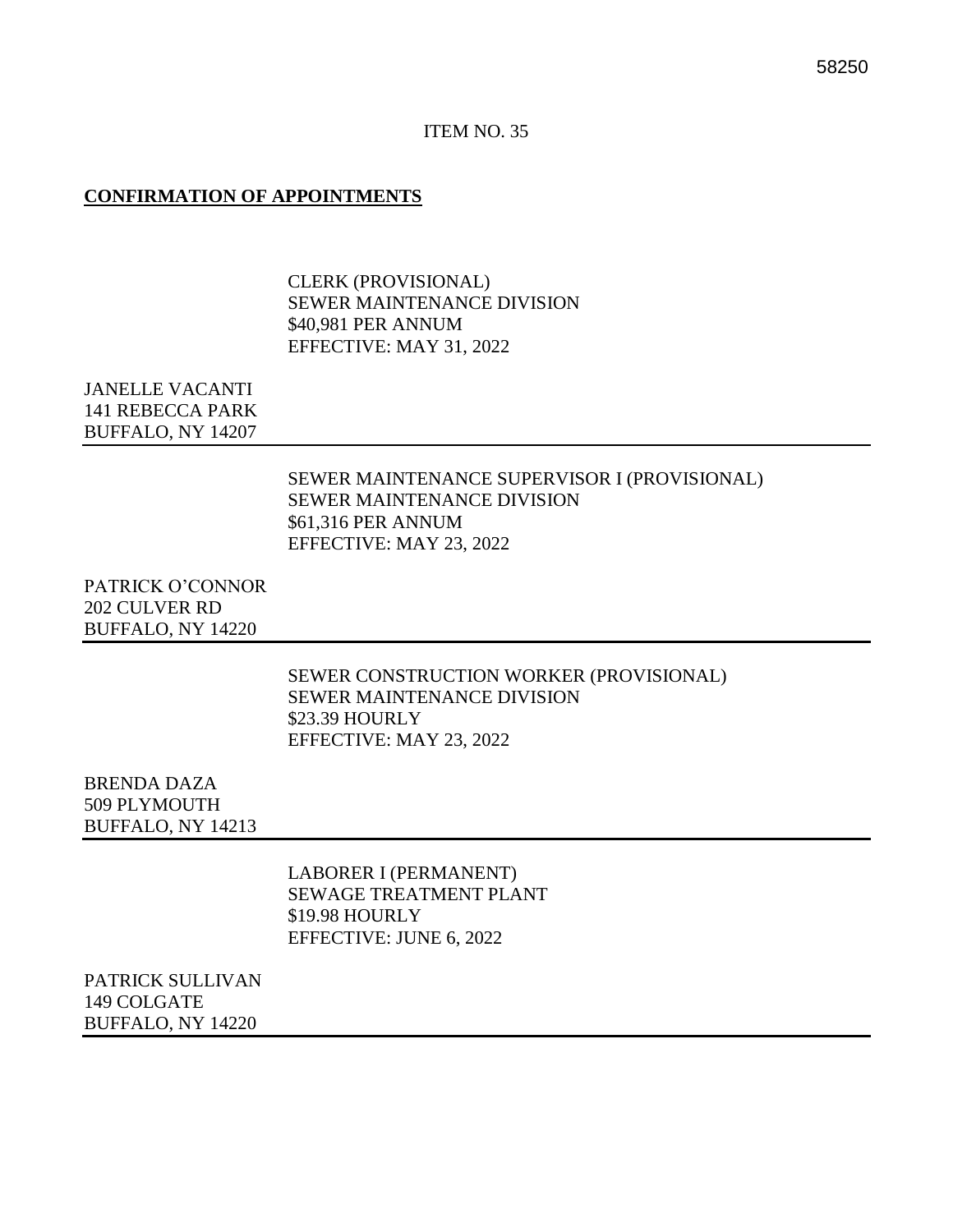INTERN (TEMPORARY) CITY HALL ADMINISTRATION \$23.33 HOURLY EFFECTIVE: MAY 31, 2022

BRITHNEY MALCHAN 5602 AVENUE O BROOKLYN, NY 11234

> INTERN (TEMPORARY) CITY HALL ADMINISTRATION \$23.33 HOURLY EFFECTIVE: JUNE 7, 2022

EMMA HOFFRITZ 584 POTOMAC APT.1 BUFFALO, NY 14222

> LABORER I (SEASONAL) SEWAGE TREATMENT PLANT \$140.00 PER DAY EFFECTIVE: JUNE 13, 2022

ANTHONY JAMES 221 SANDERS RD BUFFALO, NY 14216

> LABORER I (SEASONAL) SEWAGE TREATMENT PLANT \$140.00 PER DAY EFFECTIVE: JUNE 13, 2022

SEAN GOODSPEED 145 SHENANDOAH RD BUFFALO, NY 14220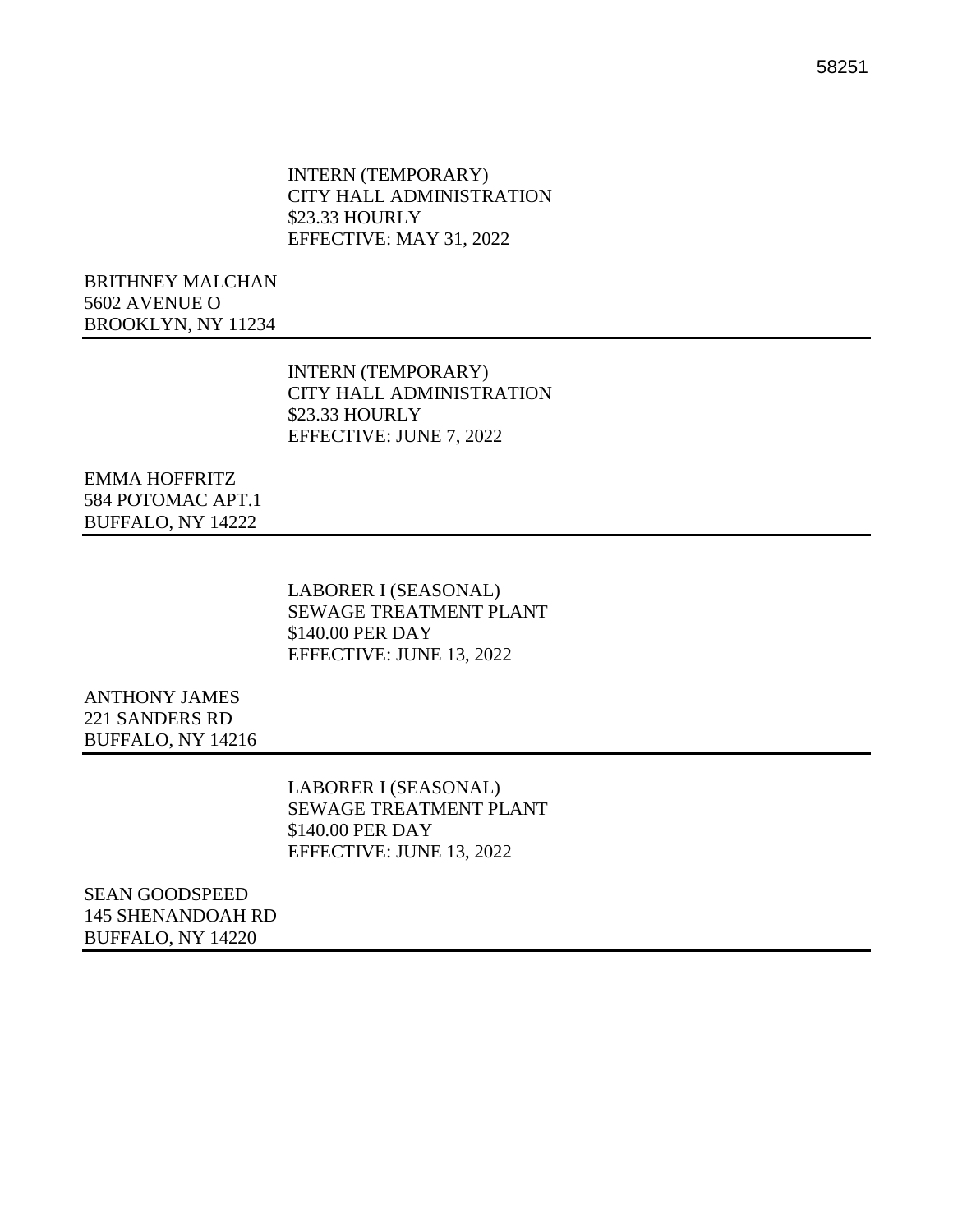#### DIRECTOR OF SEWER MAINTENANCE (EXEMPT) SEWER MAINTENANCE DIVISION \$91,244 PER ANNUM EFFECTIVE: JUNE 14, 2022

JOEL RENZONI 41 EAGLEWOOD AVENUE BUFFALO, NY 14220

#### INTERGOVERNMENTAL COORDINATOR (EXEMPT) CITY HALL ADMINISTRATION \$75,770 PER ANNUM EFFECTIVE: JUNE 13, 2022

TIMOTHY BROWN SR. 69 HEMPSTEAD AVENUE BUFFALO, NY 14215

> LABORER I (PERMANENT) SEWAGE TREATMENT PLANT \$19.98 HOURLY EFFECTIVE: JUNE 21, 2022

DARELL JOHNSON 238 EAST DELAVAN BUFFALO, NY 14208

| WHEREAS:                                       | The preceding appointments were made by the General Manager since the<br>last Board Meeting; and     |
|------------------------------------------------|------------------------------------------------------------------------------------------------------|
| WHEREAS:                                       | The General Manager requests confirmation of each appointment.                                       |
| <b>NOW THEREFORE</b><br><b>BE IT RESOLVED:</b> | That the preceding appointments are hereby confirmed by the Board of the<br>Buffalo Sewer Authority. |

| <b>MOTION TO</b> | <b>APPROVE</b>       |             |  |  |  |
|------------------|----------------------|-------------|--|--|--|
| <b>MADE BY</b>   | <b>MRS. PETRUCCI</b> |             |  |  |  |
| $2^{ND} BY$      | <b>MR. ROOSEVELT</b> |             |  |  |  |
| <b>AYES</b>      |                      | <b>NOES</b> |  |  |  |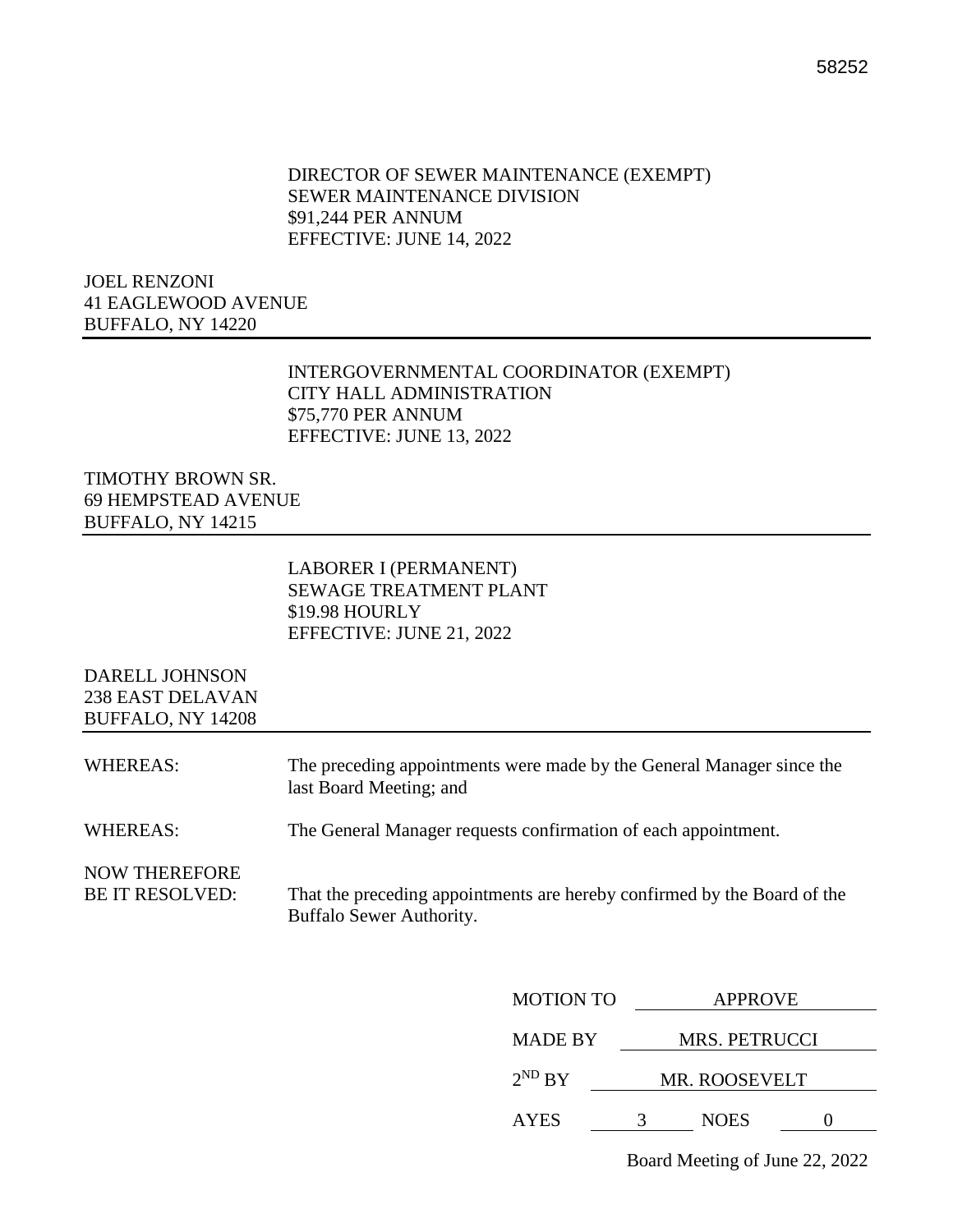#### **REQUEST FOR LEAVE OF ABSENCE**

- WHEREAS: The Buffalo Sewer Authority has received a request from Joel Renzoni, a permanent Sewer Construction Inspector, for an unpaid leave of absence. Mr. Renzoni has accepted the position of Director of Sewer Maintenance with the Buffalo Sewer Authority beginning June 14, 2022, and has requested an unpaid leave of absence for the duration of his position as Director of Sewer Maintenance; and
- WHEREAS: The General Manager has reviewed this request and recommends approval of Mr. Renzoni's request for an unpaid leave of absence for the duration of his position as Director of Sewer Maintenance with the Buffalo Sewer Authority.

#### NOW THEREFORE BE IT RESOLVED: That the Board of the Buffalo Sewer Authority hereby grants Joel Renzoni, an unpaid leave of absence beginning June 14, 2022, for the duration of his position as Director of Sewer Maintenance with the Buffalo Sewer Authority.

| <b>MOTION TO</b> | <b>APPROVE</b>       |  |  |  |
|------------------|----------------------|--|--|--|
| <b>MADE BY</b>   | MRS. PETRUCCI        |  |  |  |
| $2^{ND}$ BY      | <b>MR. ROOSEVELT</b> |  |  |  |
| <b>AYES</b>      | <b>NOES</b>          |  |  |  |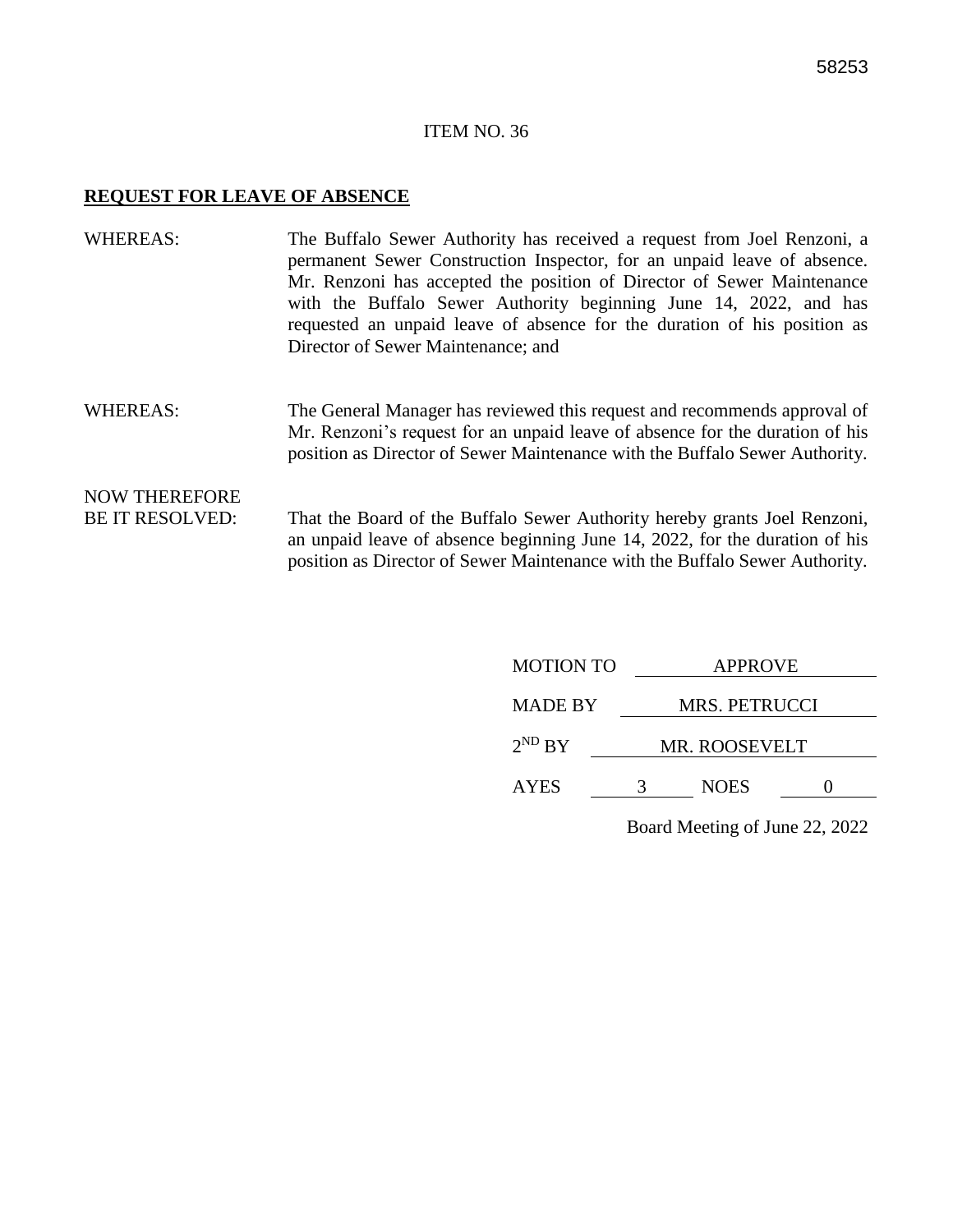#### **TUITION REIMBURSEMENT**

WHEREAS: In accordance with the Agreements between the Buffalo Sewer Authority and CSEA Local 815 and the Communications Workers of America, the following Buffalo Sewer Authority employees have applied for Tuition Reimbursement:

| <b>EMPLOYEE</b>       | <b>SCHOOL</b>                    | <b>COURSE</b>                                             | <b>TUITION%</b> | <b>REIMBURSEMENT</b><br><b>TOTAL</b> |
|-----------------------|----------------------------------|-----------------------------------------------------------|-----------------|--------------------------------------|
| Daniel O'Sullivan     | Erie Community<br>College        | Civil<br>Engineering<br><b>CAD</b>                        | 90%             | \$618.96                             |
| Daniel O'Sullivan     | <b>Erie Community</b><br>College | Intro to GIS                                              | 90%             | \$834.76                             |
| <b>Conor Flannery</b> | <b>Buffalo State</b><br>College  | <b>System Analysis</b>                                    | 100%            | \$883.75                             |
| <b>Conor Flannery</b> | <b>Buffalo State</b><br>College  | Fees                                                      |                 | \$150.00                             |
| <b>Conor Flannery</b> | <b>Buffalo State</b><br>College  | Quality<br>Improvement<br>Through Design<br>of Experiment | 100%            | \$883.75                             |

## NOW THEREFORE

BE IT RESOLVED: That the Board of the Buffalo Sewer Authority hereby approves the above applications for Tuition Reimbursement totaling \$3,371.22. These Reimbursements will be charged to account no. 00820102-421026.

| <b>MOTION TO</b> | <b>APPROVE</b>       |  |  |  |
|------------------|----------------------|--|--|--|
| <b>MADE BY</b>   | MRS. PETRUCCI        |  |  |  |
| $2^{ND} BY$      | <b>MR. ROOSEVELT</b> |  |  |  |
| <b>AYES</b>      | <b>NOES</b>          |  |  |  |

Board Meeting of June 22, 2022.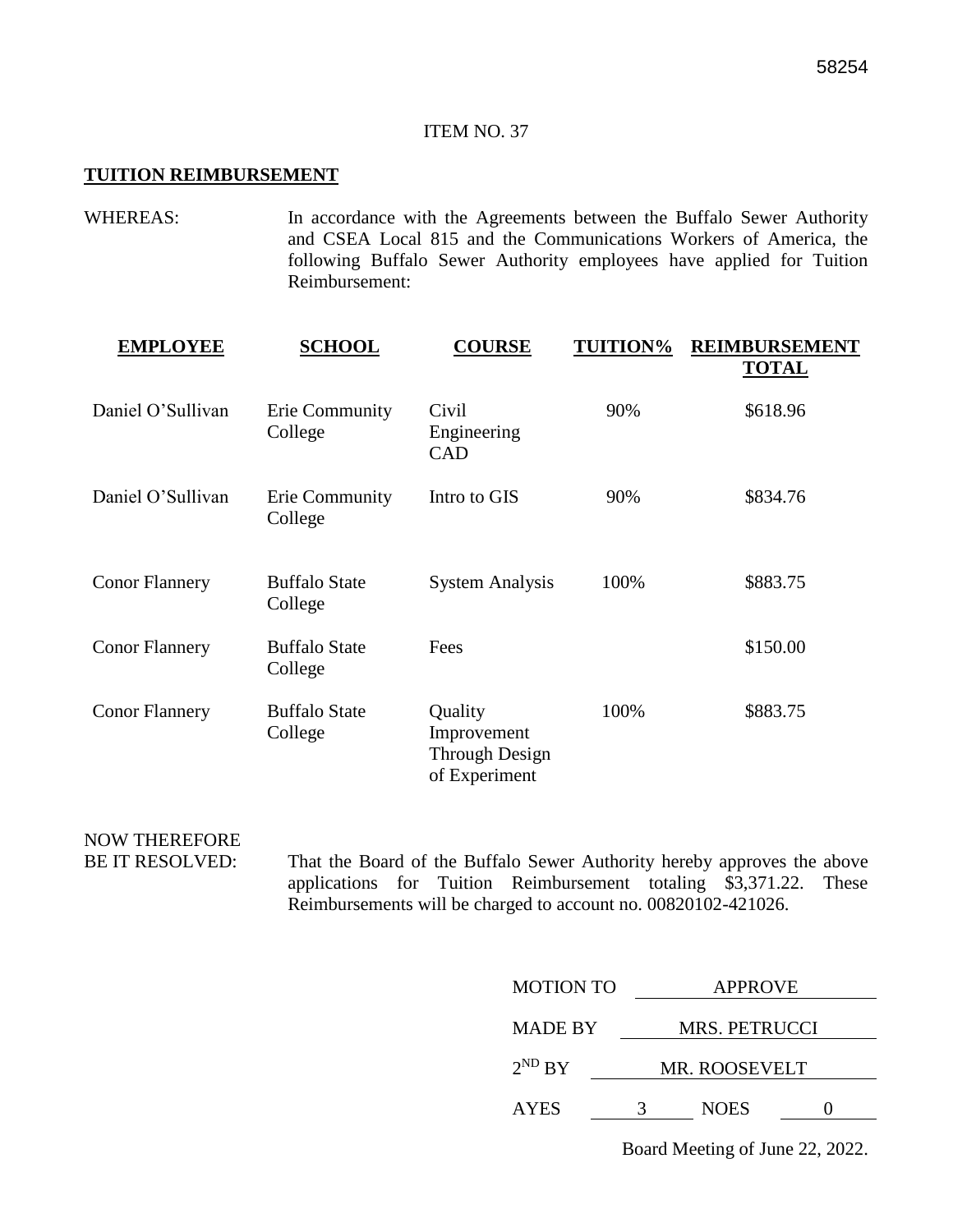#### **TUITION ASSISTANCE**

WHEREAS: In accordance with the Agreements between the Buffalo Sewer Authority and CSEA Local 815 and the Communications Workers of America, the following Buffalo Sewer Authority employees have applied for Tuition Assistance:

| <b>EMPLOYEE</b> | <b>SCHOOL</b>    | <b>COURSE</b>                             | <b>TUITION</b> |
|-----------------|------------------|-------------------------------------------|----------------|
| Casey Wiles     | Medaille College | <b>Business</b><br>Administration, B.B.A. | \$18,000.00    |

WHEREAS: No Funds will be expended at this time.

NOW THEREFORE

BE IT RESOLVED: That the Board of the Buffalo Sewer Authority hereby approves the above applications for Tuition Assistance.

| <b>MOTION TO</b> | <b>APPROVE</b>       |                      |  |  |
|------------------|----------------------|----------------------|--|--|
| <b>MADE BY</b>   |                      | <b>MR. ROOSEVELT</b> |  |  |
| $2^{ND}$ BY      | <b>MRS. PETRUCCI</b> |                      |  |  |
| <b>AYES</b>      |                      | <b>NOES</b>          |  |  |